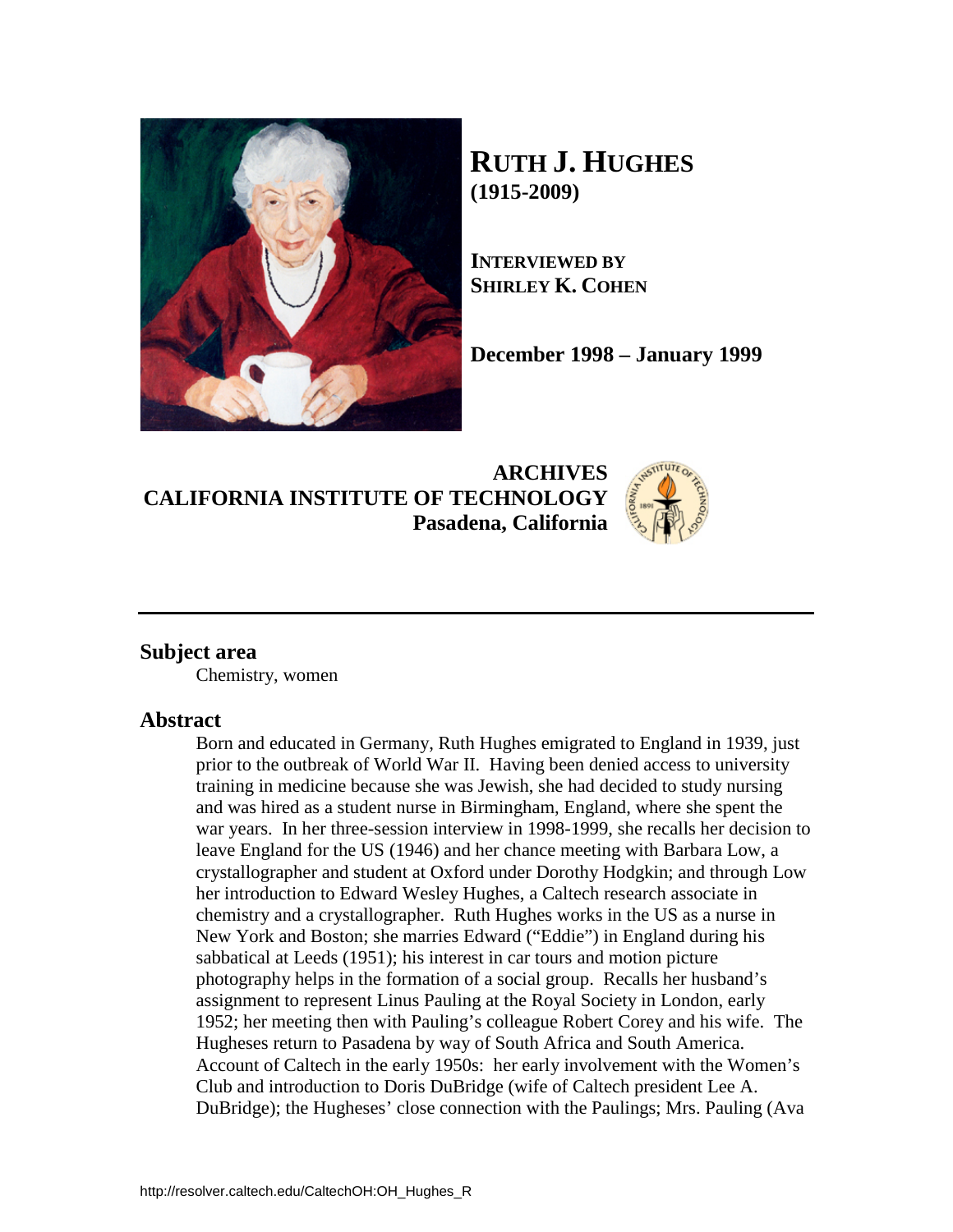Helen) and her political and social ambitions; social expectations on Caltech wives at that time; her husband's loyalty to Pauling and the various tasks imposed on both of them as a result, especially the entertaining of visitors; the nature of the Pauling circle. Her involvement with Pauling's petition to the UN on a nuclear test ban; her husband's and other's opposition to Pauling's political work. Her interest in meeting and assisting Chinese and Japanese visitors; the Caltech Service League and Chem Wives. Circumstances of the Paulings' departure from Caltech. Current recognition of Caltech widows by Alice Huang.

### **Administrative information**

#### **Note regarding portrait**

Portrait of Ruth Hughes by Deborah Vinograd, 2004. The artist is the daughter of former Caltech chemistry professor Jerome Vinograd. Reproduction courtesy of Ruth Hughes.

#### **Access**

The interview is unrestricted.

#### **Copyright**

 Copyright has been assigned to the California Institute of Technology © 2002, 2005. All requests for permission to publish or quote from the transcript must be submitted in writing to the University Archivist.

#### **Preferred citation**

 Hughes, Ruth J. Interview by Shirley K. Cohen. Pasadena, California, December 1998-January 1999. Oral History Project, California Institute of Technology Archives. Retrieved [supply date of retrieval] from the World Wide Web: http://resolver.caltech.edu/CaltechOH:OH\_Hughes\_R

#### **Contact information**

 Archives, California Institute of Technology Mail Code 015A-74 Pasadena, CA 91125 Phone: (626)395-2704 Fax: (626)793-8756 Email: archives@caltech.edu

Graphics and content © 2005 California Institute of Technology.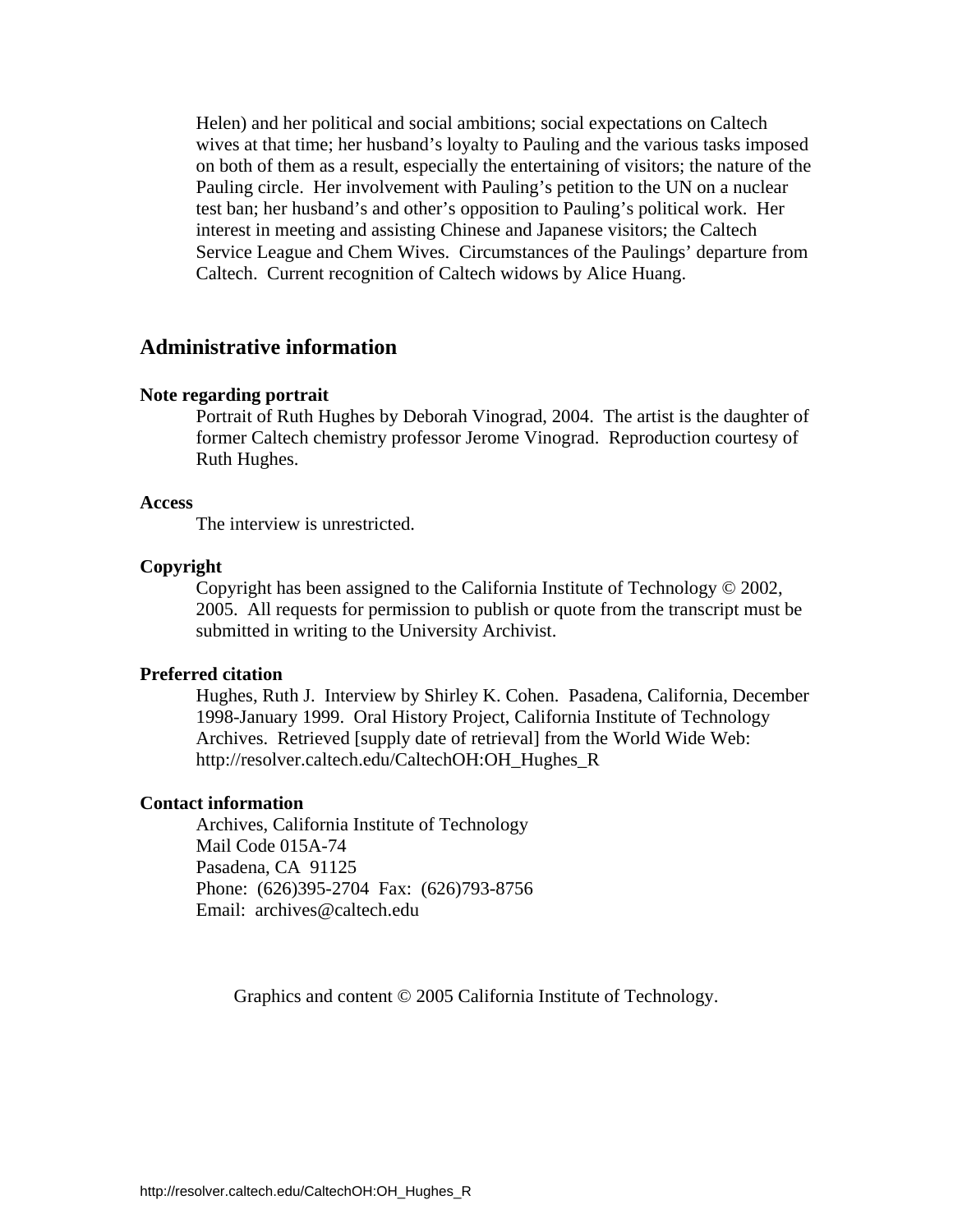

Linus Pauling (left) and Edward Hughes at Pauling's 75<sup>th</sup> birthday party, February 28, 1976, Caltech Athenaeum. Photo by Floyd Clark. Courtesy of Ruth Hughes.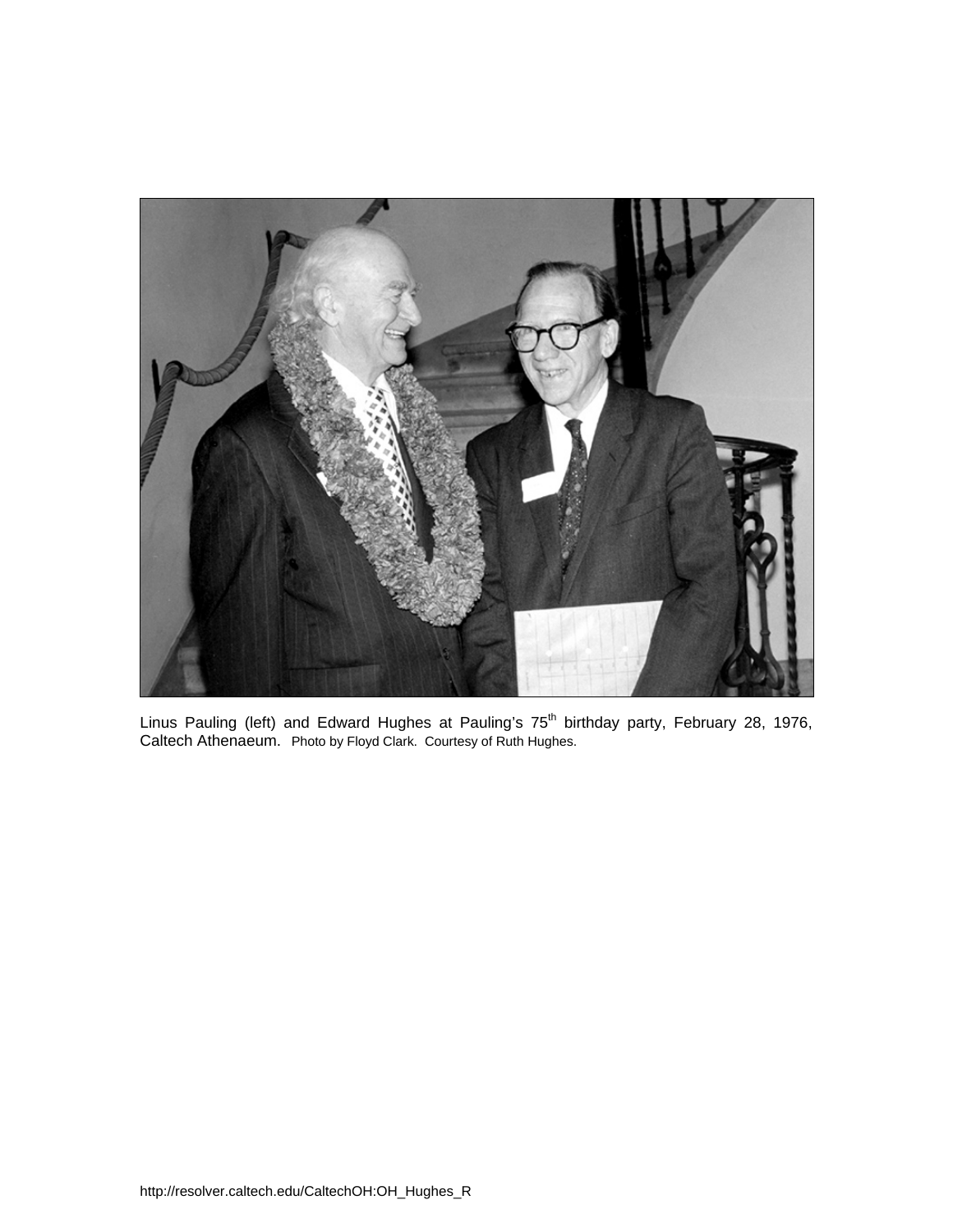# **CALIFORNIA INSTITUTE OF TECHNOLOGY**

# **ORAL HISTORY PROJECT**

# **INTERVIEW WITH RUTH J. HUGHES**

## **BY SHIRLEY K. COHEN**

## **PASADENA, CALIFORNIA**

**Caltech Archives, 2002 Copyright © 2002, 2005 by the California Institute of Technology**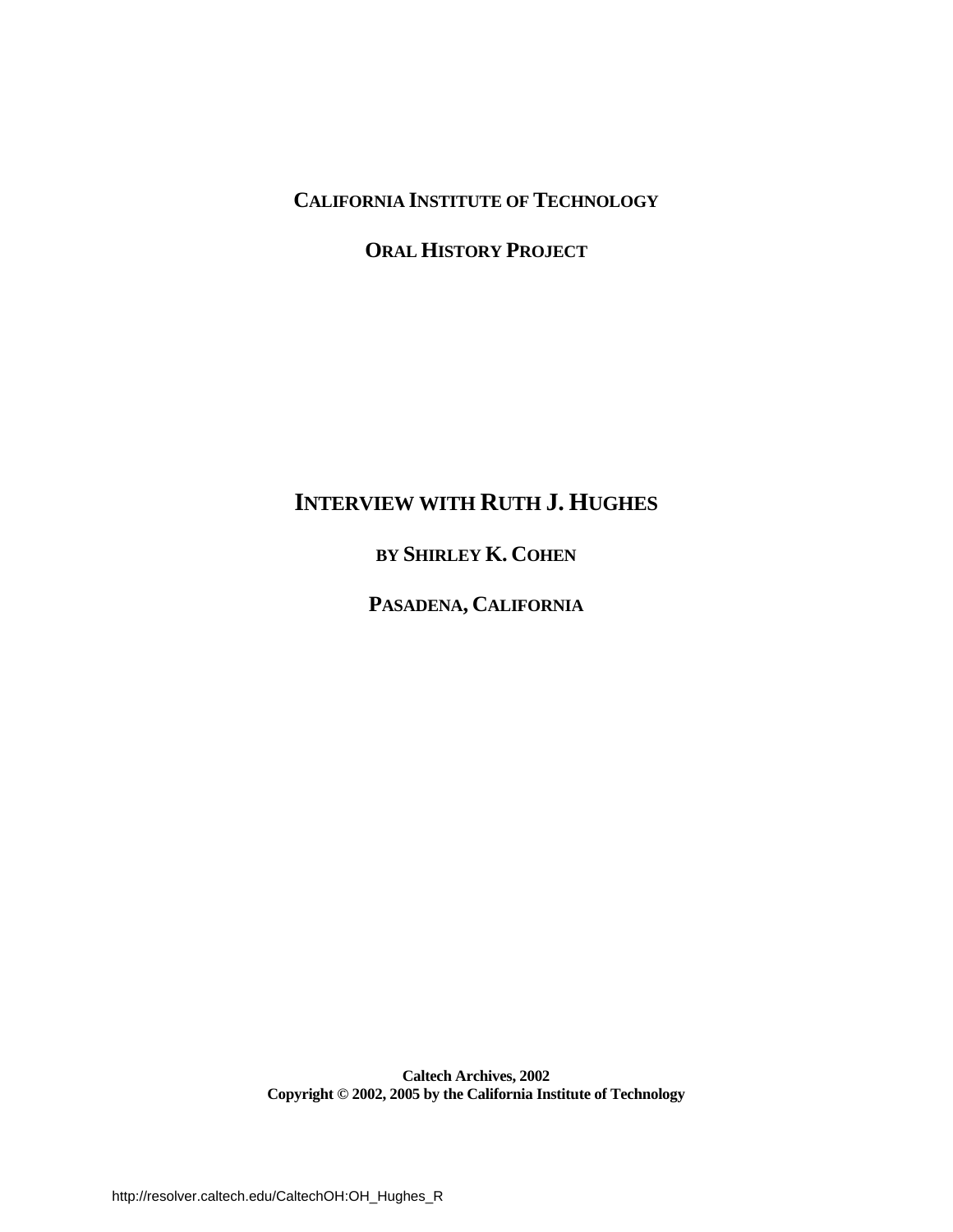#### Hughes–ii

#### **TABLE OF CONTENTS**

#### **INTERVIEW WITH RUTH J. HUGHES**

#### *Session 1*

Background as a refugee in England. Meets B. Low and comes to the US after WW II. Gets [nursing license in NYC; moves to Boston. Meets her future husband, E. W. Hughes, in Boston.](#page-6-0)  Visits Caltech with him (summer 1950). Marries him in England, October 1951.

6-13 Travels in England. Meets crystallographers K. Lonsdale, R. Corey, D. Hodgkin. Meets the [Paulings in England. Travels back to Caltech via Switzerland, South Africa, Brazil, and Peru.](#page-11-0)  Arrives September 1952 and buys a house near the campus.

#### *Session 2*

[Description of her first Women's Club meeting. Comments on Mrs. DuBridge and Mrs. Pauling.](#page-19-0)  Meets J. and P. Humblet. Professor C. C. Murdock visits. Comments on J. H. Sturdivant running the chemistry division for Pauling. Visit of W. L. Bragg and Lady Bragg. Comments on Service League and on her assistance to newcomers to chemistry division. Works for Pauling collecting reprints. Visit of C. L. Burdick. Visit from D. and T. L. Hodgkin.

Works on Pauling's petition to UN against nuclear testing. Her husband's attitude toward Pauling's political work. Mrs. Pauling's interest in Pauling's political activities and neglect of [their four children. Yearlong effort to assemble the petition. Pauling's extensive traveling after](#page-28-0)  his Nobel in chemistry (1954) and irritation of the board of trustees.

Arrival of Chinese and Japanese postdocs and other visitors; her interest in them beginning with [arrival of Y. Leung in 1957, and her gradual involvement with Service League and cache of baby](#page-33-0)  furniture in Athenaeum basement. Her involvement with Chem Wives, and comments on its establishment by J. Schomaker.

#### *Session 3*

Further comments on her interactions with Paulings. Recollections of work of S. Neher in welcoming foreign visitors. Comments in the Housing Office. Comments on the work of the [Caltech Y and its English classes for foreign wives. Fate of the Women's Club in the seventies,](#page-38-0)  with advent of C. Brown.

23-28

#### 28-32

33-38

1-6

14-23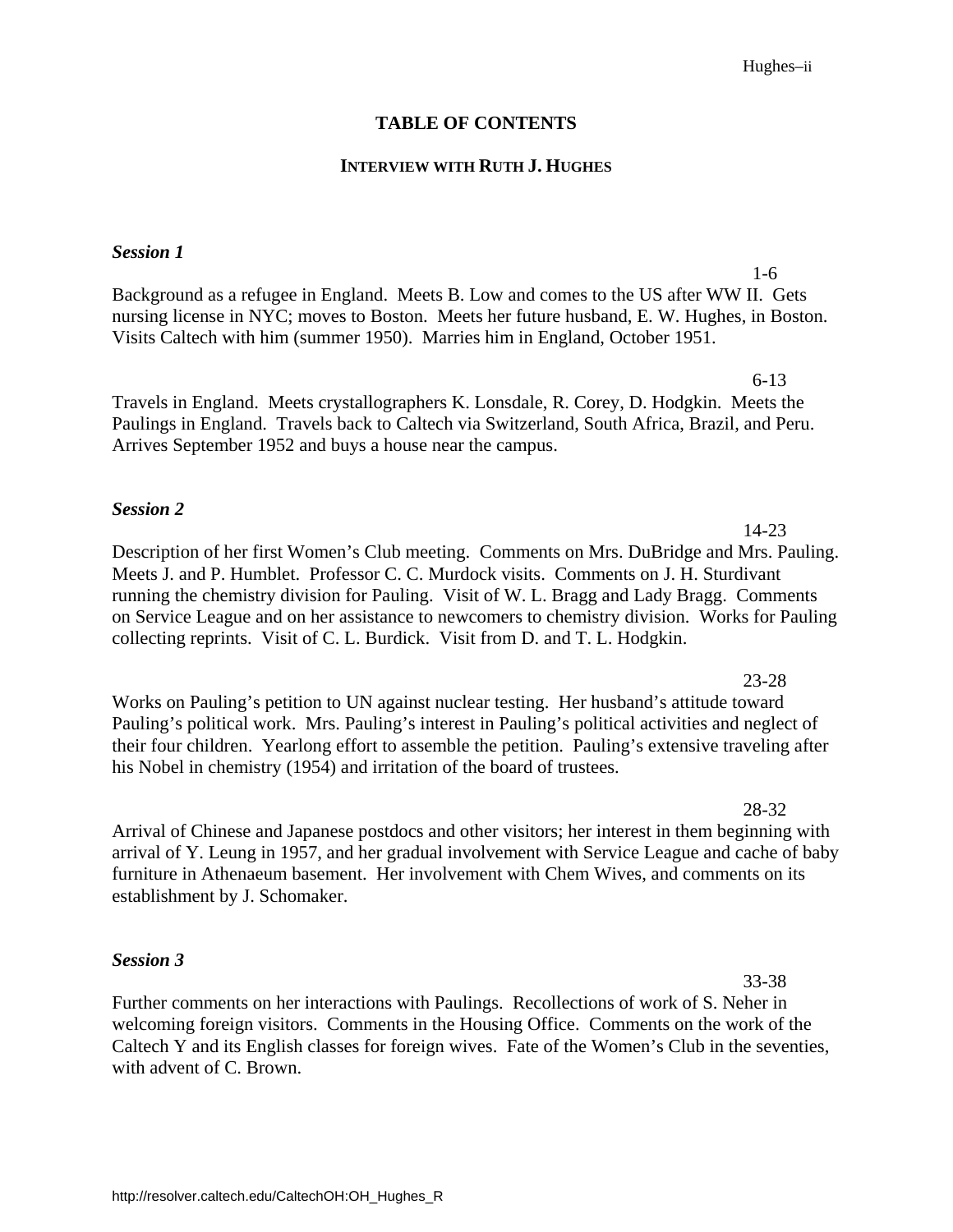39-45

The Paulings leave Caltech. He returns for a 75th and an 80th birthday celebration. Her comments on attitude of chemistry division toward him. Fate of the Service League's baby furniture cache in Athenaeum basement. Involvement of D. Everhart. A. Huang's recent lunch for Caltech widows.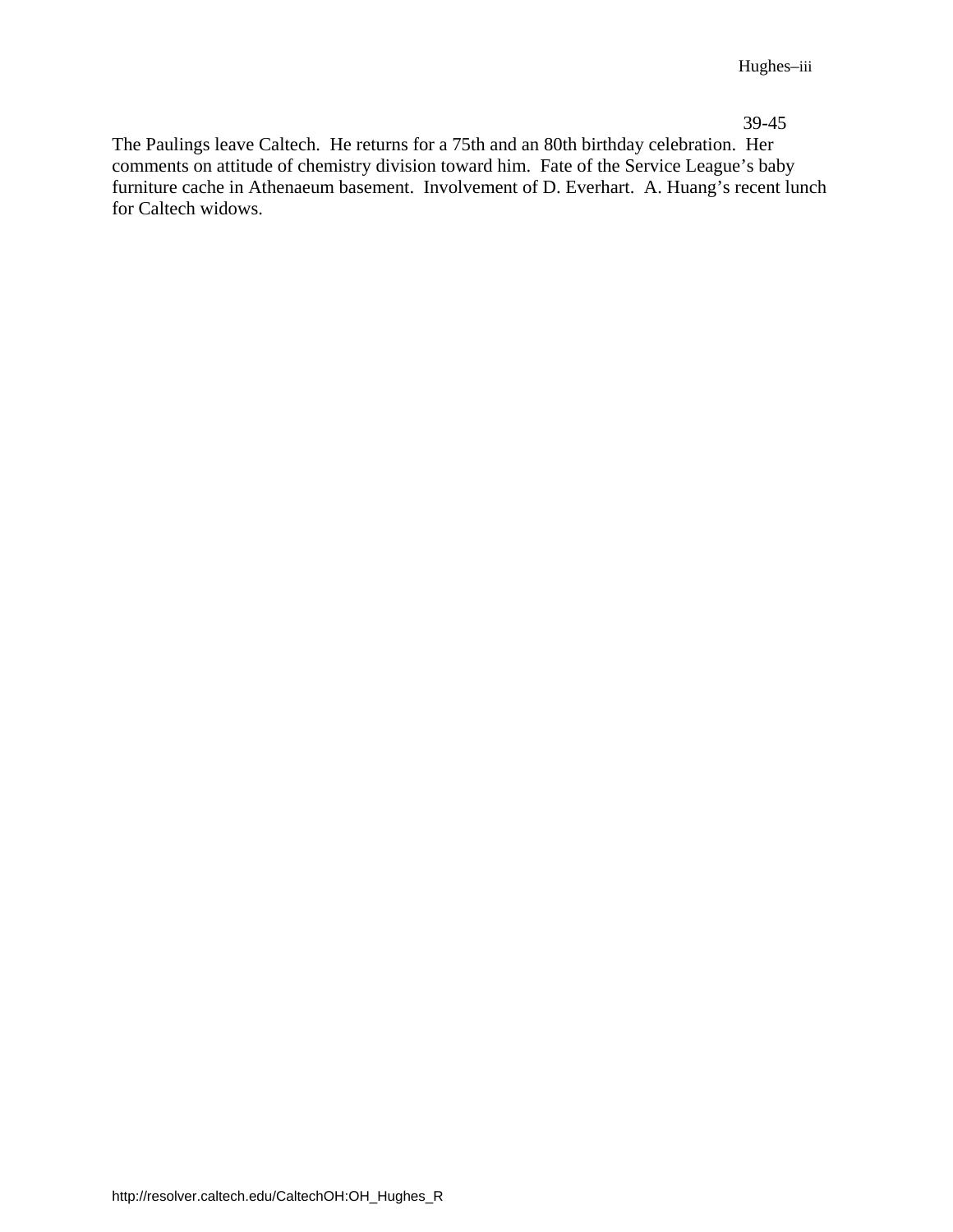# **CALIFORNIA INSTITUTE OF TECHNOLOGY ORAL HISTORY PROJECT**

# <span id="page-6-0"></span>**Interview with Ruth J. Hughes by Shirley K. Cohen Pasadena, California**

| Session 1 | December 3, 1998 |
|-----------|------------------|
| Session 2 | January 13, 1999 |
| Session 3 | January 18, 1999 |

#### **Begin Tape 1, Side 1**

COHEN: Tell us a little bit about your background.

HUGHES: Well, I came to England from Germany, as a refugee two weeks before the Second World War broke out. I had been born in Germany and educated there. And I had finished my high school and was entitled to go to university, but of course I couldn't, because I was Jewish. So I took the next best thing in medicine and became a nurse.

At that time, what was left of my family had to apply for visas to go to America, which was the catch-all. My sister was the only one who had no trouble, because she was born in a part of Germany that was ceded to Poland; she came under the Polish quota, which wasn't as overloaded. Also, she became engaged to her boss, who already had family for one or two generations in New York. So she left—I think it must have been '39 when she left to go there. And one of my brothers—I had three brothers—managed to get to South Africa at that time under the children's transport, because he was not quite seventeen, which was the cut-off date. He had a friend from South Africa whose family had sort of promised to help—they had known about this children's transport. So he was shipped off.

I was able to go to England, because one of my cousins was working there. He was a physician and did research in Birmingham, in a hospital that had just opened, and it was easy for me, as a nurse, to get a work permit and a job there. I could immediately start as a student nurse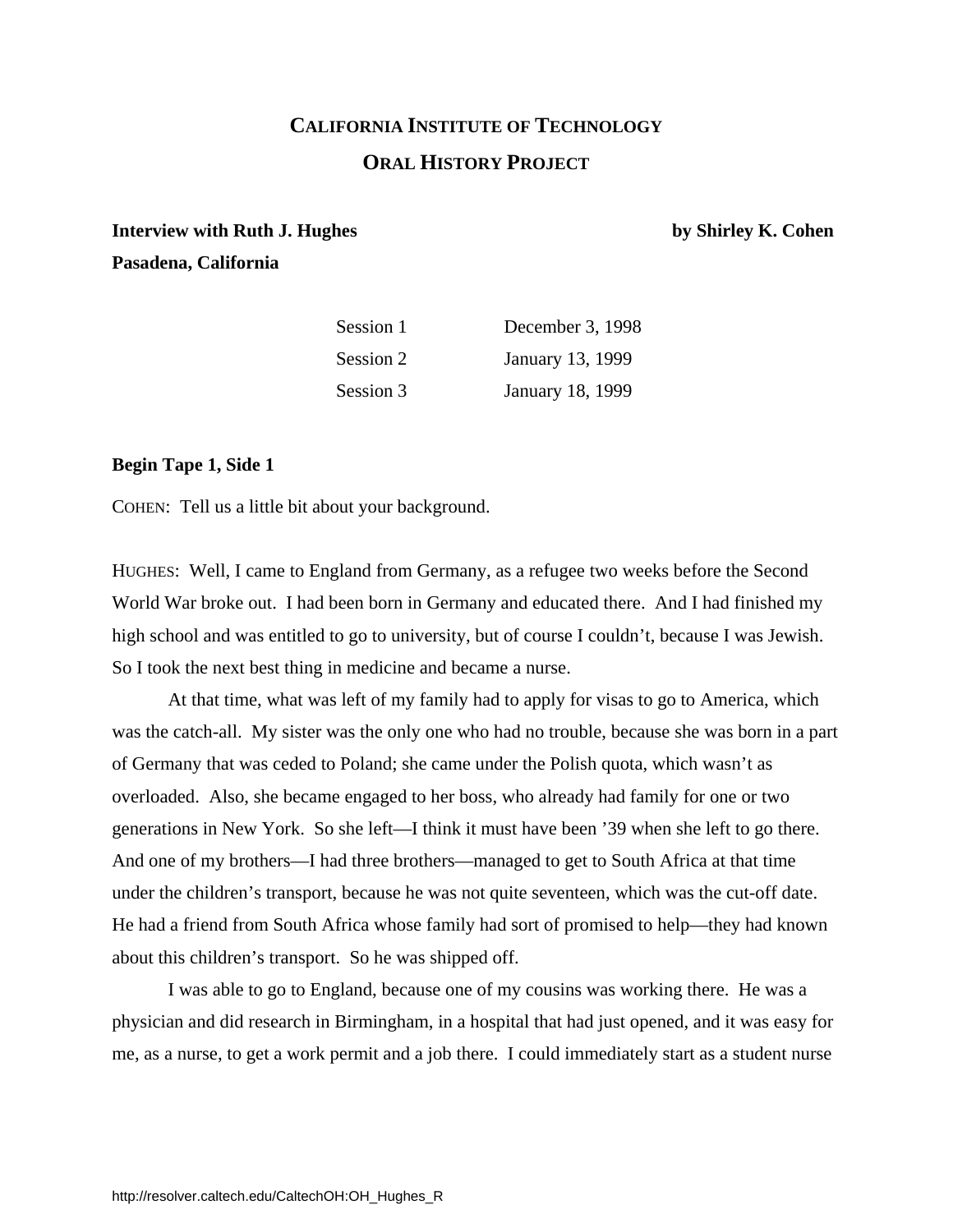in a very new—brand new—hospital in Birmingham. And I had family there, which I could latch on to. So that was a great help.

#### COHEN: That was in '39?

HUGHES: That was in '39, and it was two weeks before the war broke out. I felt very much at home in England after a while. But then the end of the war came and I knew I could go to America without any great difficulty. I had a visa application for the United States that was still valid. I had a number—a quota number—to come to America. And I thought it would be great to go to America and see what it was like. My sister was very anxious that I should come, because everybody felt terribly sorry for people in England—they had such a bad time. But we didn't think so, because people sent wonderful parcels. My goodness! It was always an event when I got a parcel; the whole neighborhood would know about it, it was so extraordinary. But anyway, Why not go to America? So I came here.

 But there was a shipping strike. I had all my papers, and I had finished my job, and I had planned to be gone by September or so. But there was no sign of any ship to go. So then I thought, Well, I'll go to Switzerland—because I had a cousin I wanted to see. But I was in London when this notice came that I was to report at Victoria Station to the boat train on such and such a date, which was just two weeks away. So I had to go and collect all my bits and pieces and say goodbye to people. Anyway, I never did go to Switzerland.

COHEN: What year are we talking about now?

HUGHES: This is 1946. We didn't know what ship we were to be on or what berth we would have. They told us that we would be told on the boat train.

COHEN: You're saying "we." Who else was…?

HUGHES: Well, I mean the passengers for this particular journey.

COHEN: But you were traveling alone?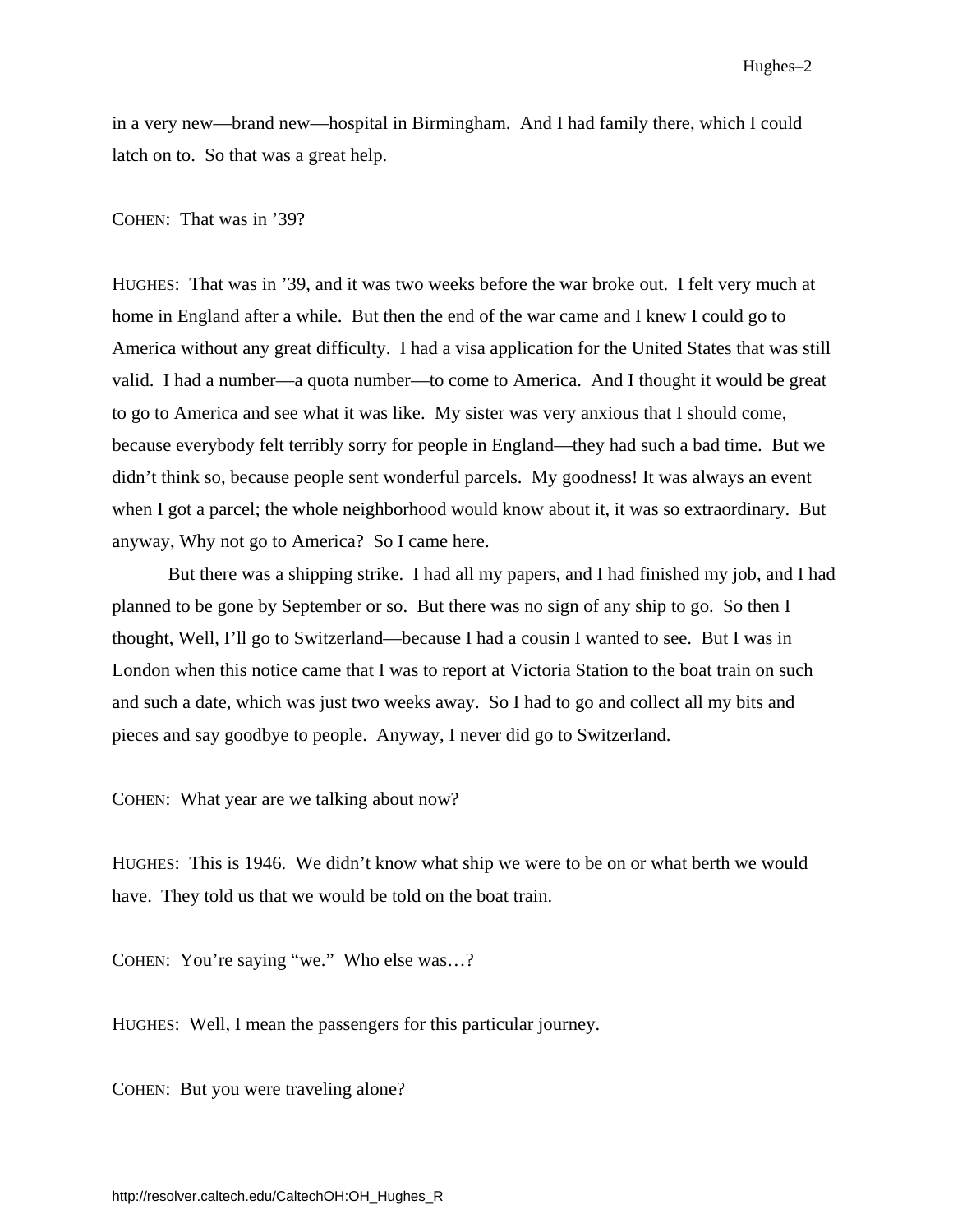Hughes–3

HUGHES: I was traveling alone. And that is how I met Barbara Low, who was a student of [Nobel laureate crystallographer] Dorothy Hodgkin. She had got Barbara a place for a year in [Linus] Pauling's lab. I was walking along the boat train at Victoria Station, and Barbara was hanging out of one of the compartment windows. I looked at her and asked, "Is there any room in your compartment?" And she looked around as if she didn't know and then said, "Yes." There were three people in there and it turned out that they had met in a hotel the night before and decided they would stick together and would only allow anybody to join them that they approved of. Fortunately, they approved of me. The ship left from Portsmouth; it was a Liberty ship that had been a troop transport. I was terribly seasick the first day, and Barbara came with some brandy to rescue me. [Laughter]

COHEN: Was she a chemist or a biologist?

HUGHES: She was a crystallographer—a physical chemist. Anyway, this was the first time I heard the words "Pasadena" and "Caltech." Barbara would be at Caltech for a year, and then she had to go back to Oxford to get her degree. And I started out in New York, to get a New York nurse's license.

COHEN: You went straight to your sister?

HUGHES: I went straight to my sister. And of course my sister was very anxious to show me off and get me dressed up, because we had very few clothes—there were clothing coupons in England. Of course, it was pretty overwhelming to come from wartime England to New York, even in '46, when they still thought they were being rationed here. But it wasn't difficult for me to get a job, because nurses were employed, even without a license, in private hospitals. My sister's doctor, who was a friend of the family, put me into a private sort of nursing home. And I thought, Well, the thing to do is to go to university here. But for the license I had to do my required work first.

Then Barbara came back from England and said, "Look, I'm going to be in Boston. Why don't you come to Boston? It's a much nicer place." And I thought, That's fine! I didn't really care much for New York. I had my license by then and, of course, like an innocent, I thought I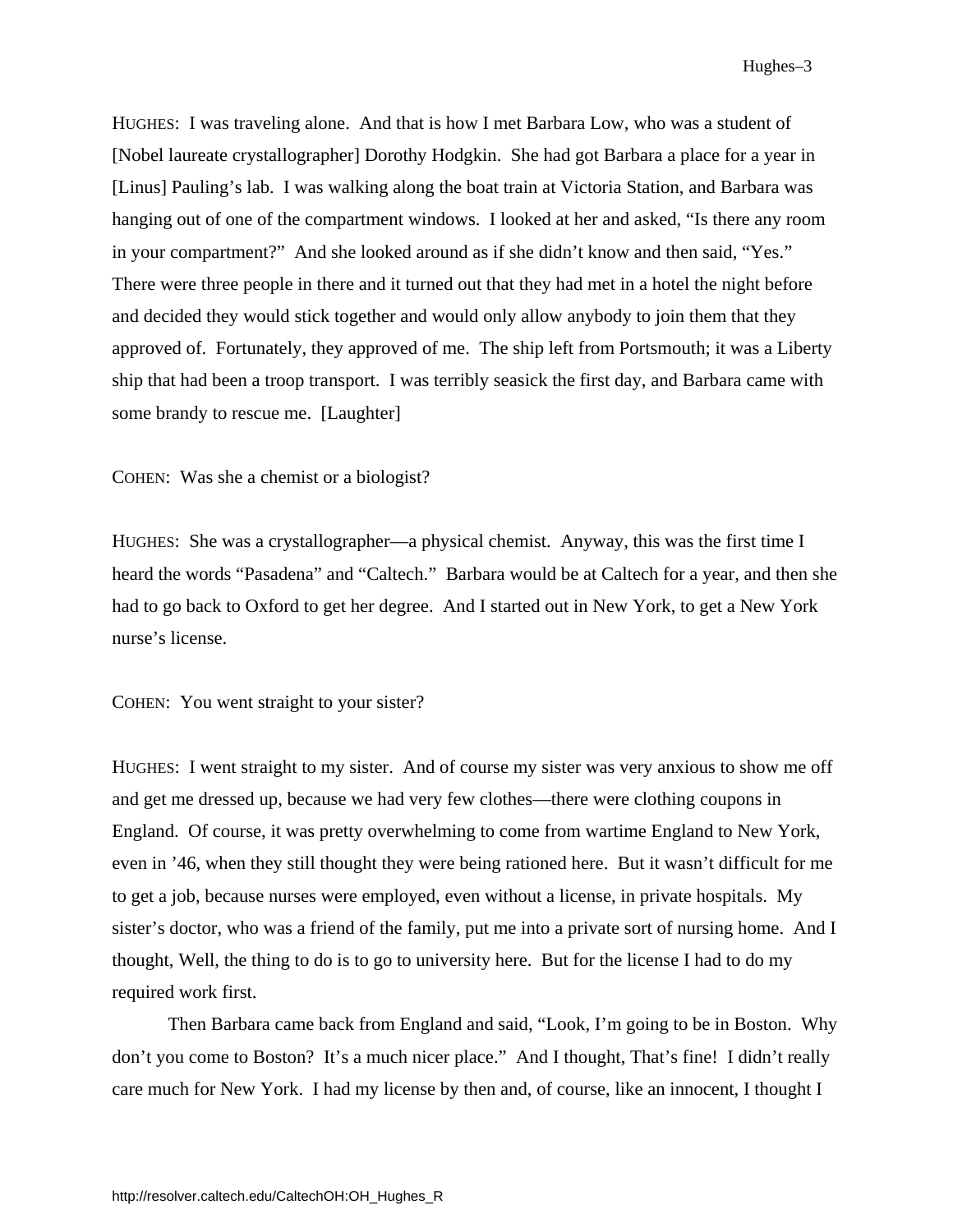could work in Massachusetts, which of course I couldn't. [Laughter] I had to find out the hard way. So I went to school in Massachusetts. I worked at Mass General [Massachusetts General Hospital], which had one floor where they employed all the foreign-trained nurses. I was known as "Limey," because I had a British accent. [Laughter] But that's all right; I didn't mind. I had a good time in Boston. I went to everything that was going on. There were two other foreigntrained nurses—one Swedish girl, one Danish girl—and the three of us just went all over the place together on our time off. We had much more time off than we ever had in Europe. In Europe, we worked like—well, it's like the nuns, practically. You'd live nearby and you'd do nothing but nursing.

And Boston is where I met Eddie [Edward Wesley Hughes, senior research associate in chemistry, emeritus, d. 1987]. Barbara had worked in Eddie's lab at Caltech. He was used to looking after visitors—and certainly looking after female graduate students, a great rarity at Caltech in 1946… They had no cars; he had a car, and he was known for taking everybody off to the desert or giving them the grand tour of California up and down the coast. That was part of Pauling's influence—Pauling's influence was very big in Eddie's life.

COHEN: But you met Eddie in Massachusetts?

HUGHES: Yes. I met him in Massachusetts because Eddie's father died. His mother had died five years before. And Barbara was the organizing type. Eddie's home was in Pennsylvania and he had to go back very quickly to dissolve the household after his father died. He found that, though his mother had died five years before, her clothes were still where they had been left, in the closets. So Barbara came down [from Boston] to help him. He was an only child, but he had innumerable relatives there, who looked at her and thought, Well, she's an English lady so she's different. What she did was organize the distribution of the estate, insofar as she said, "Oh, I know somebody"—meaning me—"who will take all these clothes and send them to Europe, where they're needed." That was all very well, but first she sent them all to the dry cleaners. [Laughter]

 I had the afternoon shift at Mass General. I lived quite close to it in one of the little houses. One day I came off the afternoon shift—which was from three to eleven—a little bit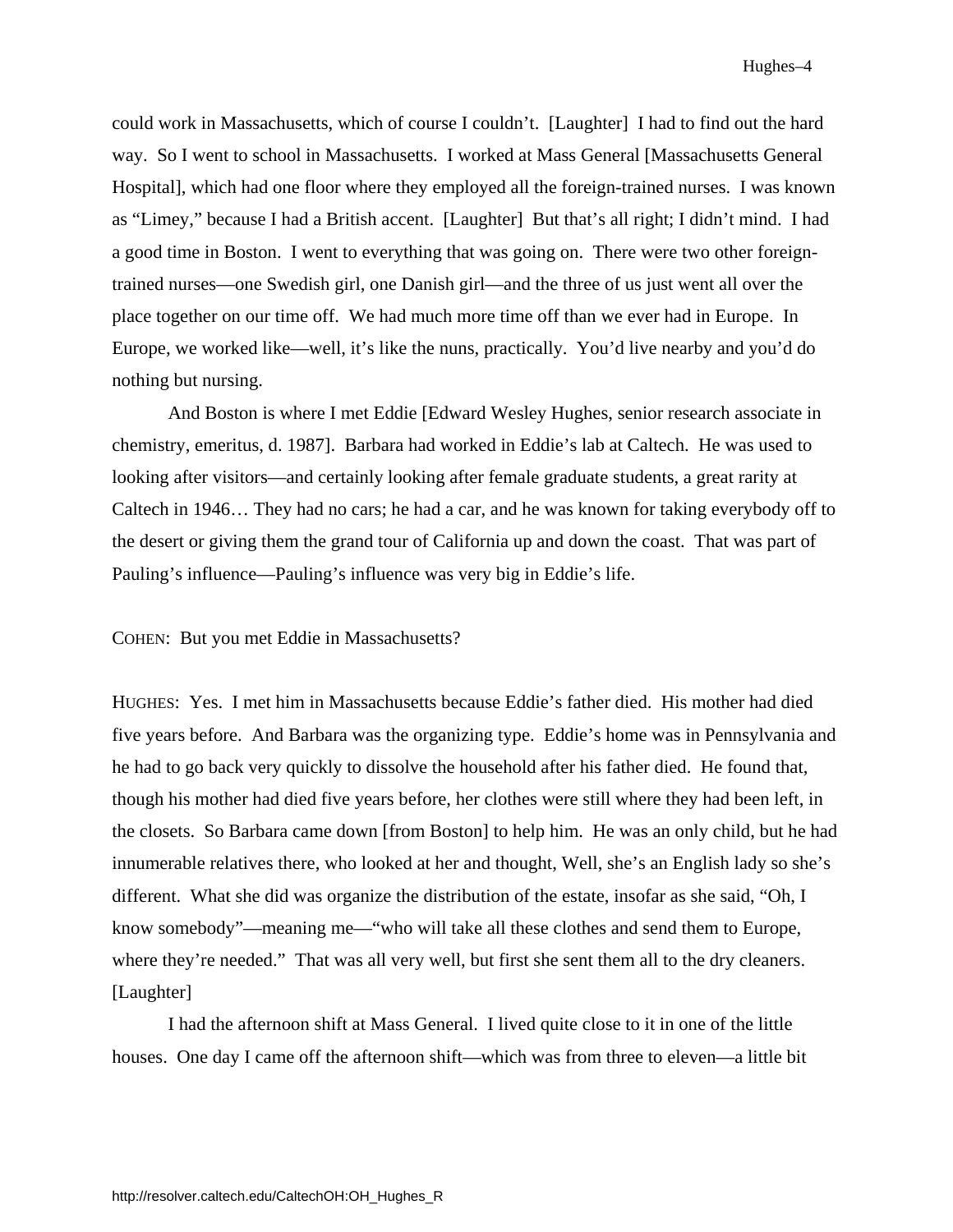early, because I had helped somebody with a blood transfusion and some of the blood had gone all over me. Whoever was in charge said, "Oh, why don't you go home and change."

 So here I was, outside the little house where I lived, and there was a car parked, which was very unusual. There weren't that many cars around. And out came Barbara Low. She said, "I have somebody here with some clothes for you to send to Europe." And I said, "Oh, dear, I'm in a great mess, but I'll just run upstairs and open the door." My gosh, I couldn't face…

COHEN: It sounds like you were sticky.

HUGHES: Yes, sticky, but when I turned around, somebody had come already with an armful of clothes behind Barbara. And she said, "This is Eddie Hughes." I said, "OK, please come in. Excuse me." [Laughter] And that's how I met him. This was in 1949.

I saw some more of him then, and at Christmastime he had to come back to Pennsylvania, and he always stopped off—since he was good friends with Barbara, that was all right. We were sort of a foursome, because Barbara by that time had a boyfriend, whom she finally married. She had to get a divorce first. So we were getting acquainted. And then Eddie invited me to come and see California. So I decided to do that before I went back to New York. Because I thought, Oh, I'm not going to stay [in America] anyway. I only had five years and they were up in '51. I was going to go back to England—that was my idea. But you had to see California if you had a chance. So that was it.

 I went out in the summer of 1950, and I stayed with one of Eddie's friends here in Pasadena—who was what I always said would have been my mother-in-law if I'd had one. [Laughter] And she looked the situation over and approved. He showed me Caltech, and he showed me where he lived, in the Athenaeum. Caltech was very different then. Everything was very much smaller than it is now. It was summer, and fortunately there weren't many people around. I did meet the secretary of the [chemistry] division, who was Bea [Beatrice] Wulf. And under the oak tree that was saved… You see, there was a parking lot on Wilson and San Pasqual before they built up [that part of the campus], and you walked into Crellin [Gates and Crellin Laboratories of Chemistry] from there, and there was this big oak tree, which is still there. And she had her lunch under this oak tree. And the parking lot had wonderful wildflowers.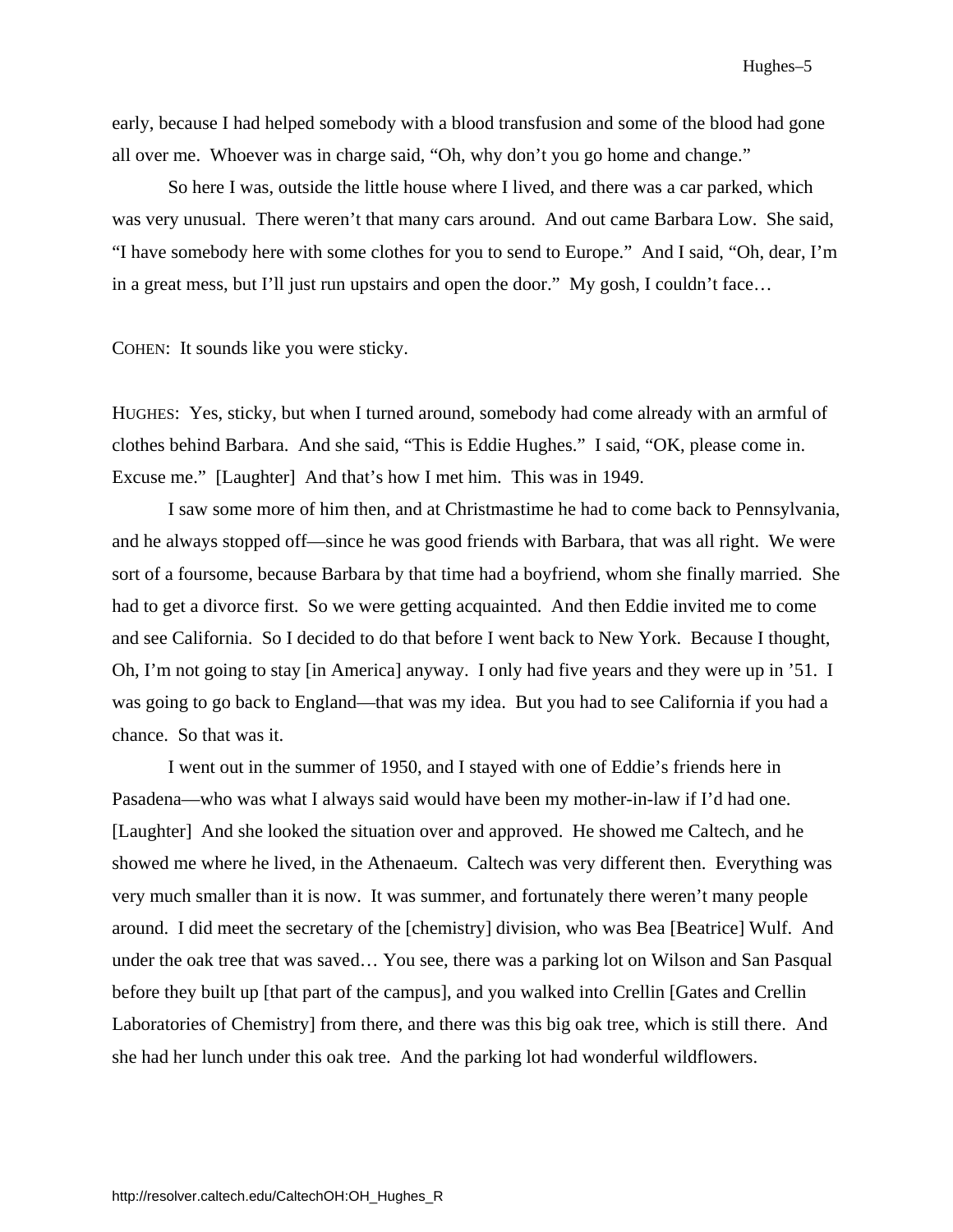Hughes–6

<span id="page-11-0"></span>COHEN: Did you think California was beautiful when you came?

HUGHES: Well, it was certainly different. Yes, it was hot, but it was lovely. You know, it was not moist heat, which is very different from the East. Then we went up the coast, to Santa Barbara which I thought was absolutely delightful, and he took me to the Bay Area, where he also had very good friends, and we stayed with them. And then I took the train back to Boston.

COHEN: By this time, you were very good friends with Eddie.

HUGHES: We really had a wonderful time together. We just fit.

COHEN: When did you get married?

HUGHES: The following year, in England. Well, I was going to finish my bachelor's degree—I wasn't going to go to school forever—and Eddie was going to an international crystallographic meeting they have every three years, which was in Stockholm. And he had a sabbatical at Leeds in England. After I finished, I got myself back to England, and we were married in Leicester on the last day of October 1951, which is Halloween—because November is an unlucky month; I wouldn't be married in November. [Laughter] The ceremony was in the mayor's office, and after he was through he said he didn't know if it was valid in America. Then Eddie told him that he had consulted an ambassador in London about it and he said, "Look, I married an Englishwoman here, and it's lasted up to now." [Laughter]

But we hadn't had very much chance to advise anybody of this wonderful event, so we had to send out cards. Eddie took off a couple of weeks or so and then he came back to Leeds with a wife. [Laughter] That was very dramatic. But he helped me get my first introduction to academic life. I'd met already some of the outstanding people of crystallography, who were friends or colleagues of Eddie's.

COHEN: So you were married.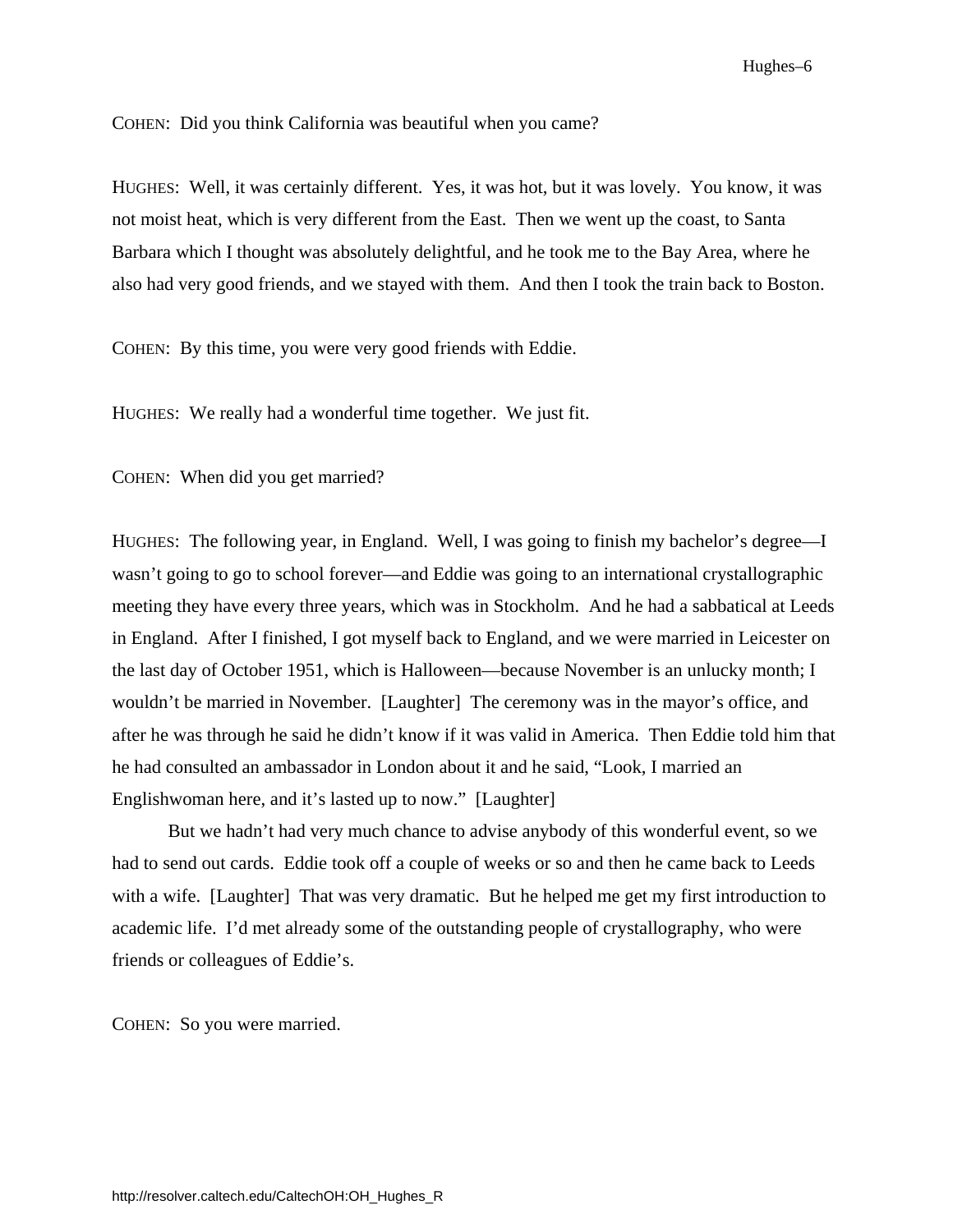HUGHES: We were married, and we had a car, which was a great attraction, because it was so soon after the war and there were not many cars on the road. We had an export car, which meant it was a left-hand drive—so I was sitting on the right, where the driver usually sits in England. And while we were traveling through England, people would stare at us. Eddie was very good at not making mistakes, but do you know the roundabouts in England? They're terrible. We were in Stratford-on-Avon and came to a roundabout and there was absolutely nobody there except a policeman in the middle. And Eddie made a wrong turn. And the policeman's whistle that he had in his mouth—his mouth fell open and the whistle fell out. [Laughter]

 We went all the way to Lands End, in Cornwall. It was really wonderful. The weather was terrible, but that didn't matter; it was all very romantic and very interesting. And when we came back to Leeds, every weekend we would take out somebody else. We were always very much in demand, because we liked to go out and we would give people rides—for all the hospitality we received. It was a wonderful way for us to spend time. I have seen more of England and Scotland than I ever will again, because that was every weekend. And there was also so much less traffic. Leeds itself is not all that interesting, but York, which is nearby, is an old historic city. A museum keeper at York Castle got so pally with me, he would hand me the keys and say, "You take them." [Laughter] Oh, it was great!

 We met a lot of people in England who were of interest to Eddie. My other introduction to crystallographers, or other scientists, was through the movies Eddie took. In England we were known not only for taking people around to all the places we wanted to see but it was the standard procedure that Eddie would take movies, not indoors but outdoors. Later, when we were first invited to a dinner in the Athenaeum by the Paulings to be introduced as new faculty, the reason was that Eddie was supposed to show the movies he had taken in England. And I'm sure they all came away with the idea that England was full of ruins. [Laughter] Because we went to all the places, you know, that were important to history. In fact, Eddie had a great interest in the Romans in England, so every Roman brick had to be identified. [Laughter]

So that was one good introduction to the other side of scientists, because we stayed very often in the homes of the people we visited. It was still a wartime thing that, you know, you put people up—never mind what kind of accommodations you had. And in Dorothy Hodgkin's house, the children absolutely loved having visitors, because they could take up their morning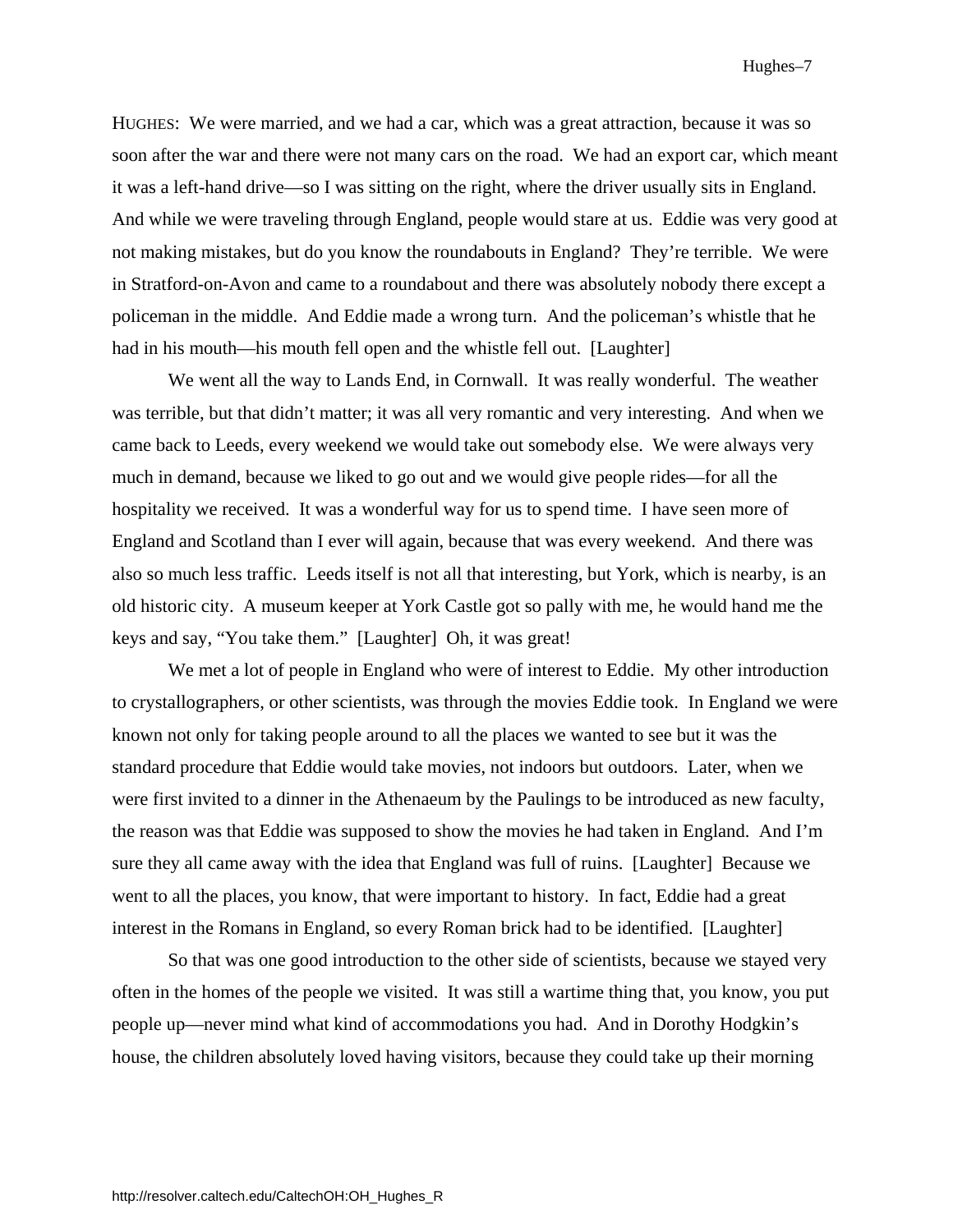Hughes–8

cup of tea and see them all in bed, which was funny. And they also got orange juice for breakfast when there were visitors. [Laughter]

Of course, Eddie had to meet my family. Part of my family are Wesleyans—chapel people, really. Eddie's middle name is Wesley—which was just a coincidence, actually. So they had noticed this name on the wedding announcement, and when we visited we were expected to go to church or to chapel with them. They were very disappointed.

 Eddie had to go to London, to the Royal Society, because Pauling couldn't come then this was in early 1952. The Coreys came—Bob Corey [Robert Brainard Corey, professor of structural chemistry, emeritus, d. 1971] and his wife. Eddie had been asked to present the work that Pauling was supposed to present at the Royal Society, but he felt that Corey would be much the better person to talk about certain aspects; Corey had done most of the work with Linus and he really knew the ins and outs of everything. So I met them. I was taken to the Royal Society reception under the tutelage of Kathleen Lonsdale [X-ray crystallographer, University College London, d. 1971], who was a member of the Royal Society and a vegetarian. Her father was an alcoholic, so she didn't touch any liquor. Her way of going to a reception was to put a cherry in a glass and ask for some weak tea—that was one of her quirks.

 Then we met the Paulings. And that was the only time that Eddie washed the car. Pauling finally got a visa to go to France to a meeting, but they stopped over in England and had a few hours layover.

COHEN: This was the first time you met?

HUGHES: That's the first time I met them. And Mrs. [Ava Helen] Pauling had on a polka dot dress—blue with white polka dots. We went right up to the airplane, and here she came down the steps. And I could have a good look at her and she a good look at me. [Laughter] And Pauling comes bouncing down—you know, he was very jolly, and very nice. And we took them straight from the airport—we were supposed to go to the Lonsdales, who lived nearby, to have tea or something. But first we went to Windsor, because there was some time for sightseeing. Mrs. Pauling and I sat in the back, and she kept saying, "Oh, everything is so small here, so tiny." [Laughter] She had been in England before—but it's true, when you come back from here, everything looks small.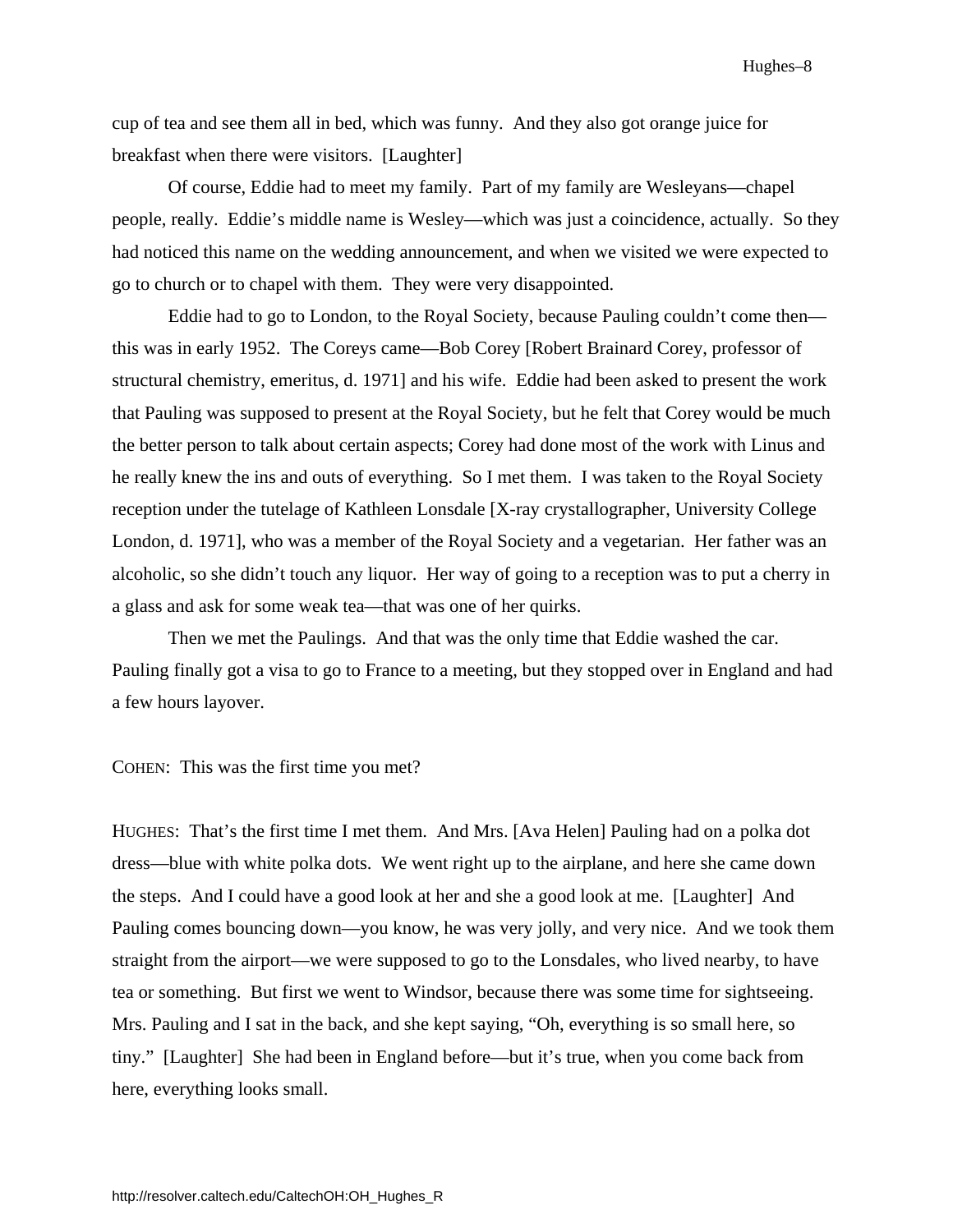Hughes–9

COHEN: That's because everything here is so big.

HUGHES: Yes, much more generous; the landscape is so big. We just ran into Windsor and out, then had tea with Kathleen, and then ferried them back to Heathrow Airport. With the Coreys, we spent a little more time.

But my introduction into academic protocol came straight from Mrs. Cox, in Leeds. Eddie had met Gordon Cox [Sir Ernest Gordon Cox, d. 1996] when they first started the International Union of Crystallography, in '48. His wife's name was Lucie. Her information was this: She took me aside and she said, "Look, I went to kindergarten with my husband, and all through school. And I know he isn't all that important." [Laughter] Then she informed me, "You always have to find out what people like to eat," and she had discovered that Eddie was very fond of a certain kind of cookie that she made. So, she gave me good advice and we turned out to be very good friends.

 After we finished traveling around England, we were thinking about the way home. And that was going to be a really interesting trip, because I was going to visit an uncle who lived in Sweden. It turned out that he and his brother—these are my father's brothers—the younger uncle lived in Chile, actually, but had come to Europe for some reason. And both uncles and my aunt from Sweden met in Switzerland. So we met the whole bunch in Switzerland.

COHEN: Eddie was meeting your family for the first time?

HUGHES: That was when he met this part of the family. He had met my sister and my brotherin-law in New York. In Switzerland, we also met some people who had been at Caltech. That was Laszlo and Elizabeth Zechmeister. He was a Hungarian who had gotten his degree from the ETH [Eidgenössische Technische Hochschule] in Zurich and had been married to a Hungarian woman who died while he was at Caltech. He had a Swiss graduate student, Fritz Sulzer, who worked in organic chemistry. Fritz, who was a friend of Eddie's, developed active tuberculosis while he was here, and Zechmeister, who was very concerned about this young man, went back to Switzerland to tell Fritz's mother that what Fritz needed was not the treatment of tuberculosis; Fritz needed his family to come over, and he would certainly recover—because Fritz was now giving up on getting better. So that's how Laszlo Zechmeister met Mrs. Sulzer's daughter,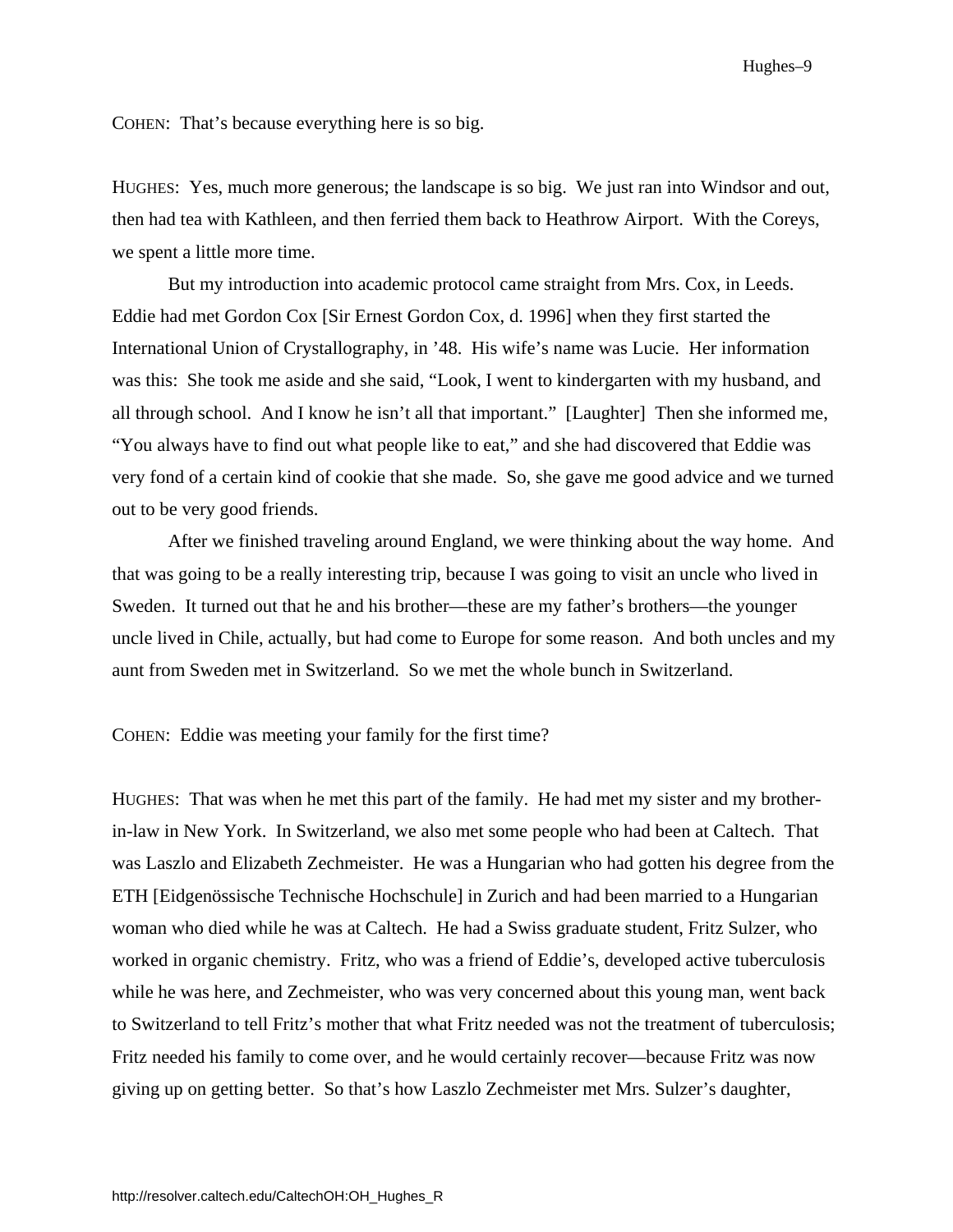Elizabeth, because she and her mother both came out here. They stayed in Monrovia, or somewhere in a hotel nearby, and they were up at La Viña, where the sanitarium was. Of course, Eddie went there to visit, too. One day Elizabeth Sulzer turned up with a great big ring, and everybody said, "Oh, she must have got engaged to that young guy there." But she wasn't engaged to Eddie. She got married to Laszlo Zechmeister, who was about the same age as her mother. All this happened the year before I came out here. So that's how I met people from Caltech, even before I came here.

 Then we went to see my brother in South Africa. I hadn't seen him for seven or eight years. He had married and he had a little girl by then. And that was interesting, because we went on the Comet, which was quite new then. It was a long-distance flight, but they couldn't fly very far. And those planes were seriously flawed, you know, and were grounded eventually. The flight took quite a while. We had to get out in Beirut, for instance, for the plane to be serviced. That's as near as I ever came to Asia. We finally arrived in Johannesburg and stayed in a hotel, of course, because my brother and his wife couldn't put us up; and we wouldn't have expected them to, anyway.

 I had a phone call while Eddie happened to be out, from someone in government, who asked what we were doing in South Africa—was it a business visit or a professional visit or a private visit. And I said it was a private visit. "What occupation is your husband?" And I said, "An X-ray crystallographer." And that floored them. [Laughter] They hung up. This was the police, just inquiring to see who you are. On our way down, we stopped at Victoria Falls to see that, which was very nice.

And then from there we flew to Brazil, to visit my oldest school friend, whom I had met in first grade. She had married very young, and she and her husband went to Brazil. Her husband was killed in an airplane crash in 1951, the year I was married. She came to Rio and booked the hotel for us, so that we could have some kind of visit with her. Then, from Rio which, of course, is a marvelous place—we went to Peru, and we went up to Machu Picchu.

COHEN: This was your honeymoon!

HUGHES: This was my honeymoon. And that part was really awful, because Eddie's constitution was such that he couldn't really go above 10,000 feet. He was height sick. It was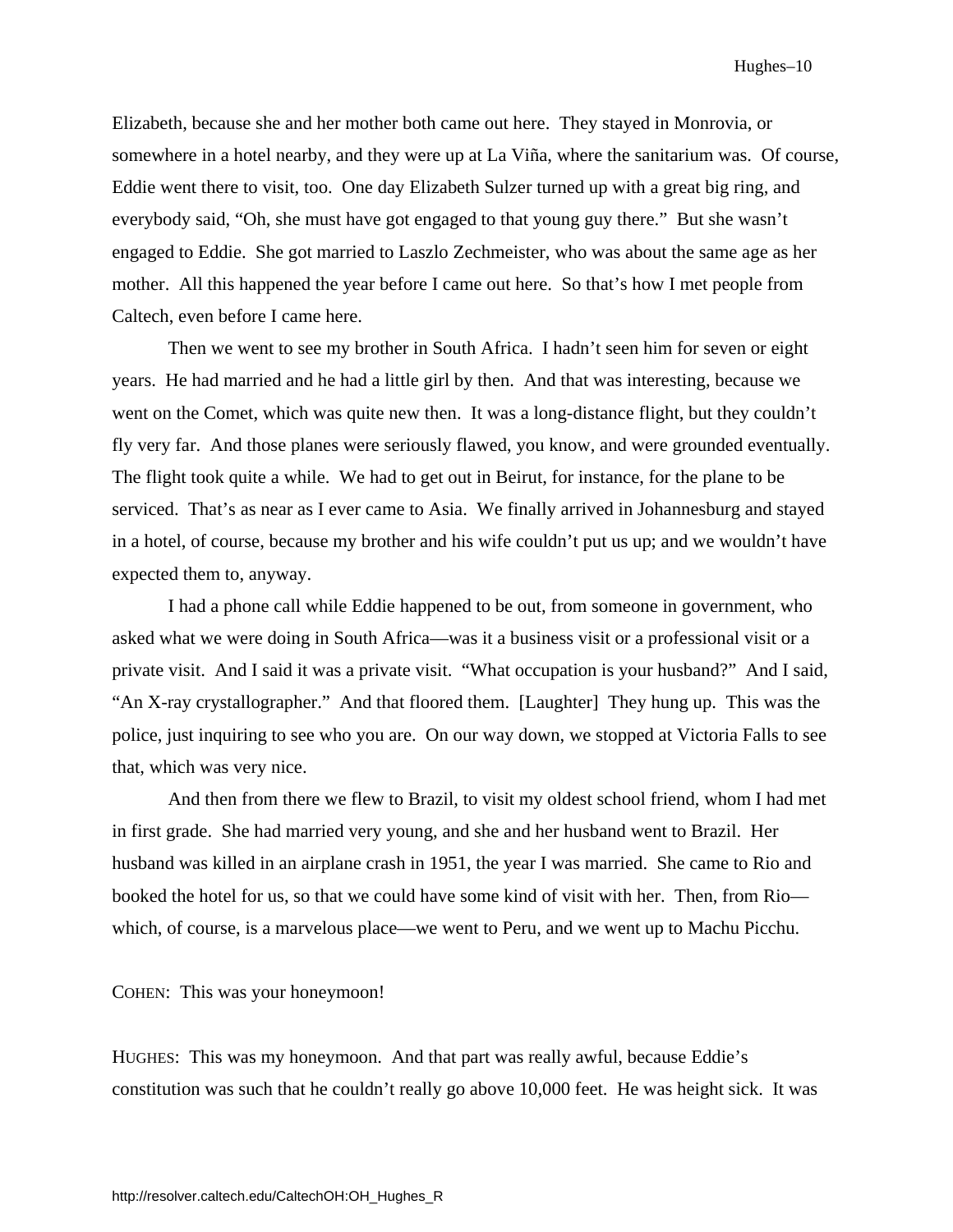all right in the airplane, because that was pressurized. But in Peru, when they flew up from sea level in Lima to Cuzco—god, was he sick! And I knew already that, as a woman, what you do is you burst into tears and suddenly all the doors open and everything is better. [Laughter] That I learned because when we left South Africa, my toilet case didn't come with us—it was still the time when they rang you up and said, "Oh, don't come now, because there is no plane," or "Come in three hours," and so forth—and somehow it had got lost in the airport. And so we had to retrieve it in the customs office. [Tape ends]

#### **Begin Tape 1, Side 2**

HUGHES: We had to go and get the little case from the customs people. And my Rio friend said "I'm not very good at bribing people, because it's always a man's job to do that." But she said maybe we wouldn't have to, if I cried. And we didn't. [Laughter] I had known in Rio that we were going to go up that high, so I tried to get some medicine there. When we got into the hotel [in Cuzco], I knew that we needed something. Eddie had a really hard time. But we wanted to go to Machu Picchu, and to Machu Picchu we went. It was a wonderful place—very isolated still.

 Then we got to Panama, our next stop. We were held up there for two days. So we went up to see the Panama Canal. And we finally got to the States and into the Athenaeum. Eddie had his old rooms reserved for us, which are now offices on the mezzanine.

COHEN: Where the accounting and the caterers are? I was there only yesterday.

HUGHES: Actually it was the corner suite, which had a long hallway and a bathroom. And it had a huge walk-in closet. And Eddie had a little refrigerator in there and a little coffee machine.

COHEN: What year would this be?

HUGHES: September 1952.

COHEN: And was the Athenaeum still very much a private club?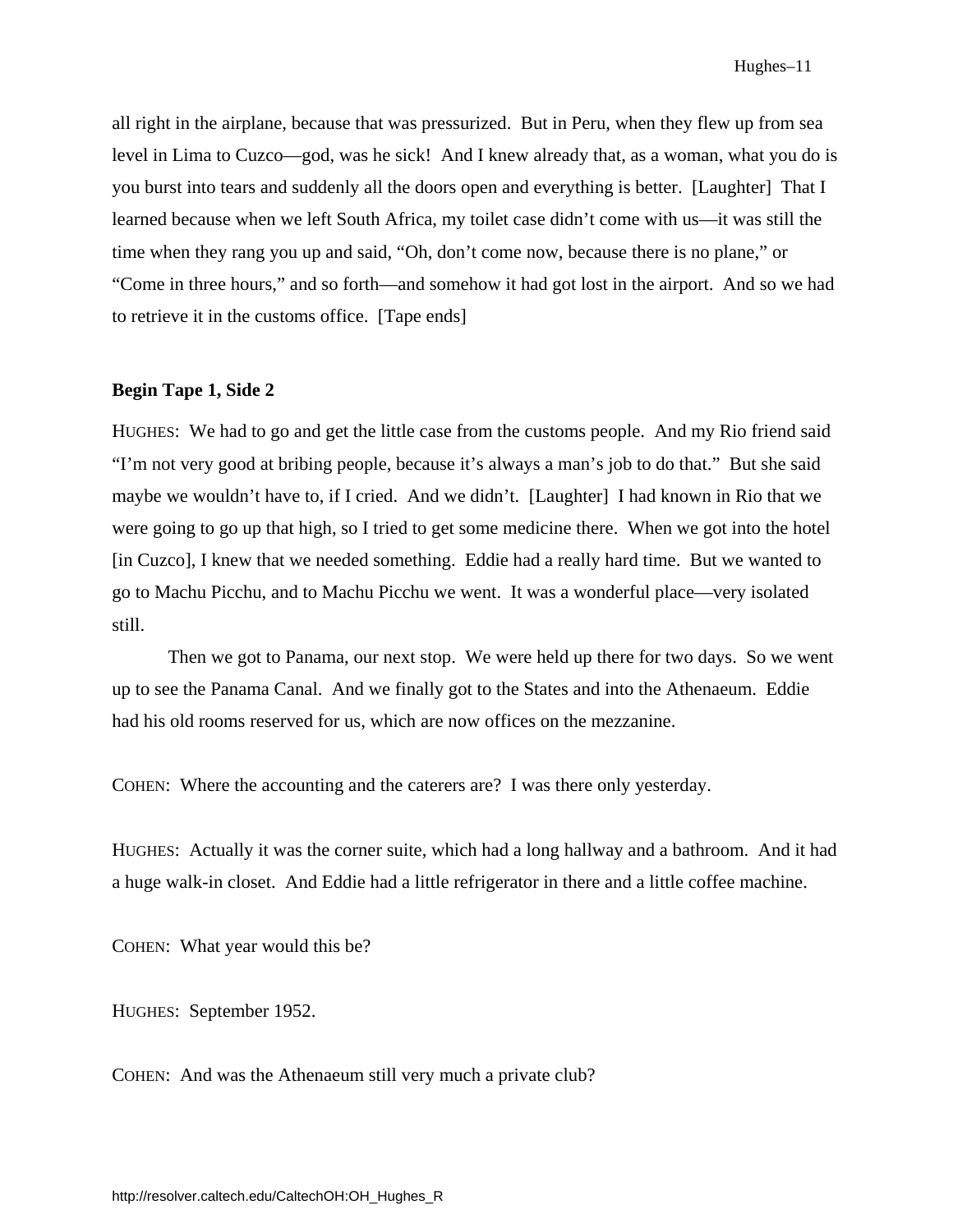HUGHES: Oh, it was very much a private club, and it was completely quiet. Where the other offices are, where you were yesterday, that's where the houseboys lived—the Filipino boys across from us. And it was very secluded.

COHEN: How long did you stay there?

HUGHES: Well, we arrived in September, and we moved in here [1582 Rose Villa, Pasadena] after Christmas, because the people who owned this house had a son in the services who was coming home for Christmas. They had already built a new house up in Hastings Ranch, because they had a horse and they wanted the horse nearby. I had been delegated to find a house within walking distance of the campus, because if you are at the Athenaeum you're used to walking to work—and of course we ended up with two cars and a bicycle, but that's typical. And, you know, when I first arrived we had all the help we could possibly get. Mrs. Corey was very anxious to take me along and show me places—where to live. We were interested in something in San Marino, because that was within walking distance, just down the hill. So we got a real estate agent to show that to us, and he said to me, "I have another house nearer Caltech. I haven't seen it yet. Shall we go and look at it?" Eddie and I had already seen that there was sometimes a For Sale sign out in front of that house and sometimes not. We got there and this woman looked out of the window and said, "Who are you?" And he explained that he was a real estate agent. She looked at me and said, "How many children do you have?" I said, "I've just married." She said, "Oh, it's too large for you." [Laughter] But she agreed to take us through. The living room was full of those dark draperies, so it was very dark. And she was so reluctant to open the door—although it was very neat and tidy. But she said, "Well, this is the dining room, this is the this, and this is the that," and we were out of there before I was through. So when I got back home, I said, "Look, the house is really quite nice, but it's too large for us." [Laughter] Eddie said, "Why?" Then we figured out that there was a study and two bedrooms, and we did want a guest room. So it wasn't too large. But we had to really talk to her before she would let us have it.

COHEN: What was their name?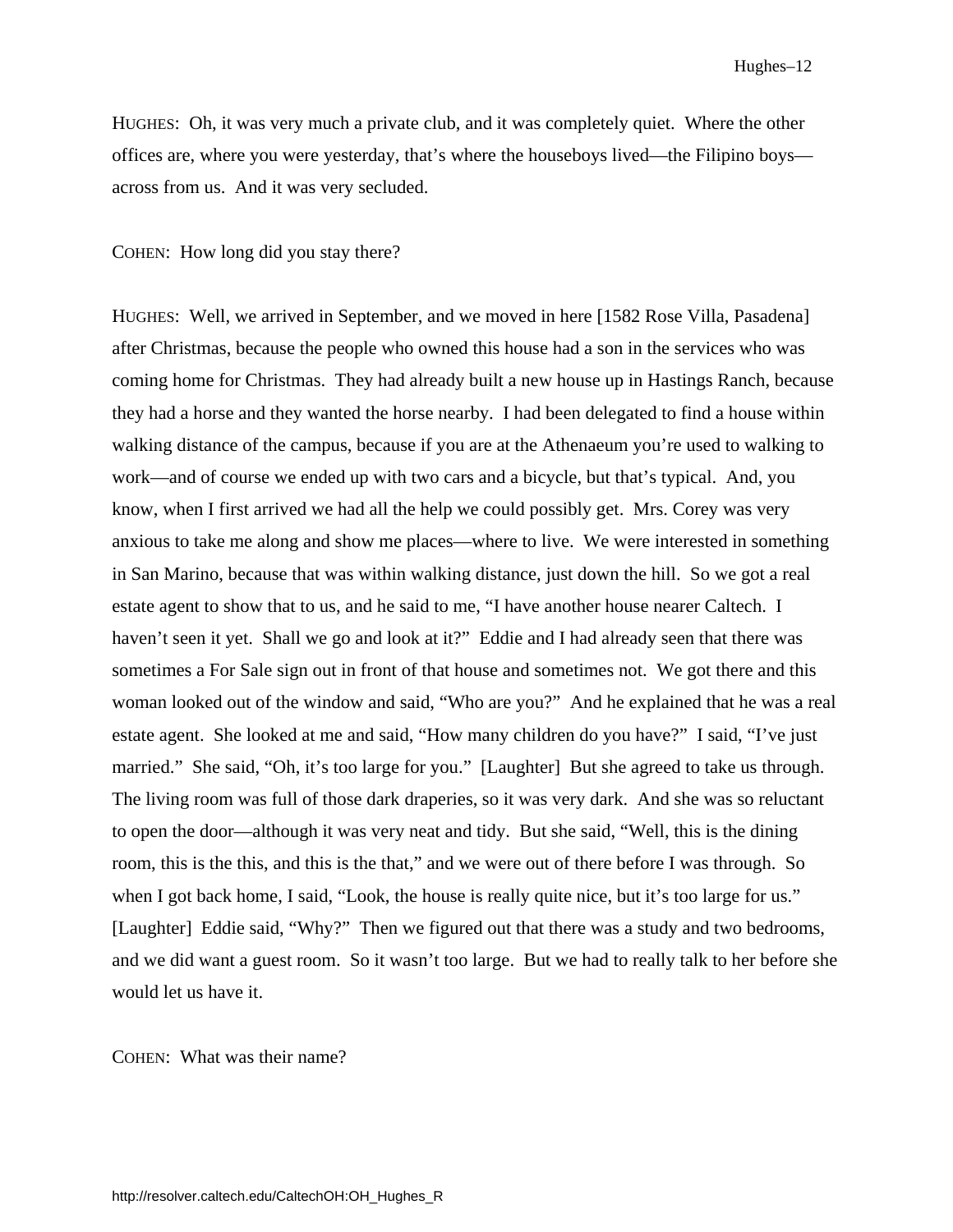HUGHES: Richter. They had lived here for a good long time.

COHEN: Not any relation to Charles Richter?

HUGHES: No, Mr. Richter was in charge of the hardware department at Sears. Everything in the house was from Sears, except the stove. They left certain things—they left the kitchen table and they left two beds. Eddie had to teach, of course—this was after school had started. We had all the books, all the records, but Eddie's belongings were stored in Pennsylvania.

COHEN: Now, where did Eddie first teach? I mean, where would the chemistry have been—in the old Crellin building?

HUGHES: Gates and Crellin. One classroom was in Crellin basement and another was over in Gates—in the library perhaps. He was with the crystallography group. He was in a room that has since been made into offices. [Tape ends]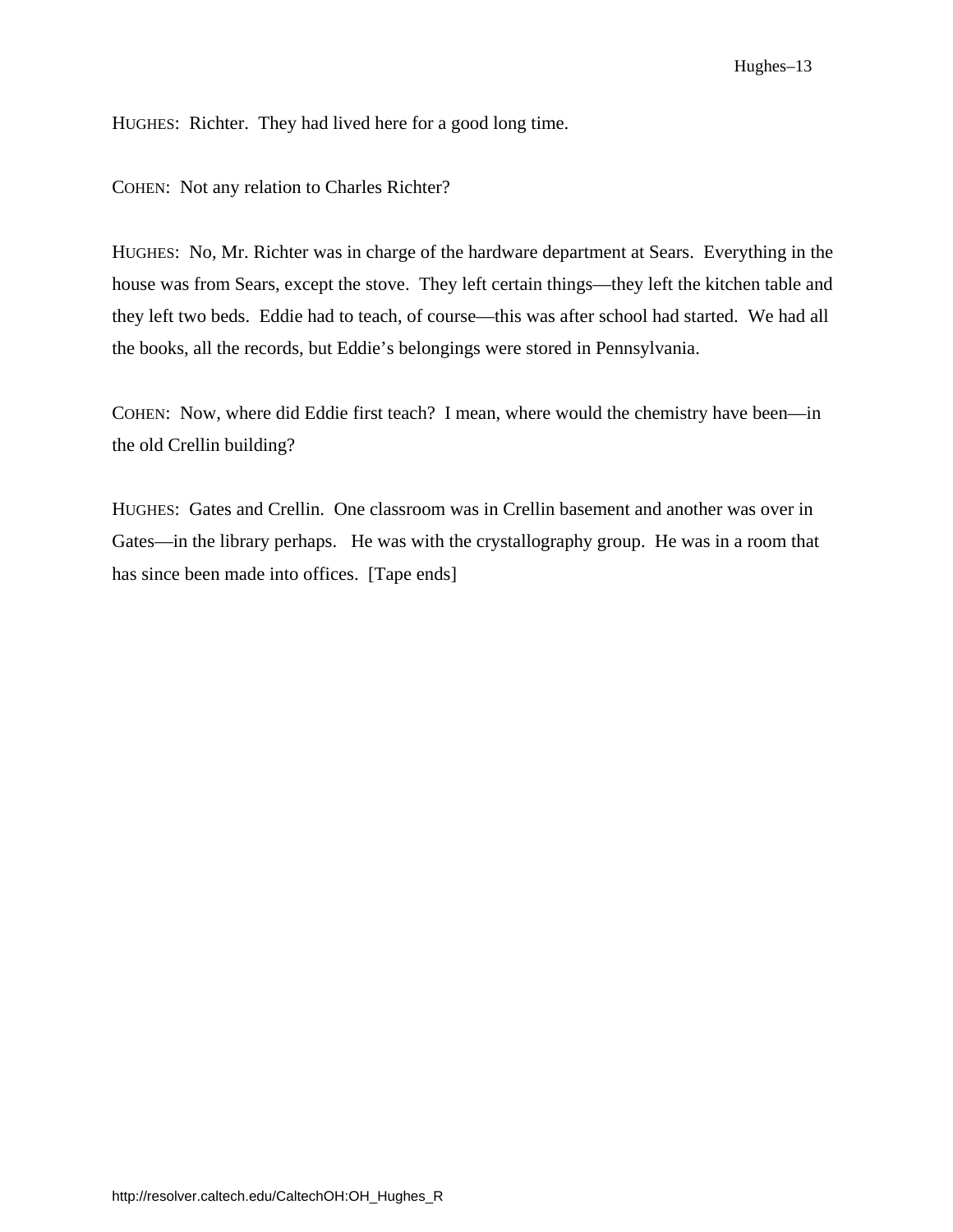#### Hughes–14

# **RUTH J. HUGHES SESSION 2**

#### **January 13, 1999**

#### <span id="page-19-0"></span>**Begin Tape 2, Side 1**

COHEN: We have you ensconced in your new house in Pasadena.

HUGHES: I haven't mentioned the Women's Club to you?

COHEN: No.

HUGHES: I thought I should mention the first Women's Club meeting, because that was very interesting.

COHEN: When would that have been?

HUGHES: I had been here perhaps two weeks. And in the Athenaeum…

COHEN: That's in 1952?

HUGHES: 1952, in September, so it was the first Women's Club meeting of the year. And it was on a Wednesday afternoon. That was the senior lot, you know.

COHEN: That's right. It was in two parts then.

HUGHES: Then there was, a week later, the evening meeting for the younger people, who couldn't get away during the day. Well, in the Athenaeum were two other couples who had arrived, perhaps a little time before. One was Belgian, the other was French—or Swiss French, as it turned out. So we said, "Oh, there's a Women's Club. We should go to it." So we went and we sat on the staircase—you know we were in the rooms upstairs, and we had to go downstairs. We wanted to see who was coming, and we didn't know just what you do. You see,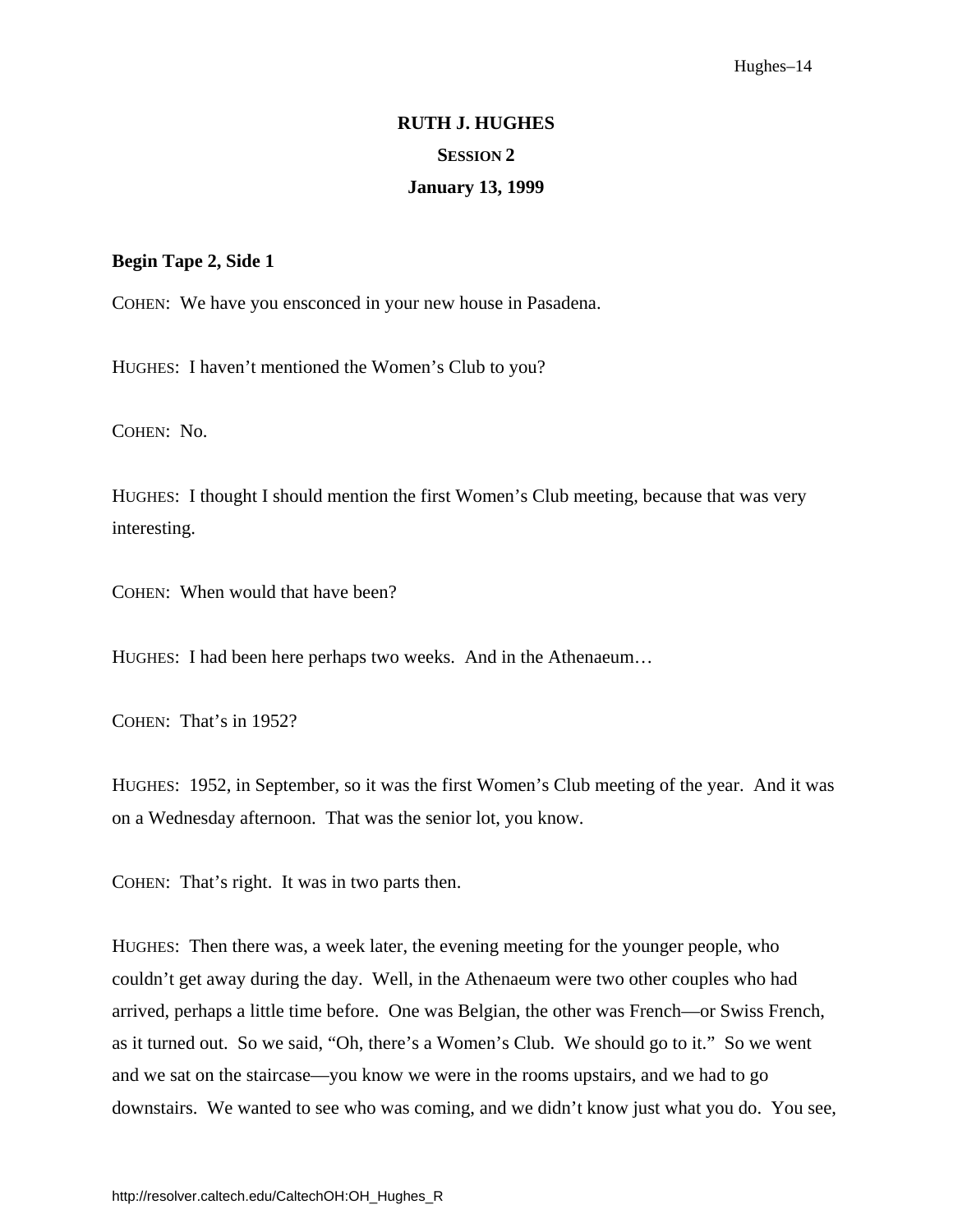I still had only my travel things with me—I didn't have any really dress-up clothes. So we sat on the curve of the main staircase and looked down and we saw all these behatted and begloved people go in. So we decided we wouldn't join that group, because we didn't have the right attire. [Laughter]

COHEN: Now, nobody had told you that the Women's Club was going to meet or anything. It's just that you saw it?

HUGHES: Oh, no. We were supposed to come. I don't remember how we were notified, but it was a very casual kind of thing. It was through the divisions, usually, and you see, the others were new, but Eddie had been in chemistry for so many years. So naturally, as the new wife, I was contacted by Mrs. Corey, whom I had already met in England. And she expected me to attend, but I just didn't. Well, I didn't think I had a date with her. But then, when the junior lot came, we went. And that would have been the next week, in the evening. And that was different. That was an introduction to Caltech, to academic life. Some of the young wives were married to graduate students. Mrs. DuBridge [wife of Lee DuBridge, Caltech's president 1946- 1968] welcomed us; she made a little speech. She said, "Well, many of you are newly married, and therefore you might need to have some pointers about what to do with your husband." [Laughter] Which sounded really quaint, when you look back on it. And she had some faculty wives talk about different things—how to become acquainted with the institute, what you might do as a wife to make it easier for your husband to be productive. I do remember, too, that when we came in, we were told to form little groups, and they had us turn our chairs so that we would face each other.

The Women's Club was not the favorite thing of Mrs. Pauling, but the Paulings had an enormous influence on what Eddie did and I did. Mrs. Pauling gave me the once-over and decided, well, that was OK, she would handle me, too. [Laughter] I must say, I was quite fond of her, because I could see what a predicament this woman was in. Because she was one of the first of the new women's movement, and she had competed with her husband from the word go. It was through her that immediately I was put in the position that since you are in chemistry, since your husband is the one to welcome new people, you will take care of them, too.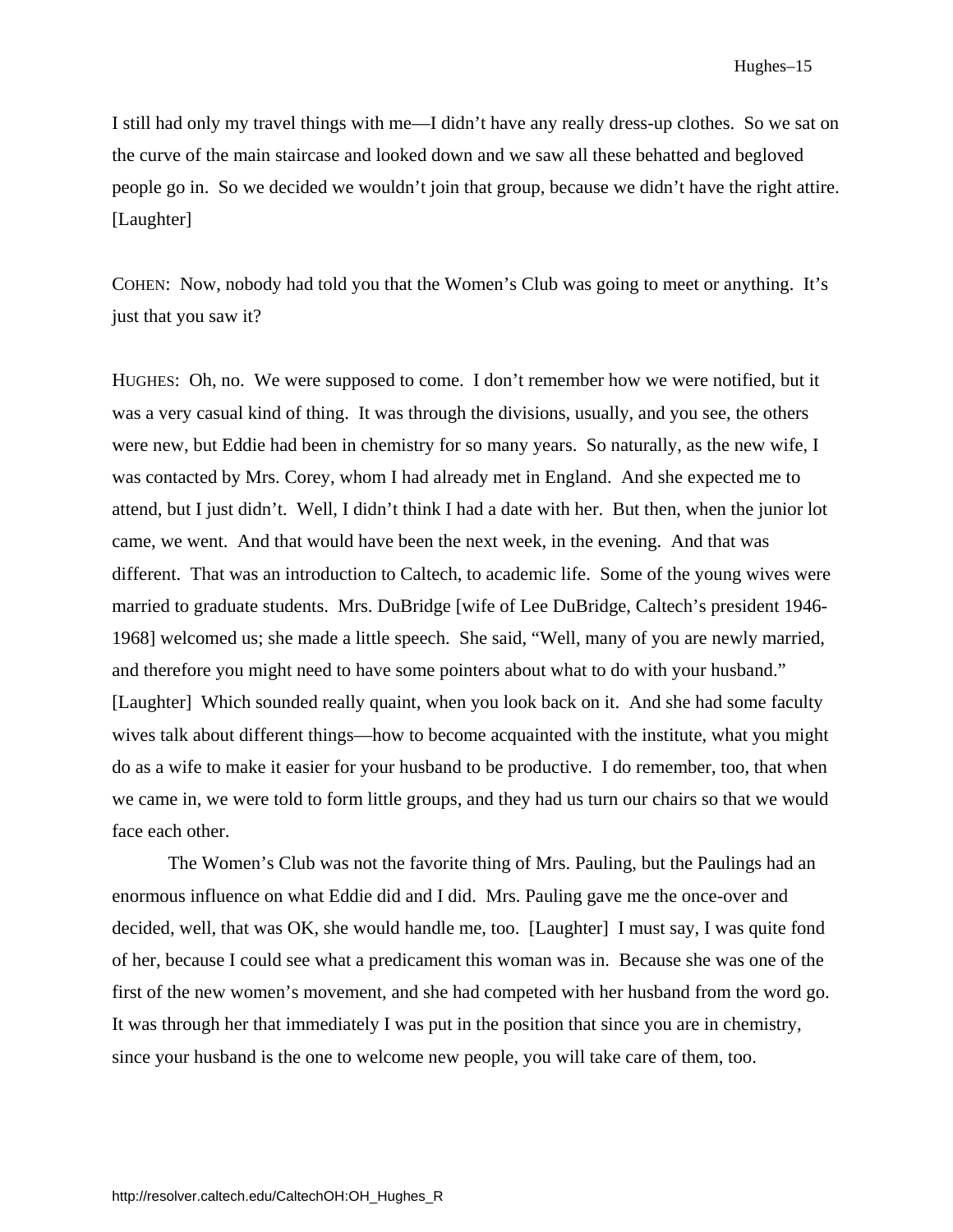Hughes–16

COHEN: You were given your marching orders?

HUGHES: I was given my instructions of what to do as a faculty wife, straight from the horse's mouth. And Mrs. Pauling did quite a good job at that.

But the first Women's Club is important—which is where I met the Humblets [Jean E. and Pauline]. He was a research fellow in physics, part of the Kellogg group [W. K. Kellogg Radiation Laboratory]. They stayed the whole year in the Athenaeum, so we really got to know each other quite well. We have been friends for all this long, long time They have been back again—for three months in winter—for the last ten years, ever since Jean retired. And this is probably the last time he will be here.

 Anyway, when we came out from this talk about what to do with your husband, Pauline Humblet turned to me and said, "I have known my husband for ten years, and nobody has to tell me what to do with my husband." [Laughter] And I thought, "Oh, boy, ten years!" That sounded like an awfully long time to me.

I was immediately absorbed and introduced to the older group of people, and they all had their little place in the universe. In those days, you knew almost everybody who was anybody. One of my duties was to usher new people into the Women's Club—which I thought was fascinating, because such a thing did not exist in Europe. And the lines were drawn—you know, this is a social group and you do not talk about anything except educational or edifying subjects. It is a place where you meet people and make friends. In those days, the husband was *it*, because there were not many professional women, and those who were would never come to the Women's Club, because they were much too busy being professionals. But the younger group was perhaps the more enterprising one, insofar as they really were helpful to each other.

But since we had moved into this house with only the equipment that a bachelor has, and Eddie's family had stored what he had from his own family—like a grandfather clock, heirloom kinds of things, whole sets of dishes—my orders were to go out and buy the necessary stuff, because we had houseguests almost from the beginning. One of the first guests was his former professor, Professor [Carlton C.] Murdock, who had retired as dean of sciences from Cornell the year before. He came, and his wife took me up to the Pottery Barn on Walnut—it's still there to buy a set of dishes. We had already some furniture for the living room and for the dining room, and we had two beds we bought from the people who had lived there—those were the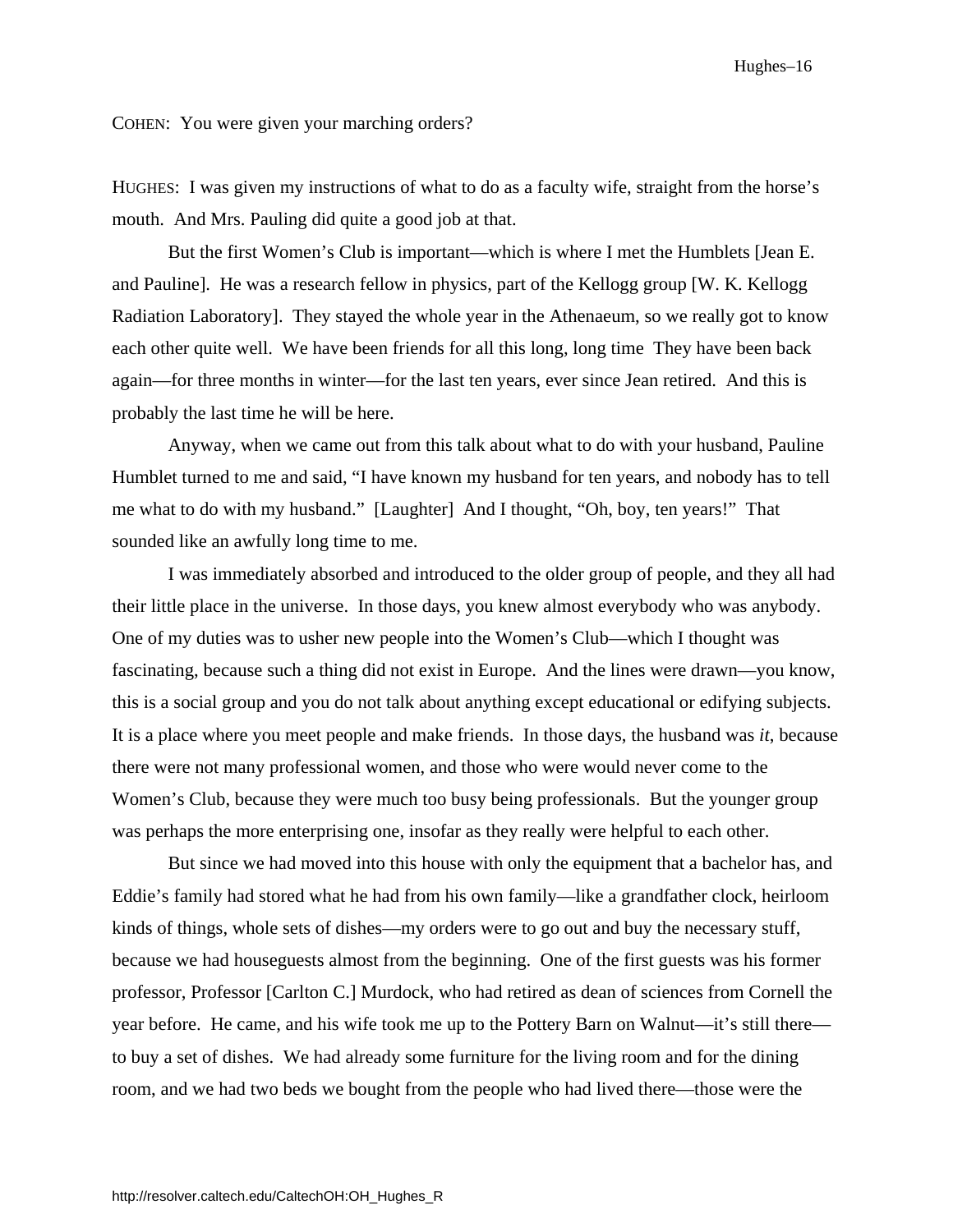guest room beds. And then there was nothing. Mrs. Murdock helped us greatly—such as to buy a desk, after I found the six-foot-tall professor sitting crossed-legged on the floor balancing a typewriter on his suitcase. She was the one who helped me to get something going here.

COHEN: Did Mrs. Pauling help you with any of these mundane sorts of thing—like getting your house settled?

HUGHES: Oh, no, she usually wouldn't do that sort of thing. But she would whenever her husband had somebody come, and Eddie would be off to the airport or the train station or whatever to get them. And if they were not quite as important to her—you know, say, the children of friends—they would be unloaded here. The Paulings traveled a great deal; they were often gone. But in Eddie's life, the Paulings had a very special place; he really was the most loyal person you could imagine. But he did draw the line on things that weren't scientific. Pauling [also] had [J. Holmes] Sturdivant, who was a bachelor and who had to give up crystallography mostly, because he ran the department for Pauling.

COHEN: Sturdivant ran the department just as the executive officer does now?

HUGHES: Oh, yes, because Pauling really made a point of not involving the institute in his nonacademic things. He would not use the institute name for anything like that. But he was always very good at assessing what people could do for him. [About me] he thought, "Oh, well, she can spell, so maybe she could do something for me." [Laughter]

COHEN: I see. So you were part of his entourage.

HUGHES: Yes, I became the one to collect all the reprints in chemistry. But he was also very naïve in picking some of the public relations people. I mean, the press was after him like anything. And the institute's board of trustees looked upon Pauling as the black sheep of the bunch.

COHEN: Was it right after you came that he asked you to start doing this work?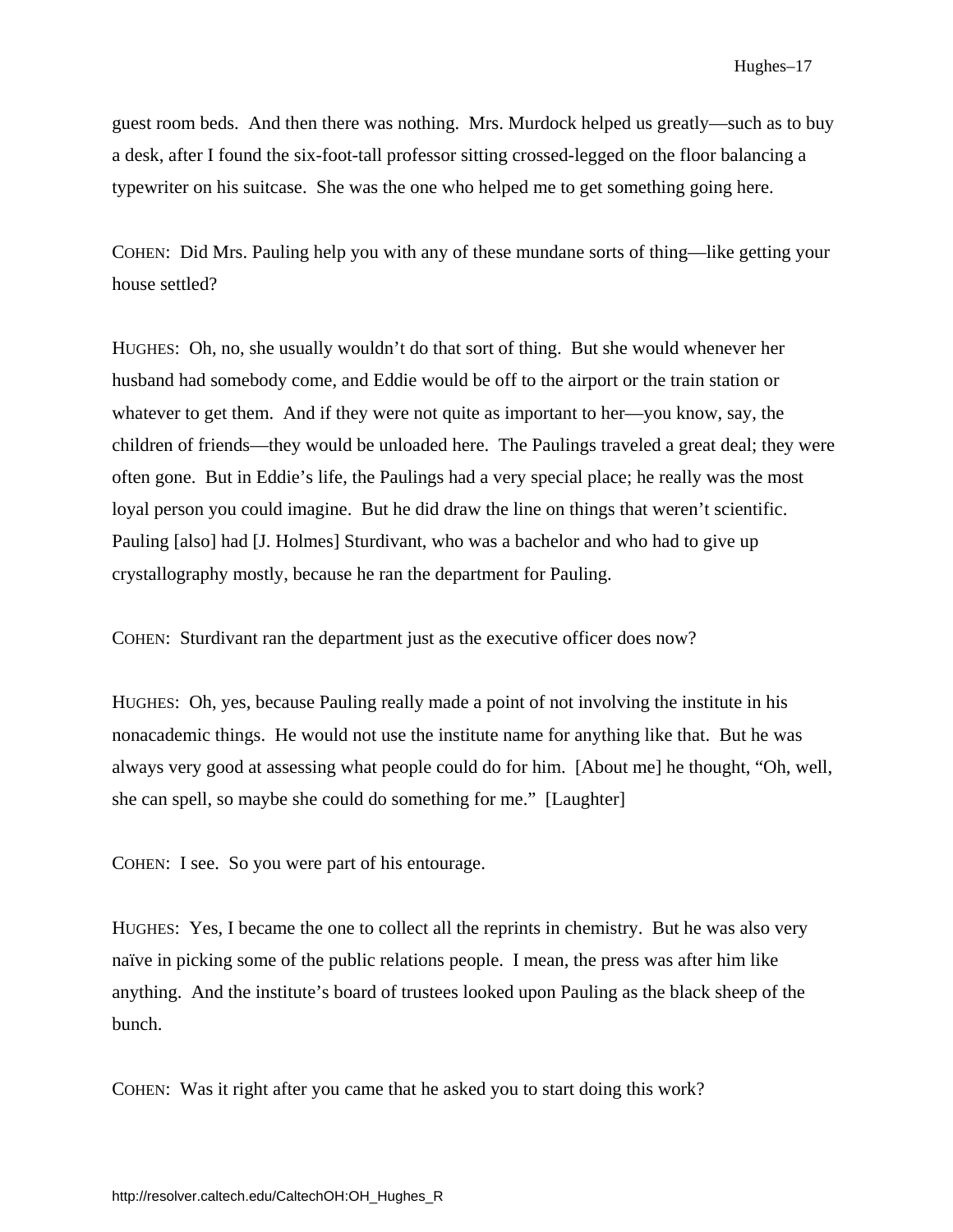HUGHES: Well, I don't know that it was right away. I had first thought I might go to USC [University of Southern California] and get myself a master's. And then I thought, No, I can't drive yet. I had to learn to drive. And the minute I had my driver's license, Eddie gave me the key to the car and said, "Here, you do it." That was when the Braggs came. That was '53.

COHEN: The Braggs?

HUGHES: Yes, Sir [William] Lawrence Bragg and Lady [Alice] Bragg.

COHEN: Now, Eddie had already been involved with Bragg at Cornell?

HUGHES: Yes, he worked as an assistant with Sir Lawrence at Cornell, and as technical editor on his book [W. L. Bragg, *Atomic Structure of Minerals* (Ithaca, N. Y.: Cornell University Press, 1937)]. The Braggs were going around the world, I think—or were they just going to see the Grand Canyon? They came from the East by train, and he had stopped at the Grand Canyon to show Lady Bragg the Grand Canyon.

COHEN: So you were told—since you were now the chauffeur—to go get them at the station?

HUGHES: No, I didn't have to do that. Eddie went to go get them. They came off the train and hadn't had breakfast, because the train was late and the dining car had closed down. They arrived, and he introduced me and he said, "You have to feed them breakfast." So I got busy. [Laughter] You know, I really learned from the ground up. I hadn't cooked much before. During wartime I did very little cooking; of course, we never had any food anyway—what was there to cook?

So that was the Braggs. They came for one of these conferences that Pauling had set up. And they were staying at the Athenaeum actually, but the Athenaeum wouldn't serve breakfast not that late in the day. And in those days, you didn't have very much of a breakfast—it was not as elegant as it is now. But that was fine. That was my introduction to them. You know, he was quite a good watercolorist and he brought some of his pictures of the Grand Canyon to show us. He put them alongside the sofa that we had. And I said, "Oh, Sir Lawrence, those are wonderful.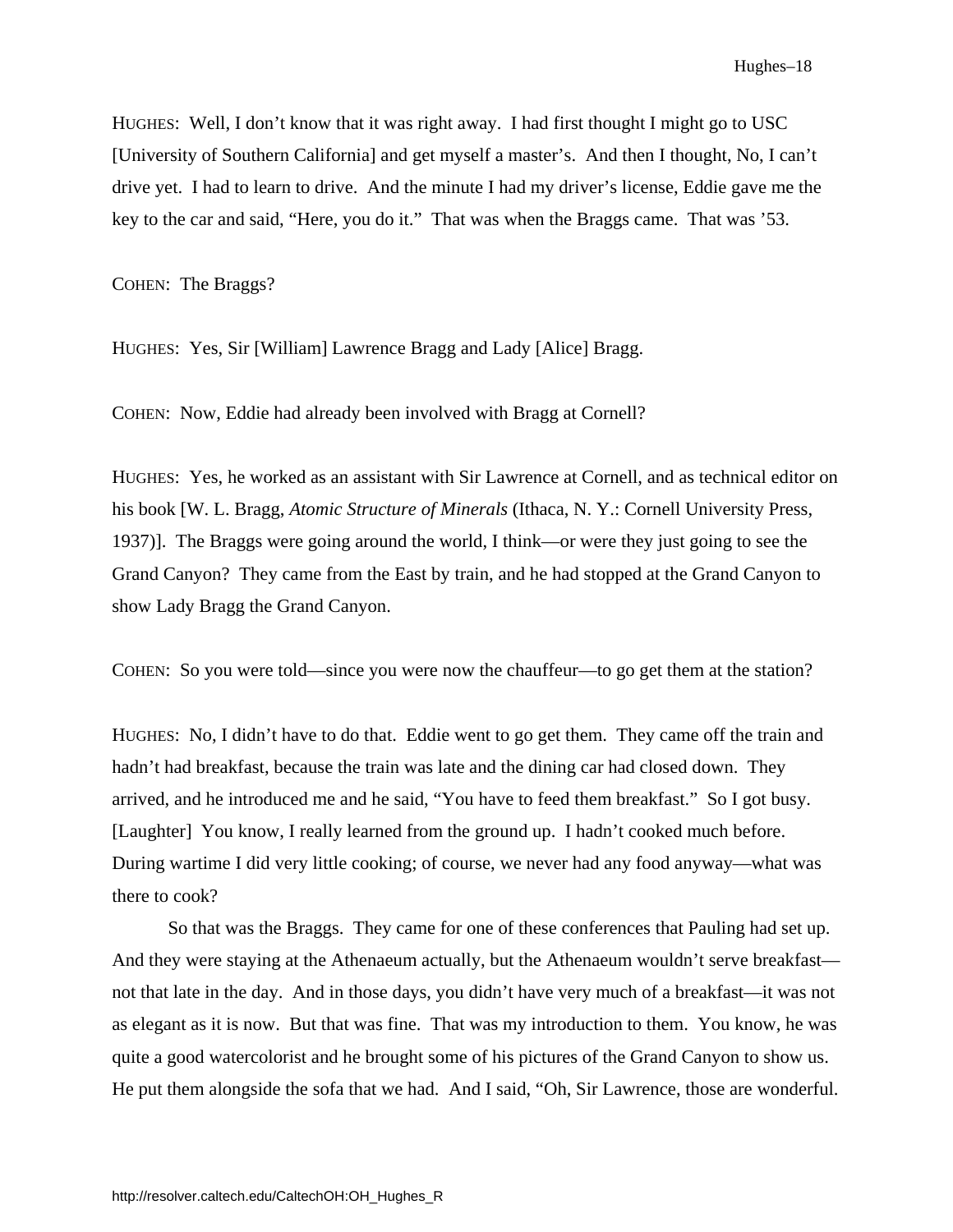I would love to have one." And he said, "No, no, no. You can't have those—they're for my wife. But I'll paint your house for you." And he sat outside and painted the house.

COHEN: And do you still have this picture?

HUGHES: It's over my fireplace. I had to drive Lady Bragg, and I had to take care of Lady Bragg. The funny part was that they had been traveling and they needed to do some laundry. Sir Lawrence had messed up his only jacket—a white or light-colored jacket. There was a stain on it. And I said, "Oh, dear." Eddie was very good at knowing what to do with things like that. So I took it home and we operated on this stain, and of course it caused a hole. There was a wonderful housekeeper at the Athenaeum—Mrs. Applebee, who was British. And of course she was delighted to have somebody around like Sir Lawrence and Lady Bragg. She was a very good needlewoman and she mended his jacket. [Laughter]

So that was my introduction to the Braggs—they were really awfully nice and kind people. This was then a full life already, just taking care of visitors. Then through the Women's Club—since I had a dual set of china when our china finally came—I passed on one set of china to the next people who came in chemistry.

COHEN: Was that something *you* did, or was that an established procedure already?

HUGHES: All the divisions did that. If you had new people, you loaned them bedding, you loaned them stuff. And, as I gathered later on, there was already something called the Service League, which was not mentioned in the Women's Club—because, for one thing, the Service League was a town-and-gown affair, people who were more interested perhaps in the students.

The Pauling group was pretty colorful and pretty active—all kinds of wonderful people. And many who were not quite as wonderful, but who had to be taken care of anyway. [Laughter] Mrs. Pauling had this wonderful way. She gave very good parties, but she always had a whole retinue of people that she commandeered—"You do this, and you do that." It worked, up to a point. I am probably more inclined to social service than anything else, so this was my great interest. And I thought the Service League was run by old fuddy-duddies who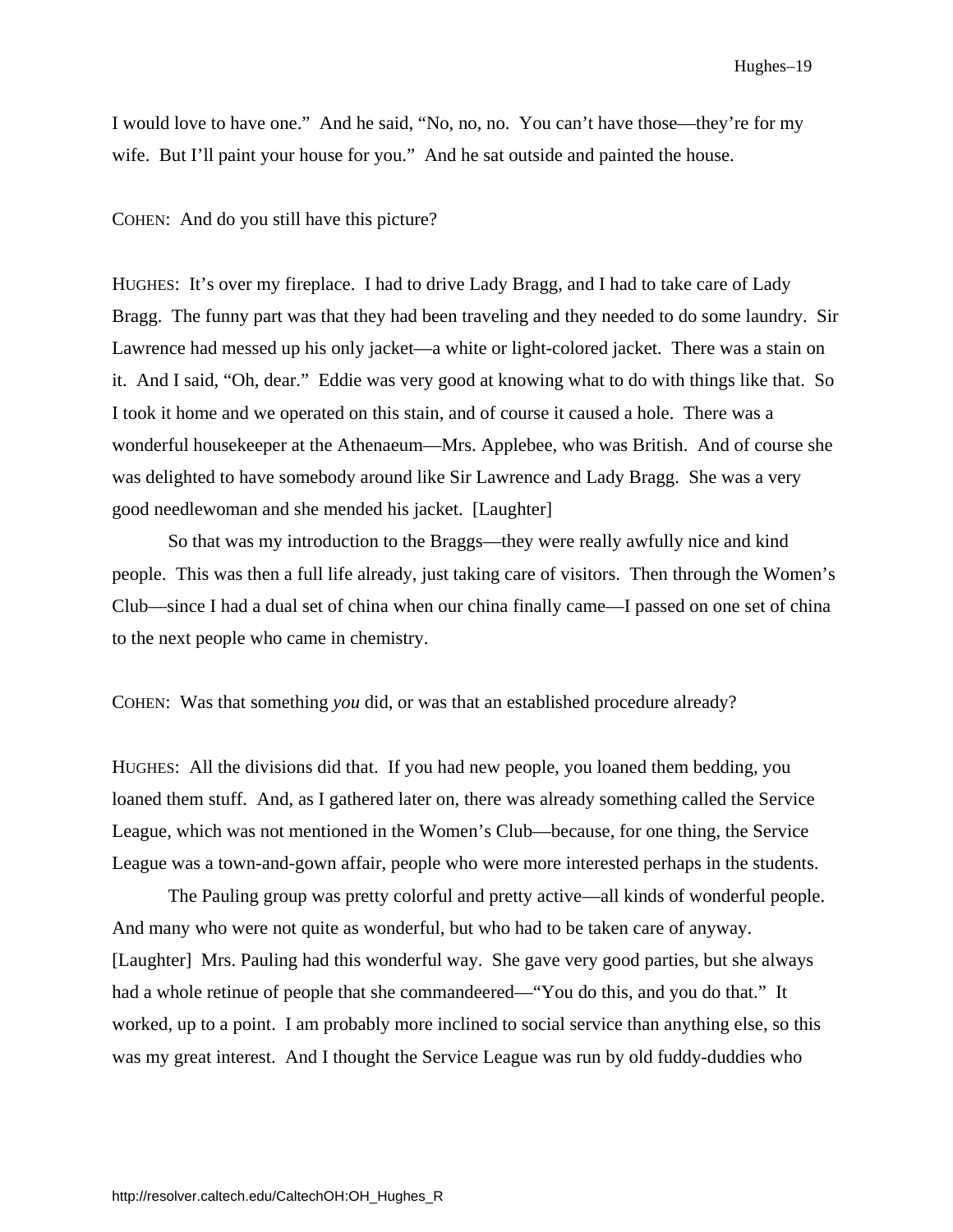Hughes–20

meant well but didn't really quite measure up, because all they were concerned about was parties.

COHEN: Well, cookies for the students.

HUGHES: Cookies for the students, and chaperoning parties where there were girls present. And I had access to quite a lot of stuff. I don't know how [my involvement with the garage] came about, but after the first year already, when people left after their year here and said, "Look, I don't need this anymore"—here it came, into our garage. And I was interested in newcomers. You know, most came from Europe and had gone through the war, whereas here the young people had gone through a different kind of war. And it was one of the things that I found not only very rewarding but also quite challenging, because the newcomers were a different brand of people.

COHEN: Were many of the newcomers from Europe?

HUGHES: Well, they were usually the postdocs. There was a bunch of them. And there were some Chinese, there were some Japanese. It was later in the late fifties, that the Chinese and Japanese came.

COHEN: So in the early fifties they were mainly European?

HUGHES: More European.

COHEN: And they were married and they came with wives?

HUGHES: They came with wives. The first Orientals who came couldn't afford to bring their wives. It was through the many connections with Pauling, of course, that we had many visitors. And it was very difficult for them to find housing.

COHEN: Well, after the war there was no housing.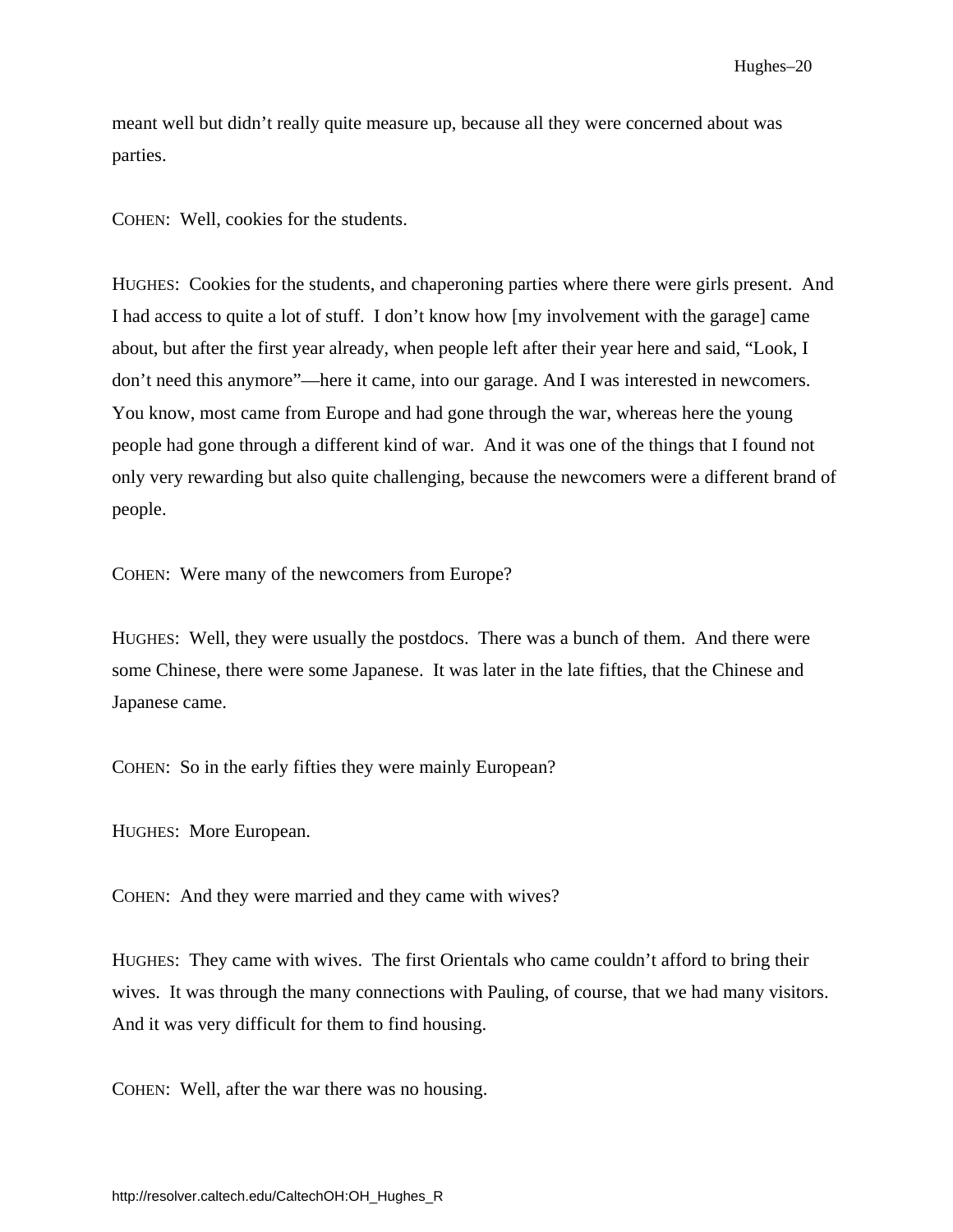HUGHES: Yes, there was nothing. But Caltech had rented some housing for the GI Bill people. And there was already the tradition that young married couples could exchange things or borrow things.

COHEN: And this stuff was all in your garage?

HUGHES: Well, it was mostly kitchen stuff. But it was a burgeoning situation; people began coming over from the biology division and saying, "Couldn't we be chemistry?" You had to be pretty careful about whom you helped, because you never knew how things would come back, if at all.

COHEN: Did anybody help you? Or were you doing this by yourself?

HUGHES: Well, no, I didn't do this by myself. First of all, those that I helped I would expect to help me for the next one. And I was glad to hear, when I attended a recent Fall Gathering of the Women's Club, that the president—I've already forgotten who she was—said that when she came she was invited by some faculty wife or Women's Club member to lunch, to introduce her to Caltech, and she wanted to pay for it, and the hostess said, "No, you may do that for the next one."

I would like to stress that the Women's Club did have a great part to play. It went to pot, of course, when the women's movement hit Caltech, in the sixties. The Women's Club has quite an interesting history—which didn't come out in the interviews that Laura Marcus [wife of Rudolph A. Marcus, Arthur Amos Noyes Professor of Chemistry] did on the presidents of the Women's Club.

COHEN: Now, by the sixties, was all this stuff still in your garage?

HUGHES: Well, by then I had persuaded them to get me a garage on Wilson and California, in an apartment house: it had four apartments and five garages and usually there was faculty in one of them—and I knew the place anyway.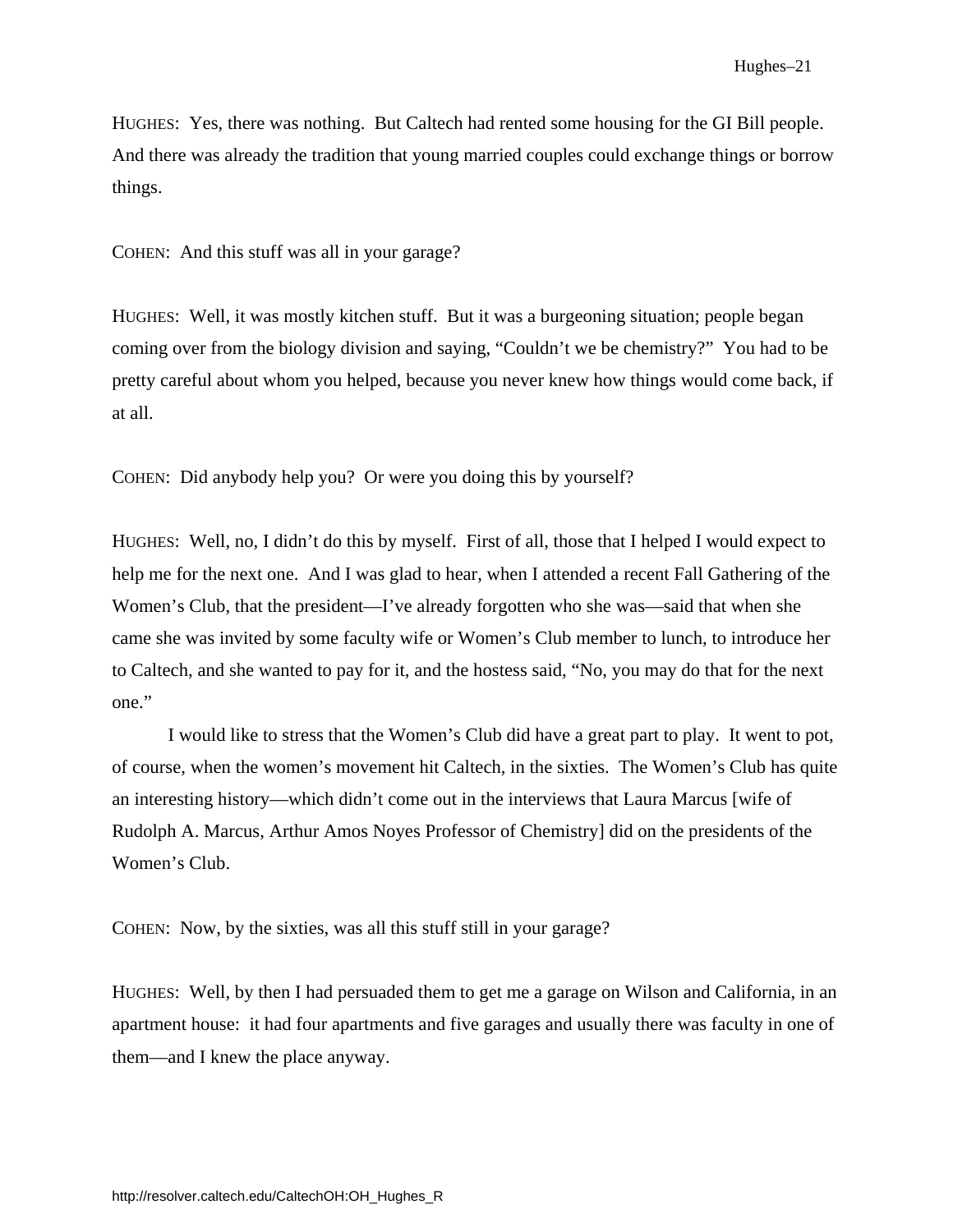COHEN: OK. I want to go back to your work with Pauling.

HUGHES: Well, when I was first employed, I was on the payroll at Caltech, you see, for two hours at a time. And I did this [collecting of reprints for Pauling] early in the morning, because Eddie never got up early. He wanted his classes always at eleven [o'clock] or so, so that he could stay in bed. [Laughter] Because he used to work at night. He would stay up all night in his bachelor days, but when they started working on computers he would stay up all night, too, because the time he could get on computers was very often night time. And I could go to work when I wanted to, because [my hours were] up to me. I figured out that it would be easiest if I worked from eight to ten, then rushed home and got him out of bed and got him breakfast. [Laughter] Well, anyway, it worked out. And then, after a while, I suddenly found myself doing personal correspondence for Pauling—stuff that he didn't want to write. I don't know why.

COHEN: So in some sense you were acting as his secretary.

HUGHES: He came around with his little tape recorder and dropped it off here. He would start bringing me work on Saturday afternoon, and he would say, "Well, of course it's Saturday afternoon, but I do need this by Monday morning." So it became more complicated. And I had to get notepaper with his name on it, you know, and all that stuff.

COHEN: How did you get paid, if you weren't working for Caltech but you were working for Pauling?

HUGHES: When I was working for him, *he* had to pay me. The executive secretary in chemistry for years was Bea Wulf—Oliver Wulf's wife [Oliver Reynolds Wulf, senior research associate in chemistry, emeritus, d. 1987]. And she said immediately that if Pauling went off outside of chemistry, she would have nothing to do with it. So he had to employ other people, but he had to pay them with his own money.

COHEN: You collected your hours and he just paid you?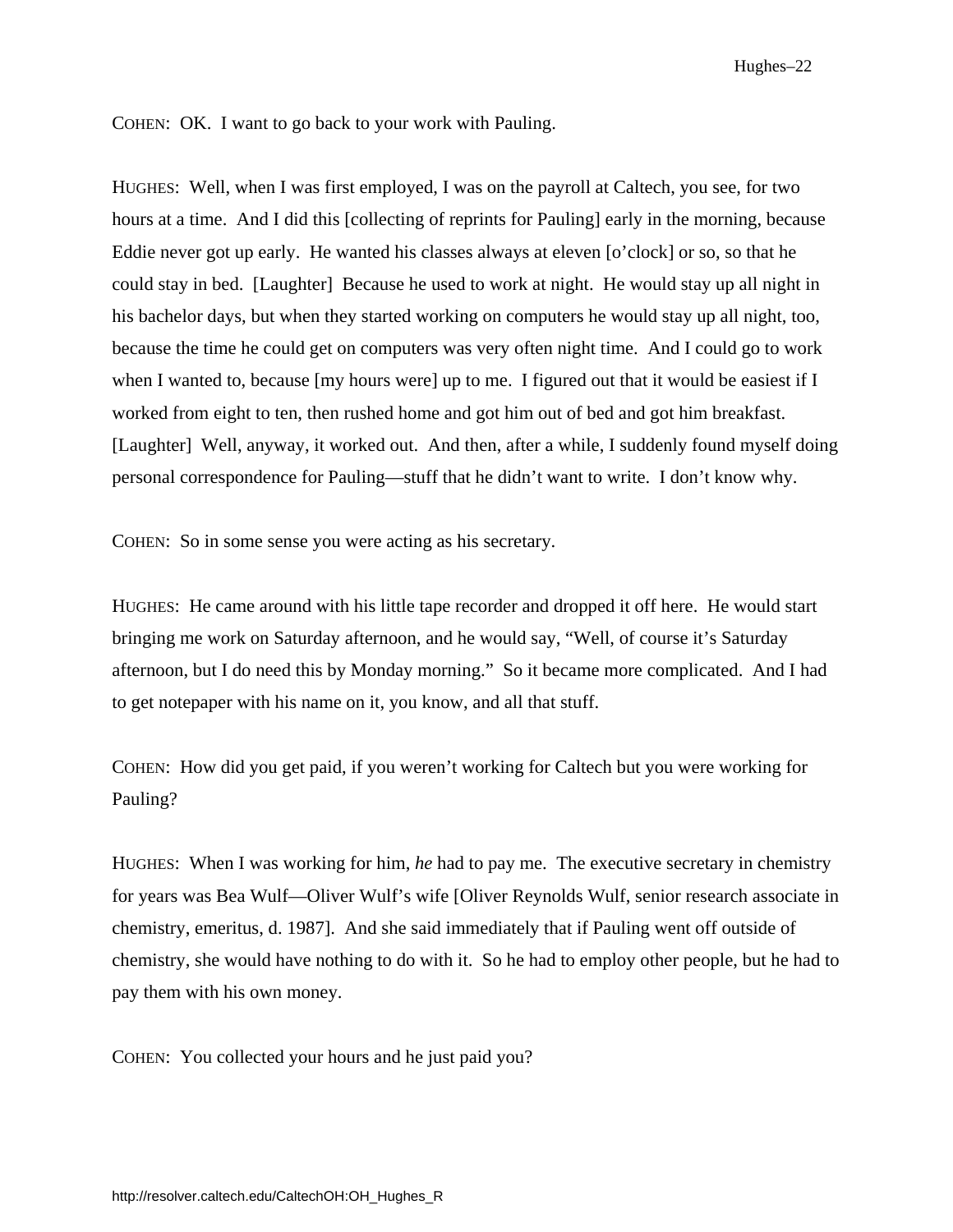<span id="page-28-0"></span>HUGHES: And I sent in a bill every so often, yes. Pauling was not a very good employer, because he would never remember—you would have to sort of remind him that you had to be paid.

But at first I did the reprints. The older reprints were hard to get. It was interesting; you had to write all sorts of people, and it got me interested in library work.

COHEN: Now these were reprints not just from Caltech, but from…?

HUGHES: No, from chemistry at Caltech. And we ended up by inviting the authors of the first two papers on crystallography that were published in America. One of them, [C. L.] Burdick, had been at Caltech. I got this, really, out of Eddie's [interview]. Then we had a celebration of the first publication of the first crystallographic paper in America. [That was Burdick's, and he] was a Caltech man, and he was still alive, and he came to that.

COHEN: This would have been in the middle fifties, then?

HUGHES: Yes. That was also the first time that Dorothy Hodgkin, who had just published the vitamin B-12 paper, came here [from Oxford], and her husband joined her here, [from Africa]. I didn't know what hit me when I first met Tom [Thomas L.] Hodgkin [an authority on the history of Africa], who was one of the most interesting people I have ever known.

COHEN: And so they stayed here in the house with you?

HUGHES: Oh, yes, they stayed in the house. And they stayed again when Thomas was quite ill, but that's a different story. We can't even begin to talk about that; I'm still on Pauling and what we did. Because then Pauling decided to make an appeal against atomic testing.

COHEN: Now, was that something that his wife urged him to do, or did he come to it by himself?

HUGHES: He came to it himself. He documented it at a meeting in St. Louis. There was a chemist there, and they were discussing [nuclear testing], and he said, Yes, he would do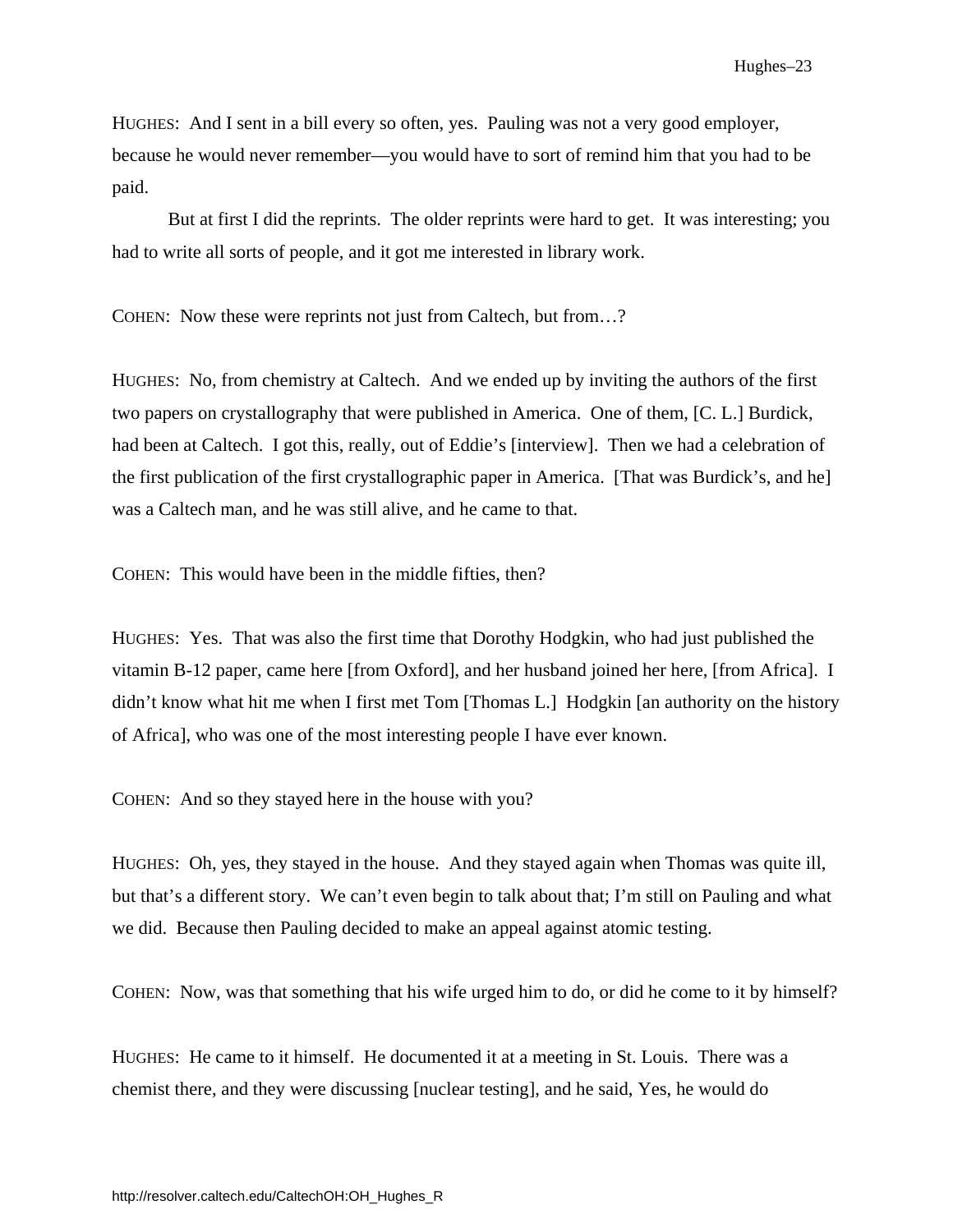something about it, because he thought it was his duty. When he wrote his book [*No More War*  (New York: Dodd, Mead, 1958)], he supported it with a [petition to the United Nations, for which he collected] thousands of signatures. And that was where he immediately cut off: [none of this] was done at Caltech; it was done from his house. The notepaper I used [to send out the petition] had his home address on it.

COHEN: You said that your doing this work was against Eddie's wish?

HUGHES: Yes, he didn't like it at all.

COHEN: Why do you think he didn't like it? Did he think it took Pauling away from the science?

HUGHES: He felt that [Pauling] was falling between the cracks now—because Pauling had become a political figure and was very ill-treated by the press.

COHEN: Oh, so Eddie didn't like it because of what it was doing to Pauling?

HUGHES: What it was doing to Pauling. He said it took Pauling away from what he could do best, which was his chemistry. And Eddie was perfectly right, because Pauling was very naïve in political matters. For example, he got into trouble over simple things, like the Hollywood Community Radio, where he had given a talk. It was reported as the Hollywood Communist Radio. And not retracted. You know, this kind of thing. Pauling was not political, he was naïve. And that's where Mrs. Pauling came in, because she just gloried in this kind of thing. That was then her mission.

COHEN: She was very active in the Women's International League for Peace and Freedom.

HUGHES: Yes. And she said to me once, "I know Eddie wouldn't sign anything. He's against the word 'international'." And I thought, "You don't know, Mrs. Pauling, what he's against or for." [Laughter] Because Eddie really thought Mrs. Pauling was absolutely it. She was the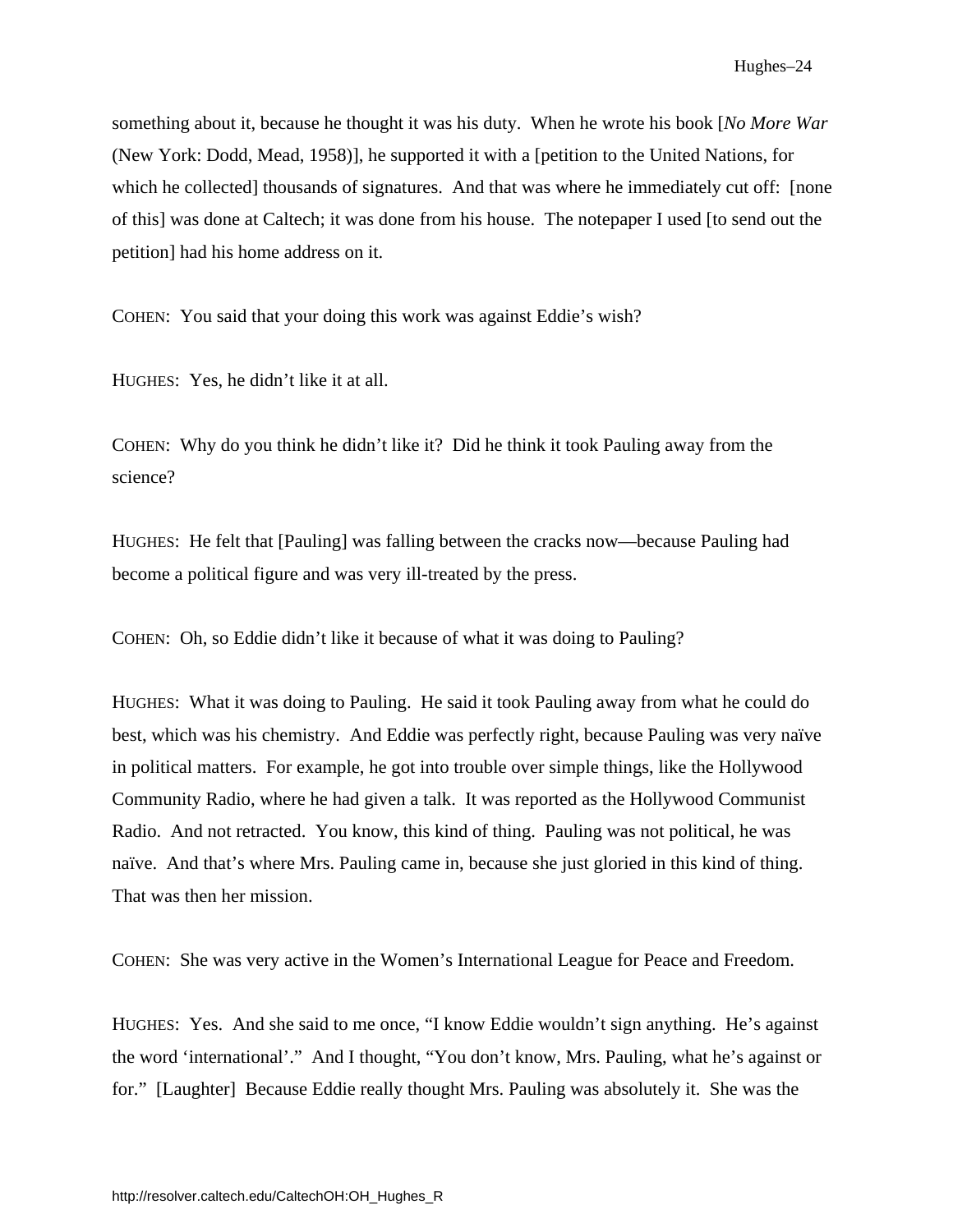perfect hostess and she recognized Eddie's loyalty to her husband. This was Eddie's philosophy of life—that you help other people. And she was getting the best out of Eddie as well as her husband.

COHEN: So she had everybody in her circle doing what she wanted them to do.

HUGHES: Yes. But it backfired on her children, because they certainly did not do what she expected or wanted them to do. But again, she wasn't around to bring them up. She was always with Pauling—she wouldn't let him out of her sight. She traveled with him all the time, and he traveled a lot. And he had been very ill. He nearly died, he really did, and after that she nursed him back.

COHEN: Did she have a housekeeper? They had four children?

HUGHES: Four children. No housekeeper. I always thought it was her background that didn't help her, because what comes naturally to you and me—for example, that when you receive help or gifts you say "thank you" in some form, but I don't think she ever wrote a thank-you note to anyone.

COHEN: She of course knew him from Oregon [Oregon Agricultural College, now Oregon State University, Corvallis].

HUGHES: Oh, he was an instructor, and she was a senior, or had just started college. It was a college romance. And he asked her for a date after his first lecture.

COHEN: This was not a full-time job that you had with him?

HUGHES: No, this was not a full-time job. It was at the time when Linda [the Paulings' daughter, wife of W. Barclay Kamb, Barbara and Stanley R. Rawn, Jr., Professor of Geophysics and Geology] had the twins. And that was another thing—you know, your only daughter has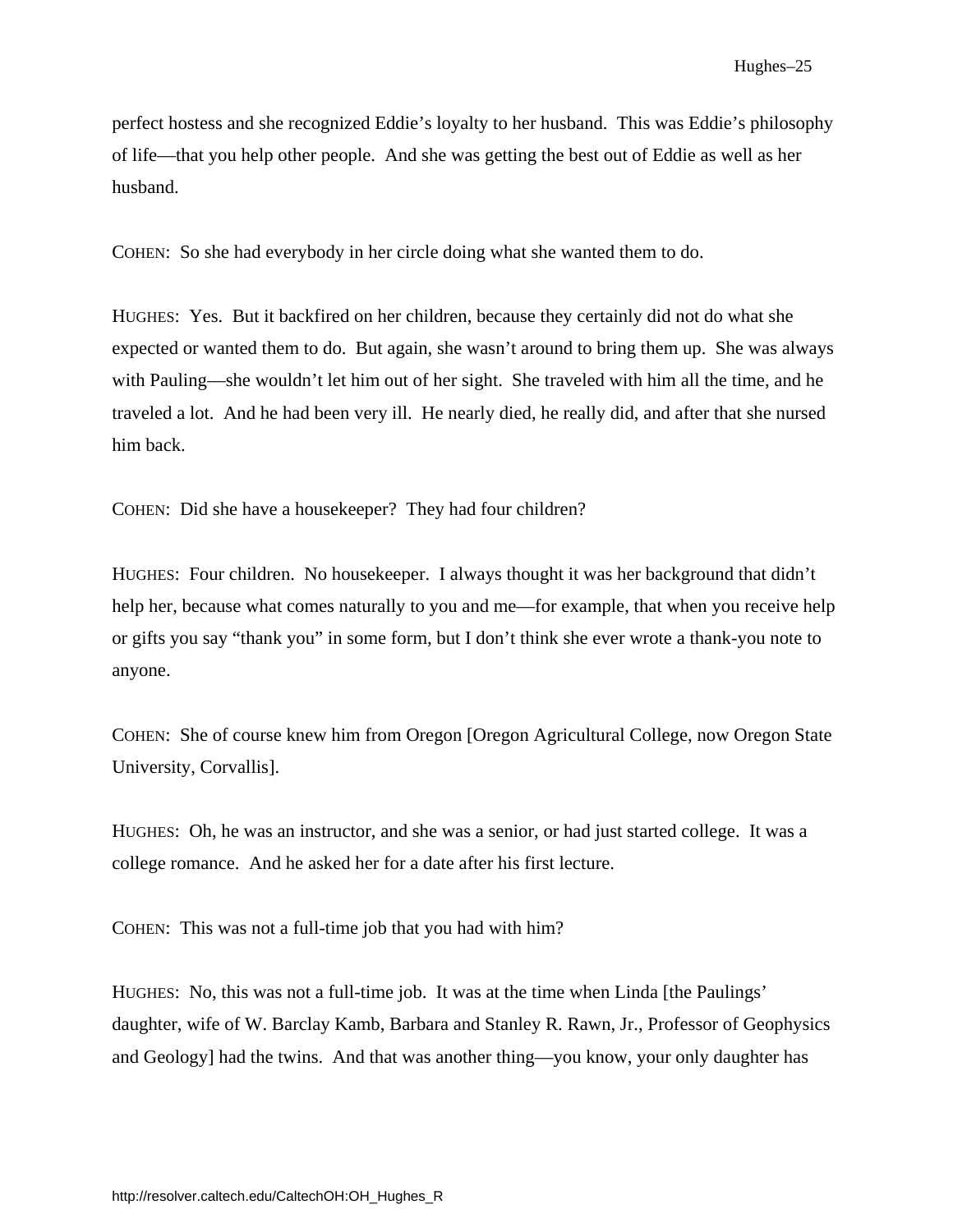twins. You would think that Mrs. Pauling would have been involved in that, but she was simply an absentee grandmother. I mean, that was it—that was not her job, not her line at all.

COHEN: So you were working on this business with Pauling, and this was a job that was done out of his home, and had nothing to do with Caltech?

HUGHES: Absolutely not—that petition involved lots of correspondence, and he was very careful what he did in that respect. The petition had to have all the scientists' signatures; it went all over the world and into many different languages. So he first had to have somebody to translate it, check out the people who signed—Were they really scientists?—and have the thing retranslated into English to see if it really meant what he wanted to say. [Tape ends]

#### **Begin Tape 2, Side 2**

HUGHES: This enormous effort to get the petition to the United Nations was a pretty expensive thing to do.

COHEN: So that was really a forerunner. You know, now concerned scientists are a long list of people for this and a long list for that. This was one of the first times this was done.

HUGHES: And this was done before you had computers. You had no lists from anybody. I was working on this, and there was competition between me and Barclay Kamb as to who would get the stamps on all these wonderful letters. [Laughter] Anyhow, this must have taken a year or more. And it certainly was not the thing to do while you were still chairman of the chemistry division. He could have taken a leave of absence, perhaps, because essentially he wasn't available, although he gave the freshman lectures each year. He did do some things—but it was a very unhappy time for the chemists.

COHEN: He still was the head of the chemistry division?

HUGHES: Yes. [Pauling was chairman of the Division of Chemistry and Chemical Engineering from 1936 to 1958—ed.]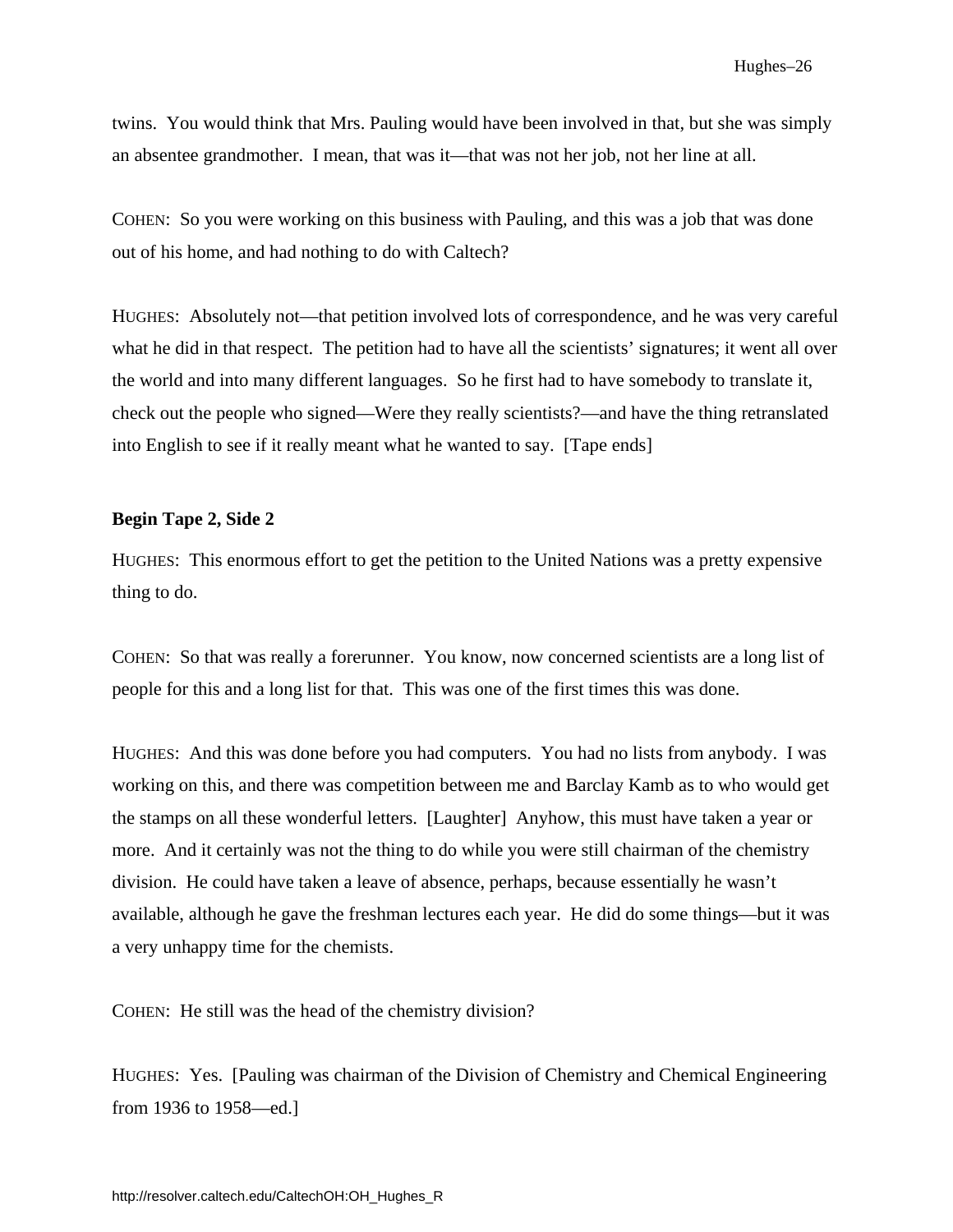Hughes–27

COHEN: So he was not there, but still he was in charge?

HUGHES: He still was in charge, but it was Holmes Sturdivant who ran the show. After Pauling got the Nobel Prize [in chemistry; 1954], you know, he was very much in demand in other places, and he would forever travel and give lectures and do things. And that's when other people had to run the division. He had always expected his postdocs or whatever—by that time Eddie was a research fellow, he wasn't a postdoc—to at least teach one course. And Eddie was in charge of seminars.

COHEN: I see. So Pauling expected all his other people to do the work…

HUGHES: Because he was traveling and doing so many other things. And this then became a big issue with the board of trustees: "You really have an absentee division chairman here." Eddie did what he could, but it was quite obvious that there was no way to do this, and Pauling finally resigned the chairmanship [1958].

Anyway, before that happened, I worked on this petition, and Eddie was so good to help me, because it was a great big thing. Oh, it was many hours! It seems to me it went all summer, and we mailed [the petition] off in December.

COHEN: This was in 1956?

HUGHES: Well, in '56 we were in Spain. No, it must have been later—it must have been December '57. At that time, too, Mrs. Pauling thought she saw a good thing. That was after [Linda's] twins were born. Mrs. Pauling had me come up and she wanted me to transcribe some of the letters she owed to people.

COHEN: Be her personal secretary?

HUGHES: A personal secretary. And that did not last very long, because I wouldn't do that. She was not the writing type—though she did write many other things. I don't know why, but I always felt sorry for her, because I thought she was aiming for something that couldn't possibly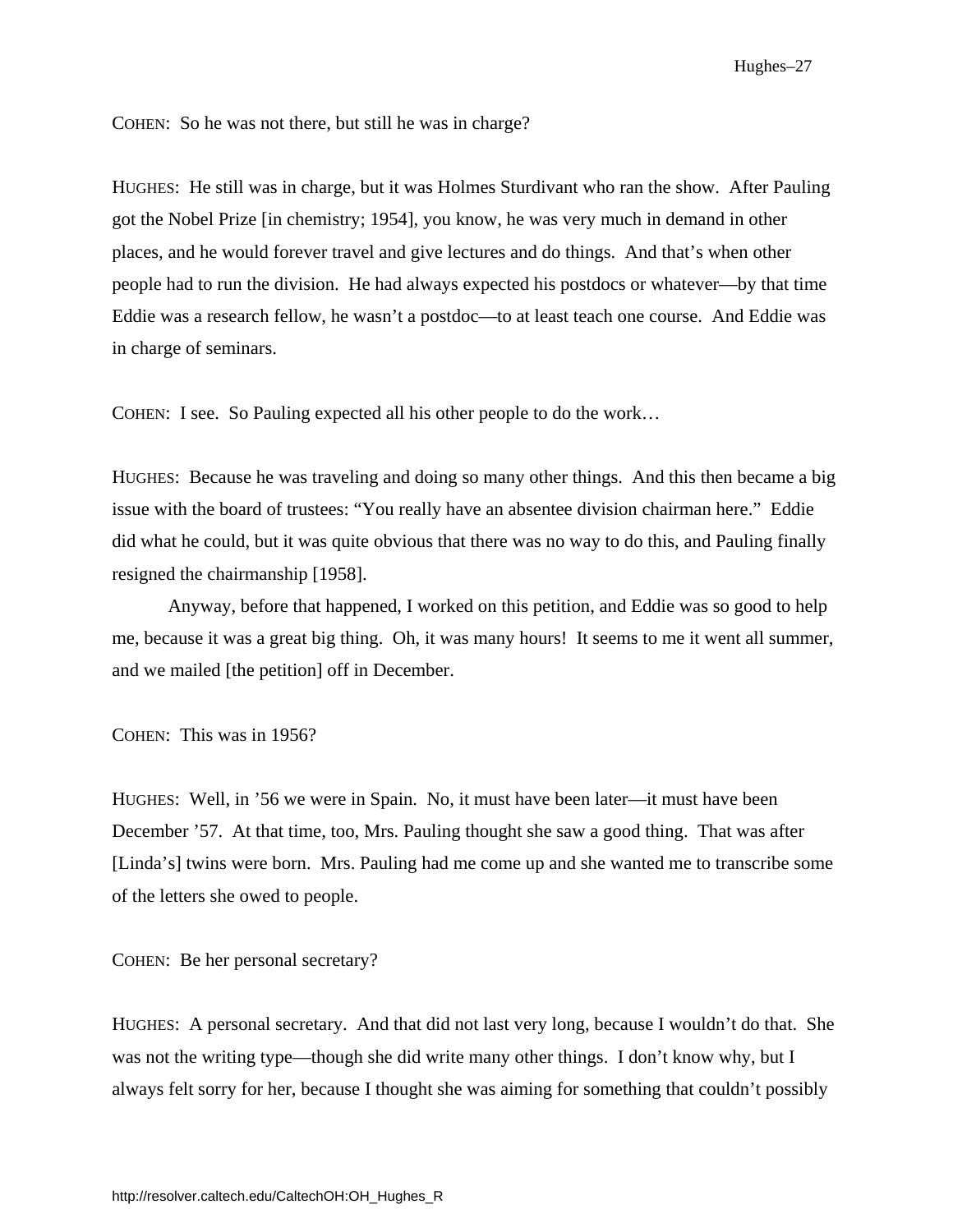<span id="page-33-0"></span>give her satisfaction. A long time after she died, Pauling wrote to me and said, "You were one of the few people she liked. She didn't like women, but you were an exception." [Laughter] So I thought that was very interesting, but I know that in her funny way she probably did.

COHEN: After the petition was finished, did you work again for him? Or was that it?

HUGHES: Well, when Pauling reissued *The Chemical Bond* [third edition, 1960], Eddie was not anxious to help on it, so Pauling gave it to me for proofreading—which was, of course, a mistake, but he knew Eddie would help me.

COHEN: So he got Eddie indirectly.

HUGHES: Well, he always knew when he could interest Eddie, but Eddie would also say no to certain things which he found were not his expertise.

COHEN: So you were involved in the third edition of *The Chemical Bond*. The first edition [1939], of course, was done at Cornell—and that's where Eddie worked, at the Cornell University Press at that time.

HUGHES: Yes. And I kept one copy of the second edition signed by Pauling, "To Eddie with affection." I thought that was a very special thing.

COHEN: OK, let's get back to your work for the Women's Club.

HUGHES: Well, as I said, from the very start I got involved with the foreign people and with new people. It was interesting to meet people who weren't Caltech people and to hear what they had to say and how they considered Caltech. My interest in the Orientals started when one of Eddie's Chinese friends sent a student—a woman called Yuen Leung—for graduate work to this country. She got her degree in Texas, with Jurg Waser, and came here with him in 1957. And of course, we were right away introduced to her and her husband, who was an engineer and was Chinese also. Yuen got pregnant, and she developed cancer at the same time she had the baby.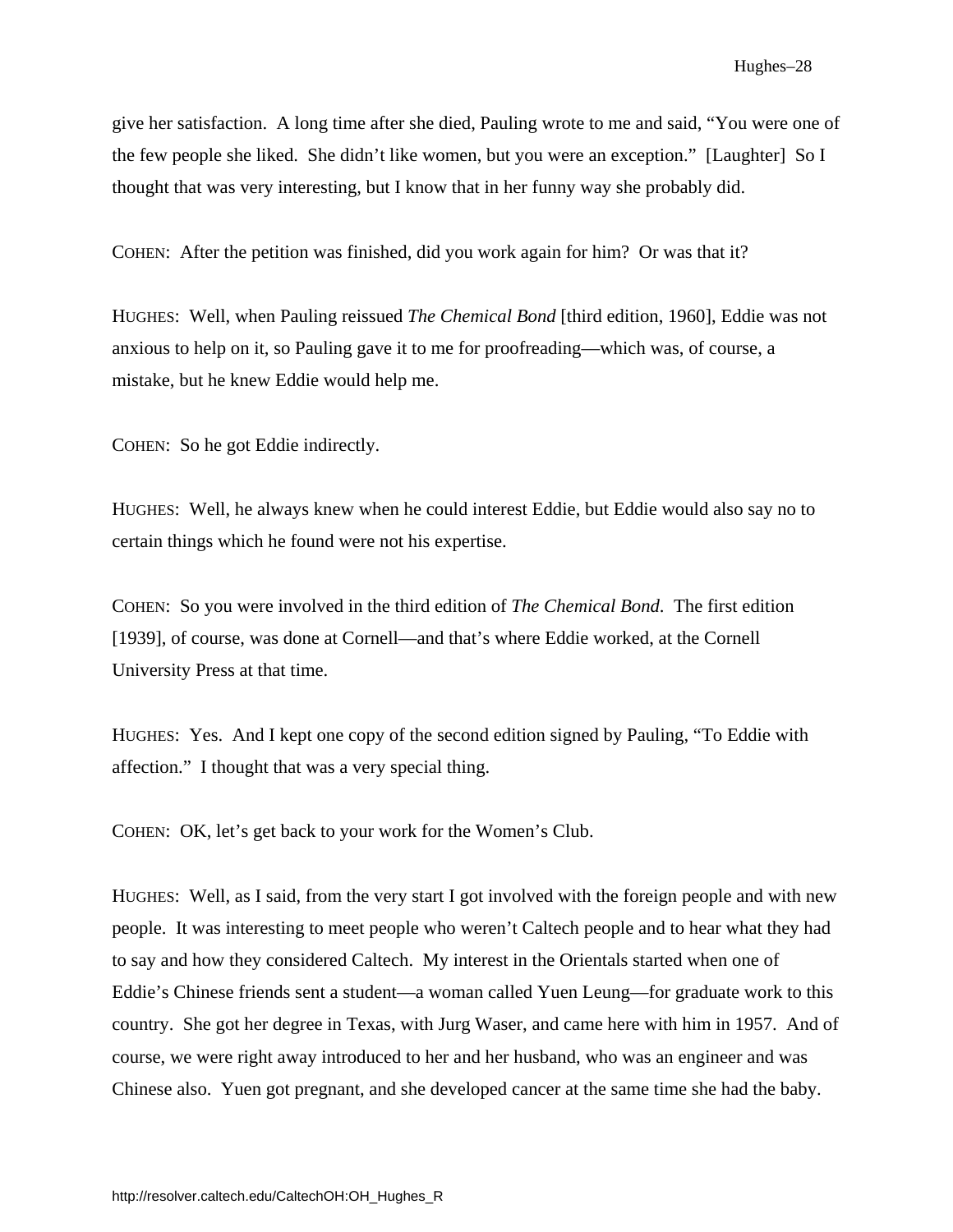She died when the baby was ten months old, and that immediately involved us with the Chinese. Well, this was all very sad. Mind you, the Chinese husband organized everything. He married again and had more children. The first one he had was a girl, and she was named after me, because I was part of the family. So I have a leg up into the Chinese world—in fact, I started to learn the language a little bit, because the grandmother came from Taiwan for this baby—and that was very difficult to do at the time. She was really a wonderful person. I took her to the hospital, and she would give me little instructions on what she would have to say—what was good or not good. So I got interested in that and I went to PCC [Pasadena City College] to learn a little bit of Chinese.

I think the Oriental thing became more acute when we had Japanese, because they came en masse. The Chinese were more retiring. We had one Japanese come from Yale. When he got here, he had enough money saved to have his wife come, with a baby that he probably hadn't yet seen. And he needed to be helped. I had to go with him, because I knew what the baby needed, and he couldn't speak English very well. I knew the basement of the Athenaeum pretty well, but I didn't know anything about their baby furniture until I went with him to figure out how to get a crib. And people were still playing billiards down there, you know—part of the room was a billiard room. There was a dead silence—you know, they were all listening to what was going on. And this poor man, he was so embarrassed. This was really very much against their culture—that he should be in charge of getting things for the baby.

COHEN: Now, was there baby furniture down there?

HUGHES: Oh, yes. They stored the old carpets down there that they couldn't use, and rain had leaked in, because the windows were broken. There was a whole mess of stuff.

COHEN: Well, where had the baby furniture come from?

HUGHES: It was a sort of throw-out from the families who had been here with the GI program. There was a lot of stuff.

COHEN: Who organized that originally?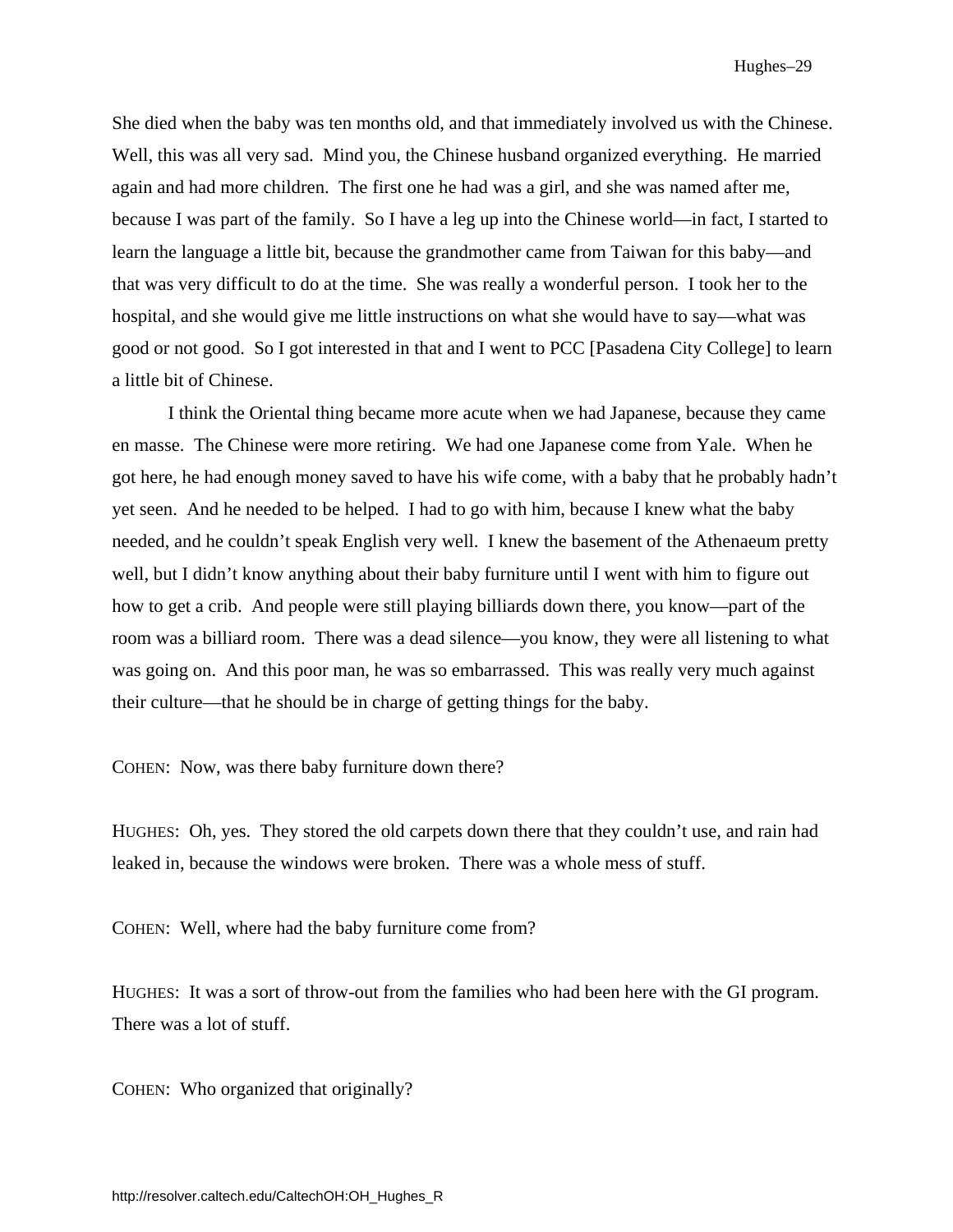HUGHES: Well, it was like what I was doing in my own home. It was people who lived across from Caltech; those houses were in private ownership. And some of them had connection to Caltech, and they knew that they could give things to people at Caltech, and they would store it there.

COHEN: Who was in charge of that?

HUGHES: I think it was Jean Sharp [wife of Robert Sharp, Robert P. Sharp Professor of Geology, emeritus], who really didn't want to do anything like that, but she did. And I think it was she who approached me and said, "Look, you know more of the people who need baby furniture. Why don't you do it?" And I said, "Oh, I don't mind doing it, but I won't go to your [Service] League] board meetings. If you want someone to go to board meetings, I can't be bothered to go to board meetings." I had my hard times with this. Well, people wouldn't think that I owned this stuff, but they thought I was employed to serve it up.

COHEN: So you were working for all of them rather than volunteering?

HUGHES: That's what *they* thought. And there's still a problem with that.

COHEN: So you did that for quite a while.

HUGHES: I did it for far too long.

COHEN: Shall we go back to something else? The Paulings left in the middle sixties.

HUGHES: 1963 or '64. And then [John D.] Roberts came in as division chair. I have great respect for Roberts.

COHEN: He's a nice man, and he got the department going properly.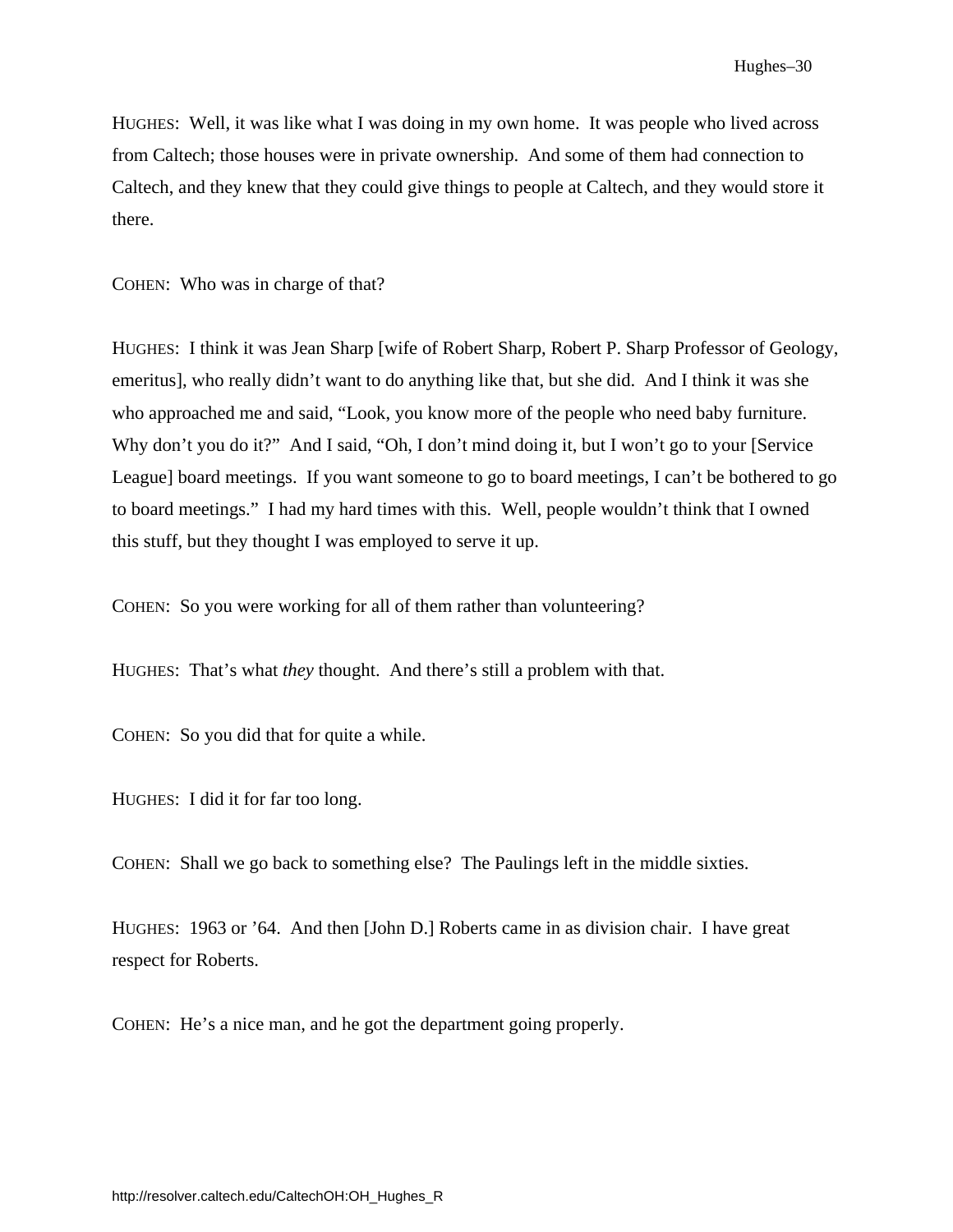HUGHES: And he really must have had a very difficult time sorting it out and getting it going, because that hadn't been done for so many years. The division was so splintered. You know, the chem engineers went their own way long before that, and it was just as well. But it was Chem Wives, when I first came—oh, that's another thing: Chem Wives, I'd forgotten about them. [Laughter]

COHEN: The Chem Wives—was that organized already?

HUGHES: Oh, yes. That was Judy Schomaker. Judy Schomaker married Verner Schomaker [at Caltech from 1938 (research fellow) to 1958 (professor of chemistry), d. 1997], who was a most eligible bachelor. She was Pauling's secretary. Or she was someone's secretary. Bea Wulf was the division secretary. Judy Schomaker, before she got married, was Pauling's secretary.

COHEN: What was her maiden name?

HUGHES: Rook. And she felt isolated—you know, they lived way up in Sierra Madre somewhere. And her life had been in Pasadena since she went to school here. So she knew all about Pasadena and knew the people from the town and so forth. Well, she felt isolated there. And then she had these babies. Then she thought, There must be something else; there must be others like myself. She really didn't care much for Women's Club things—that wasn't her thing. Their meetings were in the evening, and she liked to go out in the evening with her husband if she could. But she couldn't; they had no money, as most of them didn't. So she invented the Chem Wives, and she visited me here the first week I lived here. She came in and brought three little boys with her. She looked around and saw I had no furniture, or not much, and she said, "This is a good place for Chem Wives." I said, "What's Chem Wives?" She said, "Well, you'll see." So I was invited to Chem Wives. There were only seven people, but they were all new and one wasn't even a chem wife.

COHEN: This was when you first came?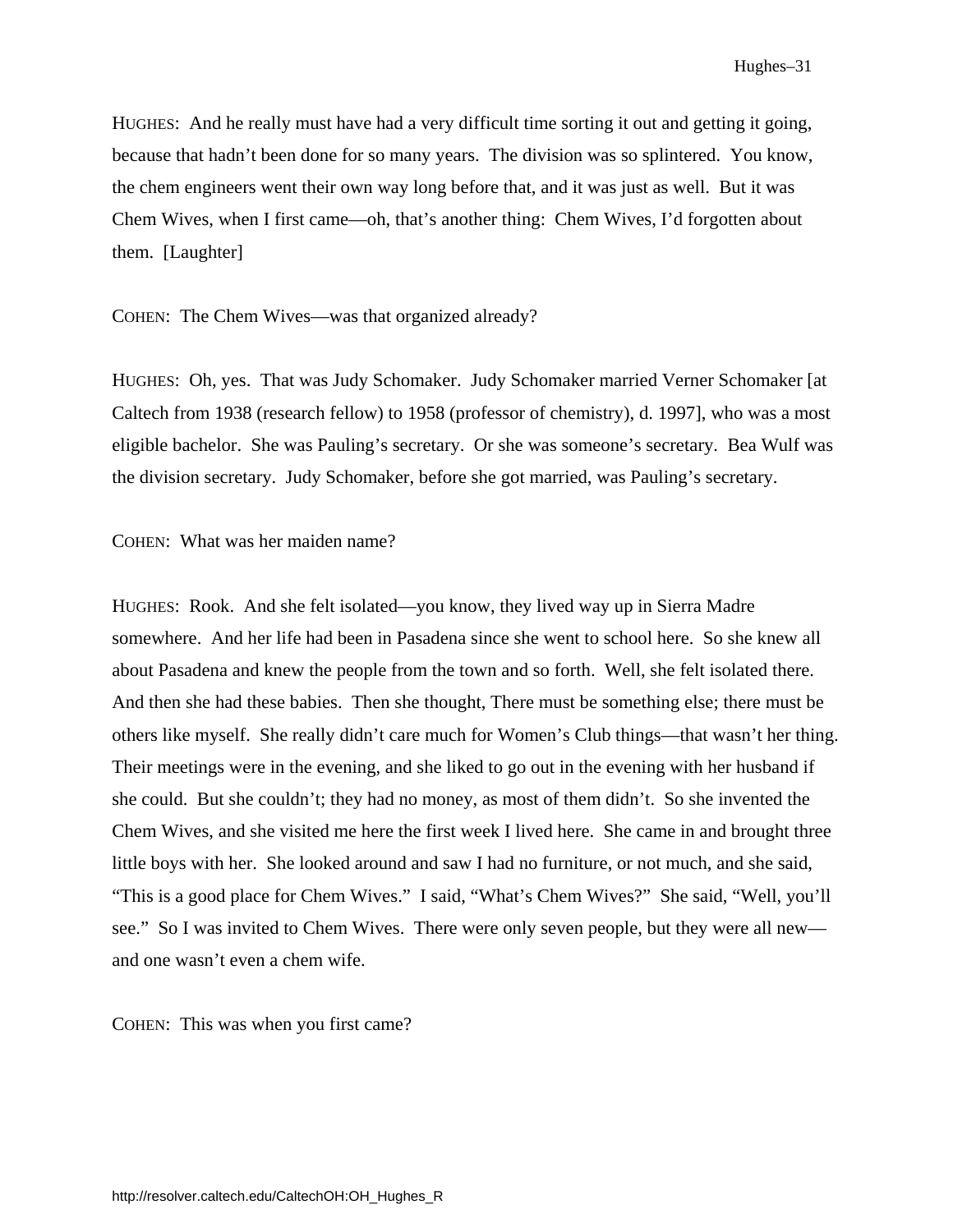Hughes–32

HUGHES: That was when I first came, and Judy ran it for a long time. But I took it over from her.

COHEN: And that was just all the people in chemistry, their wives, or the newcomers?

HUGHES: Well, it was supposed to be for the newcomers mainly, and the meetings were supposed to be in different houses, you see. And Mrs. Pauling always had the last meeting, to which we were allowed to invite the husbands. And babies were perhaps welcome—not very much—but no children. Mrs. Pauling didn't like Chem Wives; she didn't think that was quite it.

COHEN: So she didn't like the social…

HUGHES: Well, she liked it if somebody else did it for her, in her need. But she wouldn't like to think that there was a competing group that interested some of the women whom she might have otherwise used in the way she used me. Quite frankly. But this might not be a fair assessment. Anyway, I was left with the organization of it, and I have tried to do this for quite a while, but I found nobody wanted to take it on. So I said, "Forget it."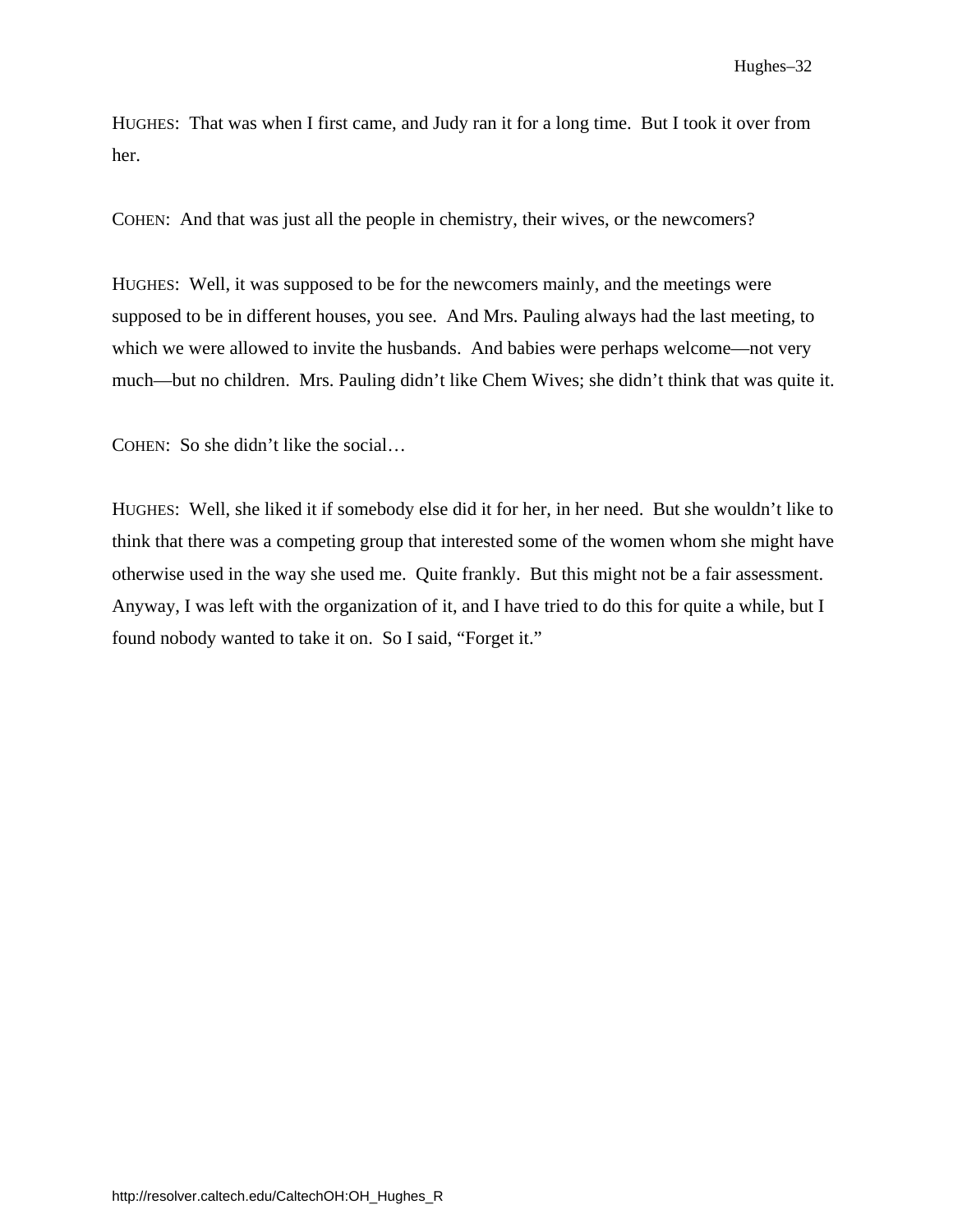# **RUTH J. HUGHES SESSION 3 January 18, 1999**

#### <span id="page-38-0"></span>**Begin Tape 3, Side 1**

COHEN: You had some more things you wanted to say about the Paulings.

HUGHES: Well, I was tired last time when we finished. I spoke about Pauling as a very important influence in our lives. But he had a very casual way of inviting people, and they would suddenly appear on the doorstep, from all over the world. So he found it necessary to get this into some shape. And he had an executive secretary, Mrs. Wulf [Beatrice Wulf, wife of Oliver R. Wulf], who was an educated person who had also a very interesting history. Mrs. Wulf was doing a very good job, but she would not do anything that was not to the benefit of the institute or did not have to do with chemistry. So she drew the line, and I was then the one to take up the slack when it came to the social part. Although she, too, invited most everybody who was new, because that was a tradition; when you had a new faculty member, they would be invited—up to a certain level, by Mrs. DuBridge. That was her way of welcoming them. And then from then on, it was up to the division. Mrs. Pauling had her own way of dealing with people, which meant that her husband would ring her up and say, "I'm bringing somebody for dinner." And that was not always convenient, so I ended up having them here. [Laughter]

COHEN: You mean, if Mrs. Pauling couldn't take them, she would say, "Get Ruth Hughes"?

HUGHES: Well, you know, it would be sort of indicated. If people came here alone, it was quite all right; they could be put up in the Athenaeum. But if they came with family, they would have to have housing. And although some people had friends who could help out, he decided that Mrs. Wulf would go and help them to get housing. And Mrs. Wulf said, "No thank you. I can't do that. I have too much else to do." But the secretary who came after her rang me one day and said, "Somebody's coming and bringing three children. Will you come with me? We have to find some housing." I was very surprised. So that was the beginning of an active housing office.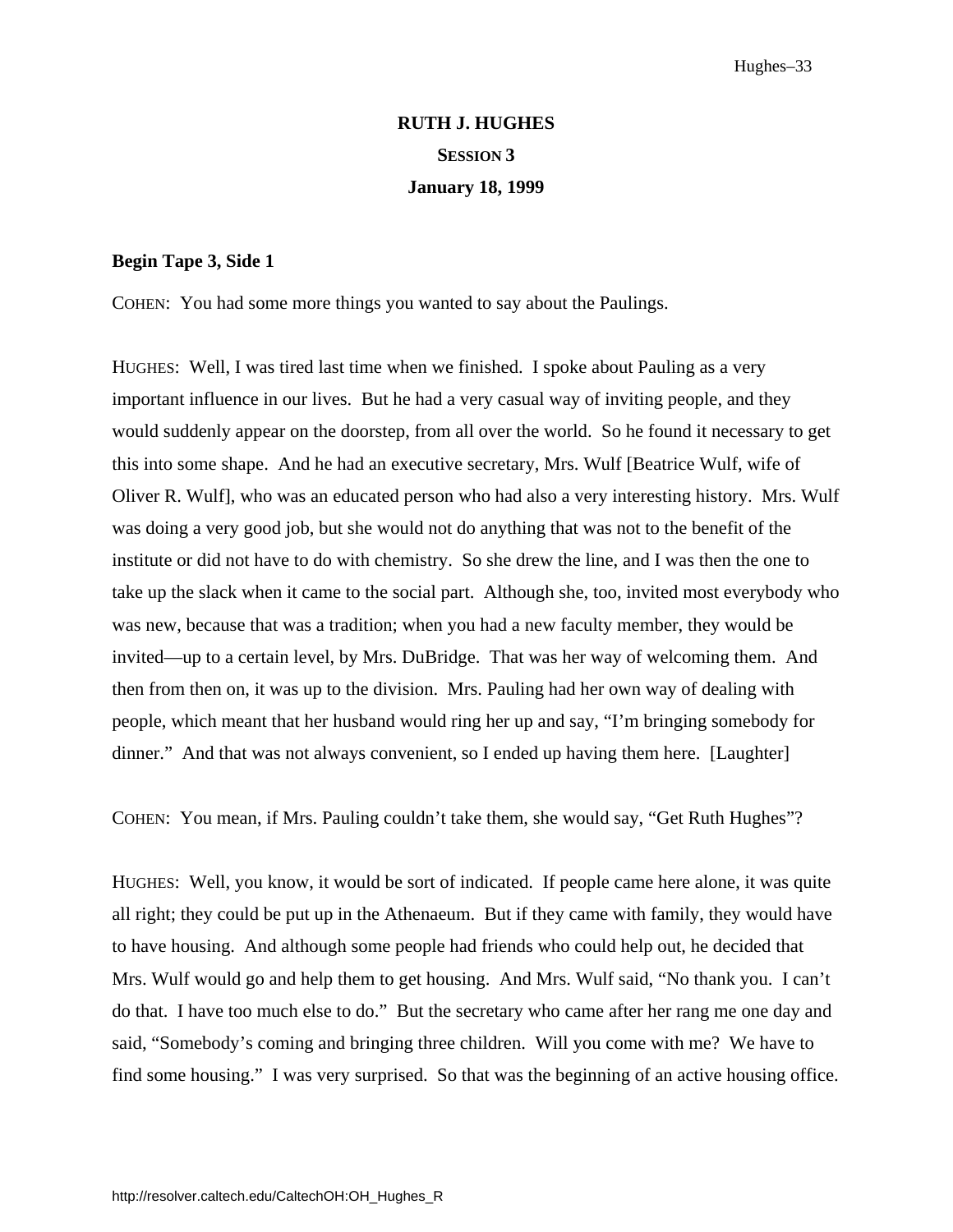In fact, the Women's Club one summer staffed the housing office. And we had volunteers who would come and drive people around.

COHEN: But it's interesting that it was important to Pauling to see that it was done.

HUGHES: Yes, that's what I want to point out. Because he said, very rightly, "If family comes, that means three weeks I lose not doing science."

COHEN: Ah—so take care of the family so he can get back to work.

HUGHES: Take care of the family, and he can go to work. But he always had great charm. He could really charm you any which way. And get his own way. But I must say, this was his privilege, too. [Laughter]

COHEN: So this would have been in what years?

HUGHES: It must have been in the late fifties or early sixties. You see, by that time, people who came from Europe were penniless. You had to be supported. So you had to have some money. And that was something that Pauling was very good at.

COHEN: Finding money for these visitors?

HUGHES: He would have some money for them because he had traveled himself. He had really a very active interest in people—it just fluctuated. And we had people who abused this kind of privilege. But very often, Mrs. Pauling found she had too many house guests; then she would ring and say, "Could you take so-and-so?" Well, I had interesting times with her. [Laughter] Before that, Eddie was always the one that had a car and could take people around—you know, this was a great asset. But it was different in other divisions. I know that from other people. We were much aware that the chemistry division, whatever its faults, did take care of their people.

 And one person I would like to speak about is Sara Neher [wife of Henry Victor Neher, professor of physics, emeritus], who has probably never got any recognition for all the things she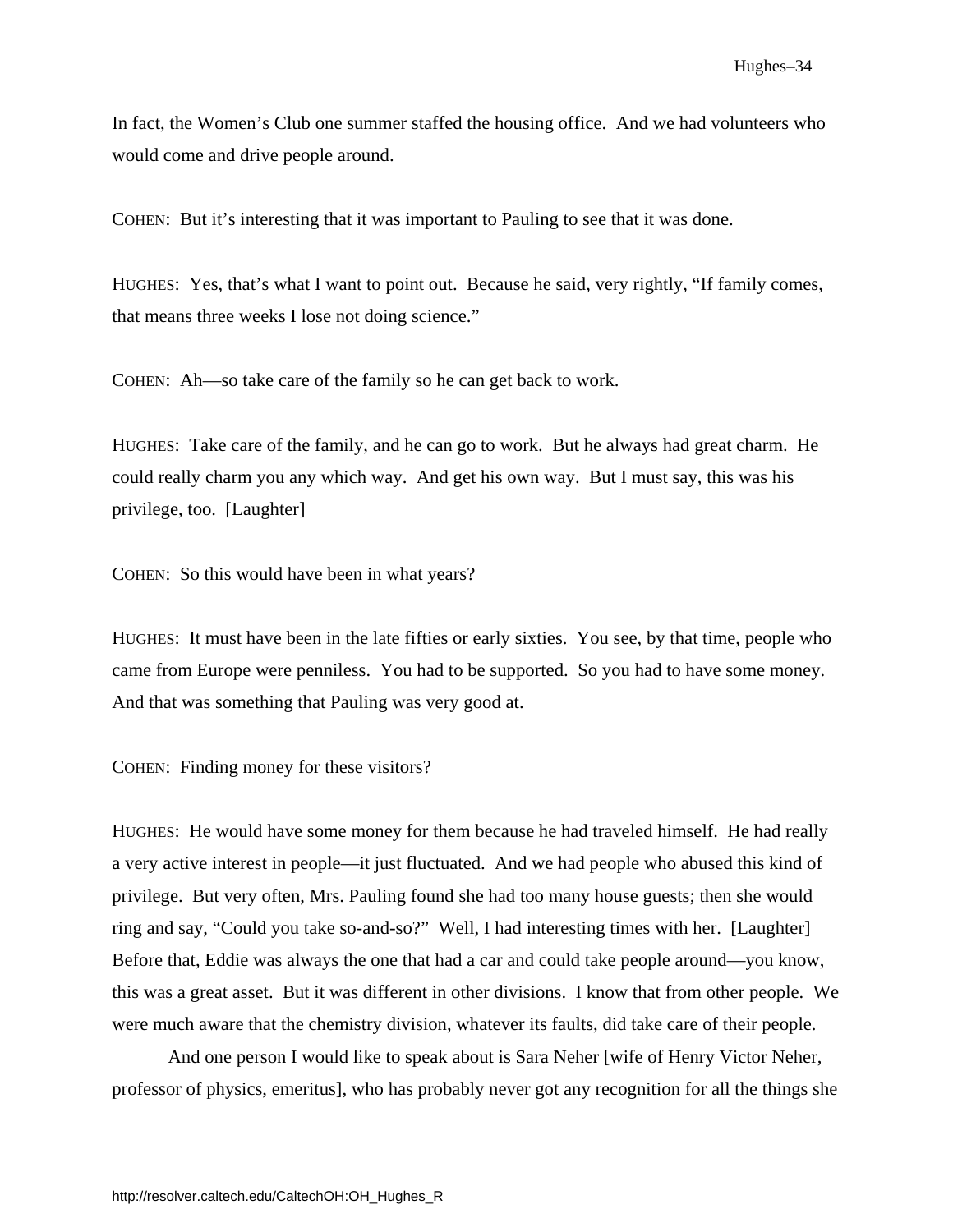did. She was a good Women's Club member. And she had, of course, resources in other ways. They had been abroad with [Robert A.] Millikan [Caltech's head from 1921 to 1945] and [William H.] Pickering [professor of electrical engineering, emeritus]. And of course Mrs. Pickering was at JPL [Jet Propulsion Laboratory], and JPL [wives were] not necessarily invited to be Women's Club members. When I arrived and met Sara Neher, I was in awe of her, because she was senior, she'd been married a long time, she'd lived here a long time; she had been abroad; she knew a lot of things that I didn't know. And she had her own way of dealing with situations. When we became aware of the need of the foreigners, especially—in comparison to the Americans, who had more flexibility—she was very anxious to make them feel welcome. She was one of the hostesses who would give parties or would invite them and would help with settling—mostly in physics, of course.

 I didn't know Mrs. Neher very well. I used to think she was one of the old fuddyduddies—you know, when you have to put on your best hat when you go visiting, which was true at the beginning. But when I got to know her, I thought, What a woman she is! She went so far as to meet people at the airport. You see, at first, when they all came from Europe they came by train, if they didn't come by car. But the Asiatic people had to come by boat or by plane. And during the Watts riots [1965] Mrs. Neher went down to the airport to collect whoever was coming from Asia. She specialized in Asia, because they had been in India and they had been in Japan, and so forth.

COHEN: So there was no professionally paid person in the Housing Office? They were all volunteers from the Women's Club?

HUGHES: No, there was a Housing Office run by somebody—I don't even remember who it was. But the work was done by members of the club on a volunteer basis. We did go around to people. And I was very much aware that I had a lot more than most people. There were lots of people who really were very hard up. But you see, since I had all these connections with Orientals, I would make it pretty clear that this was now America and things were done differently: If you did get something for free, it meant that you could use it while you were here, but it wasn't yours; you had to return it. And that was a little hard on them. They didn't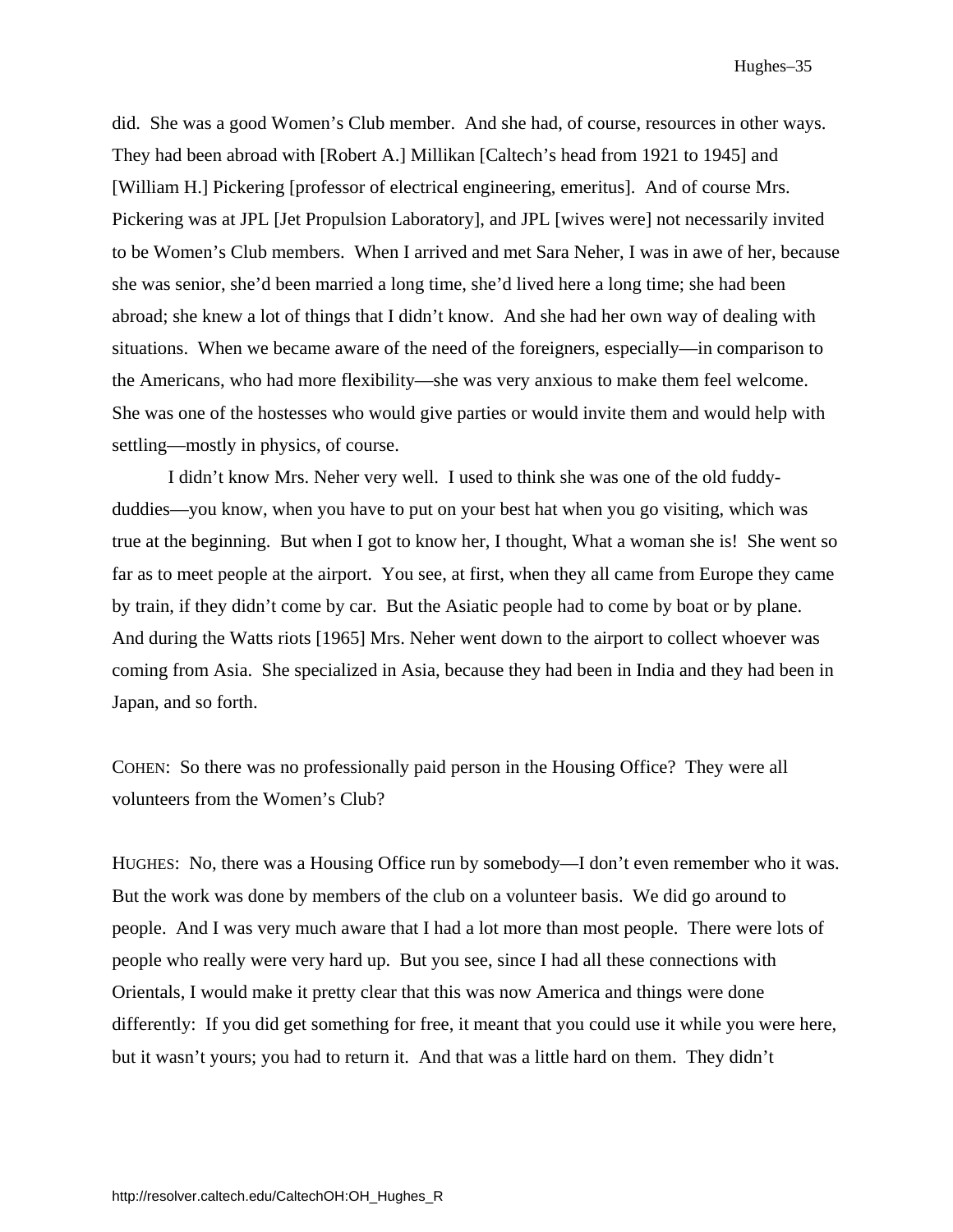understand this, and wouldn't understand. Everything was new, so they thought, Well, this is Caltech and they have so much stuff.

So we started the international group. And I said from the beginning that this means you're putting all the international people into things together. They didn't mix—very few. The ones that never mixed were, of course, the Israelis.

COHEN: They just stayed in their own group?

HUGHES: Well, they had their own troubles—just like Israel now. And then we had some Egyptians. And again, they were perfectly content to do their thing by themselves and could not understand us at all.

COHEN: Well, do you think it could have been a language problem?

HUGHES: Partly it was. But when the Japanese wives came, they all had at least started English. And if not, they would come here, because you could get free lessons at the Y. And that was something absolutely unheard of. So I began to teach at the Y, because so many of the Caltech wives went there.

COHEN: When would that have been?

HUGHES: The early sixties, I think. There were classes—it was connected with PCC, and it was supposed to be the introductory class for English as a second language. There were volunteer teachers; we were assigned in small groups. We would have conversations. We had a textbook of simple English.

COHEN: So you, or other people here at Caltech, sent these visitors' wives over to the Y?

HUGHES: Well, no, that was completely outside Caltech. From that, they finally got somebody to teach English. In chemistry, they had done it for quite some time already, because the students had a language requirement. Eventually, they developed a course where the wives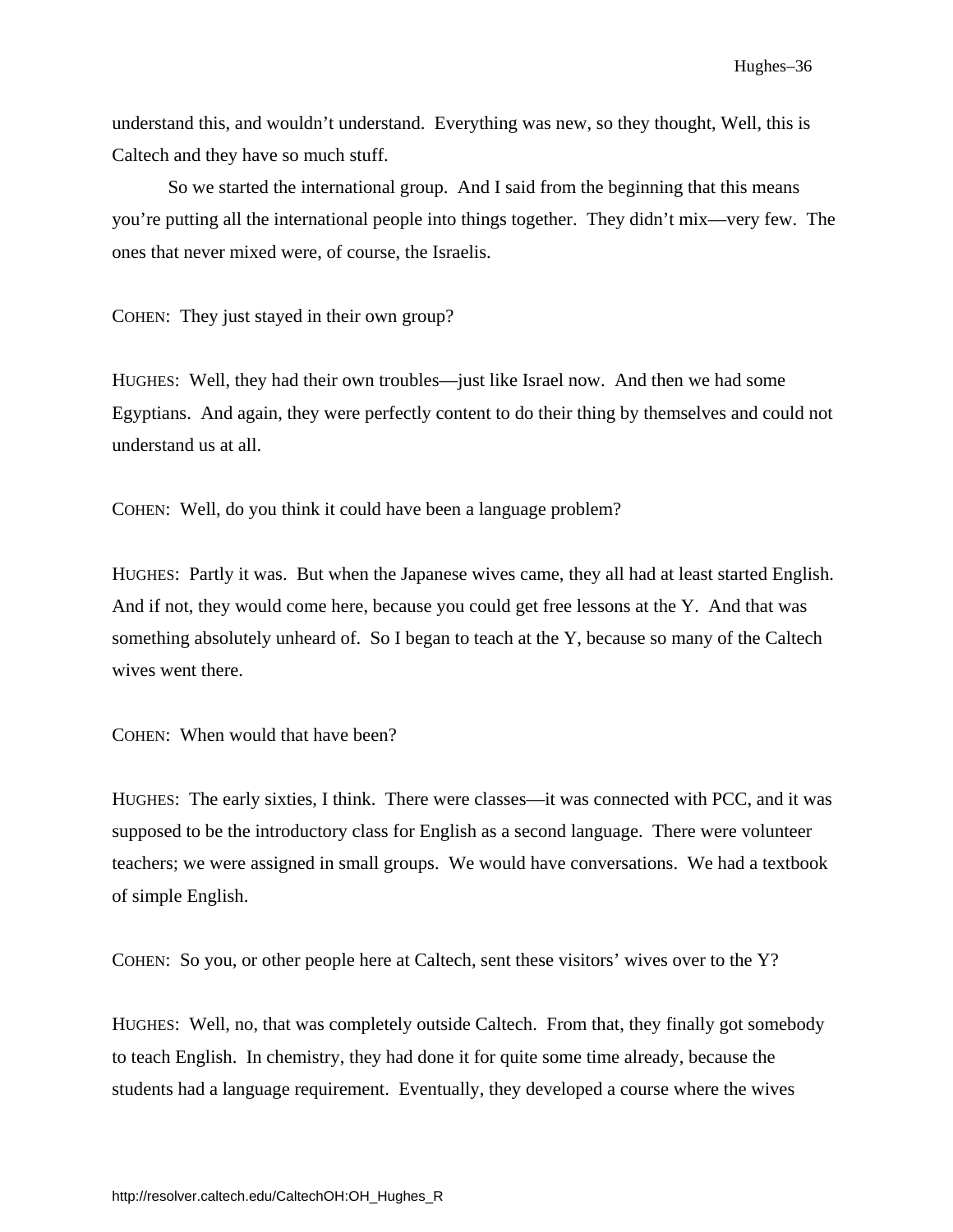could join. All this started sort of gradually. And I have now found that the Y at Caltech was quite a special situation. There was a legend in our time by the name of Agostin Turner. He and Mrs. Turner were Quakers, and they had been around the world, spreading the Y discipline. He never learned how to drive a car, but he had a bicycle. He would arrive at Caltech by bicycle. And he would round up all the foreign students—and sometimes postdocs—and take them on trips and outings.

COHEN: He worked for the YMCA. He was not a Caltech employee.

HUGHES: That's right. He finally got a lot of support—mostly from alumni, I think. But you see, Caltech was then small. There was the support of the city people—of the people who lived nearby or the people who got into Caltech projects during the war. It was small, like a family.

COHEN: Well, it became more institutionalized.

HUGHES: It became bigger. I was once secretary of the Women's Club. There were two secretaries: one that took the minutes at the meetings—and I thought that would be for me—and a corresponding secretary, to answer the mail. Our bulletin was just a printed sheet, and we had a very small board. You always asked your friends to come and help you out.

COHEN: So it was a very informal kind of arrangement?

HUGHES: Oh, yes. It started off with these afternoon coffees with a program. And the program had to be high quality, but it could not be about any controversial subjects. It was sort of more well, it wasn't a cooking class—sometimes they would talk about some Caltech work, but very generally.

COHEN: It was mostly women's subjects?

HUGHES: It was more society subjects. But of course that changed with each year. It almost ran aground. I think that had much to do with when Mrs. Brown [Colene Brown, wife of Harold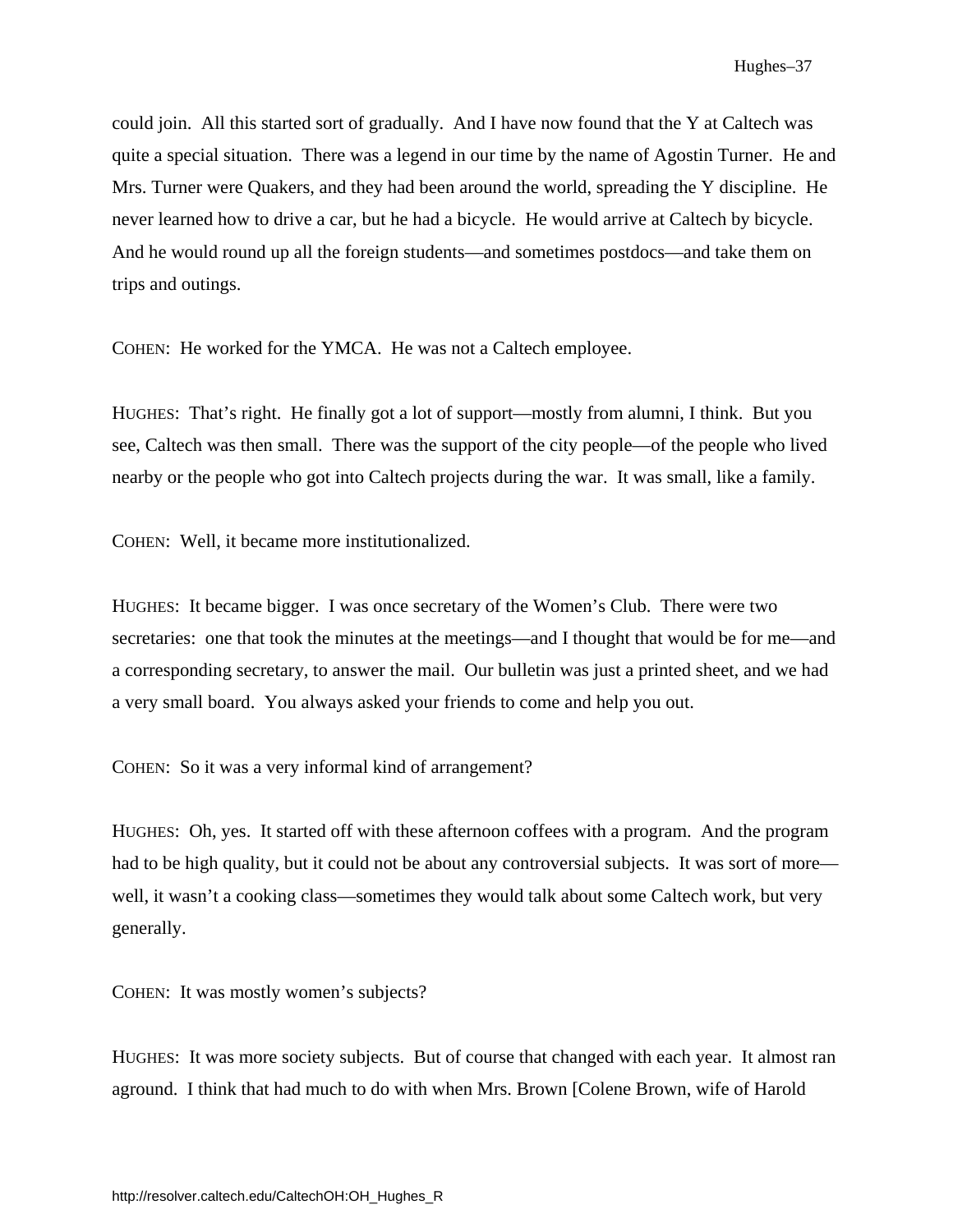Brown, Caltech president 1969-1976] came and decided we weren't doing quite enough for the women. Well, it was also the time we got some liquor into the Athenaeum. [Laughter] The social scene was changing so rapidly. When the Women's Club really went to pot was in 1970, with the feminist movement. Then you suddenly didn't have a surname; you only had a first name. There was one year when they didn't have name tags. I thought that was very interesting.

#### COHEN: That was on purpose?

HUGHES: Yes. You didn't want to be identified by your husband's name. And that was the year of divorces and the remarriages and the changing of names—or marriages and keeping your own name. And it turned out that our innocent little group of Chem Wives was invaded—at Edith Roberts's home. Jack [John D. Roberts] was probably chairman of chemistry then. Edith must have been to a meeting I did not go to, for some reason. Two of Jack's women students—neither was married; one was a senior and the other was a postdoc—said that they were in chemistry, women in chemistry, and they really didn't see why they weren't invited to our parties. And poor Edith didn't quite know what to say. When I heard about it, I was absolutely… Well, I said, "For goodness sakes, why do they want to come?"

When we got female undergraduates, I met Colene Brown once at Vroman's [bookstore]. What was she doing? She was selecting invitation forms. She was going to invite all the undergraduate women. And that was a complete failure, because the students said, "Why should we be singled out as undergraduates to be invited to the President's house?" That's not what they thought they were doing.

COHEN: So you're saying that the seventies were really very hard on the Women's Club. That wasn't what young women saw as their role.

HUGHES: Yes. They said, What is the good? And you see, the word "service" is never mentioned in the Women's Club—that was an anathema. I was aware of it, of course, before, but I always kept quiet because I thought, Well, this is a very good thing to have. And I was only interested, of course, in the service part, connected with the furniture and the baby furniture.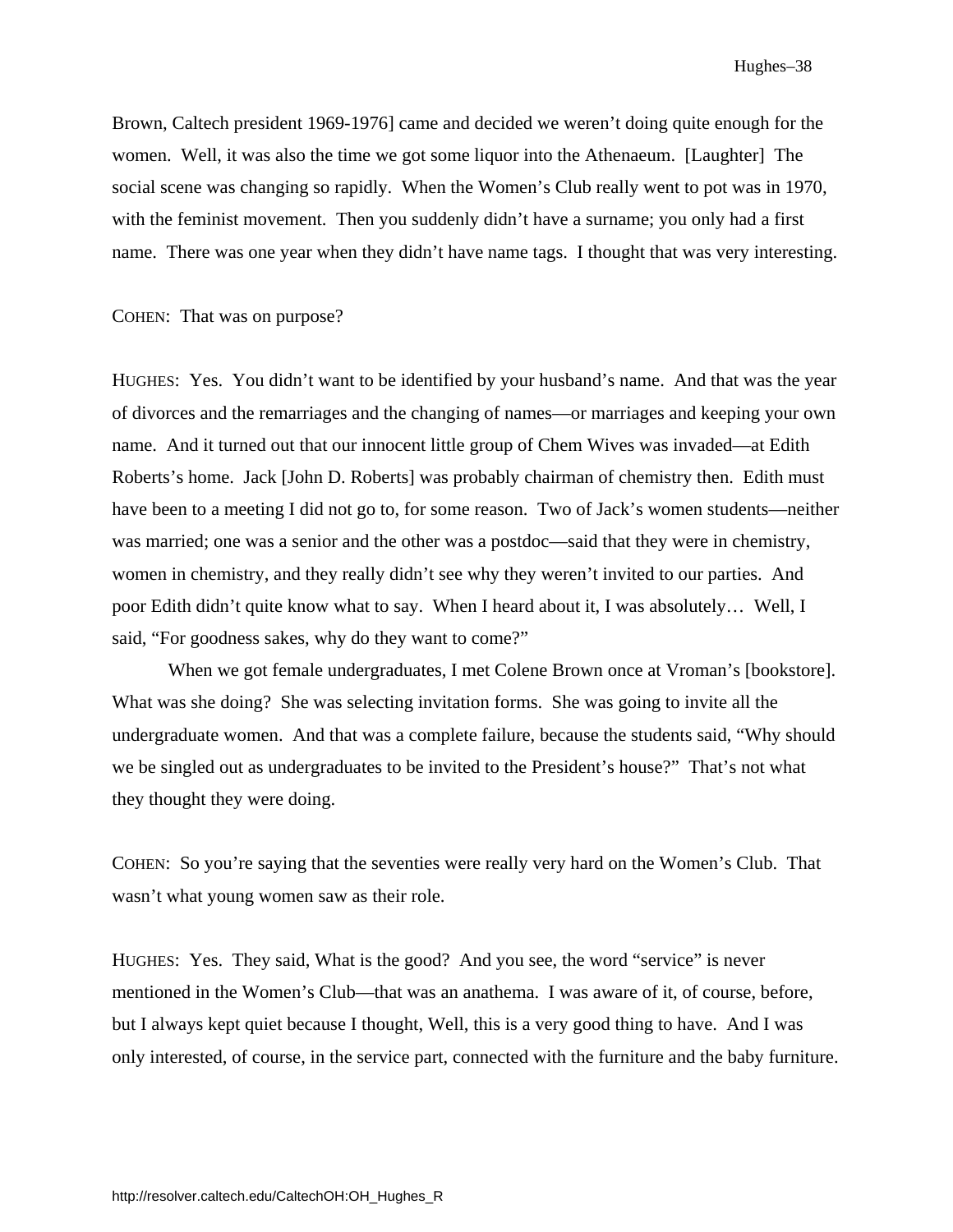<span id="page-44-0"></span>And I have spent an awful lot of time on that, really, which perhaps was well spent, I don't know. I could have done other things, but that was the opportunity. I was in on this because there was a need for it. And I tried to always dislodge myself when I could, gracefully. When the Paulings left, it was perhaps easier to be more flexible.

COHEN: How did you feel about the Paulings leaving?

HUGHES: Oh, we were not surprised. We knew they would leave. After all, if you wish to run the division, you have to be there for things. And he just wasn't.

COHEN: He just had no interest in doing that?

HUGHES: No, to him chemistry was his hobby, too. It could always be done. But the driving force, we all thought, was his wife.

COHEN: She wanted to do politics?

HUGHES: Yes. But we're all different. And, of course, Eddie had some sort of a career still coming to him. Fortunately, Eddie was quite independent.

COHEN: So what you're saying is that his work was not that dependent on Pauling. He would just continue.

HUGHES: Yes. But Pauling certainly did not leave with very good graces at all. And never came back, really. He was in town sometimes for personal reasons, and he would be asked to parties. Well, he had certainly a legacy here, although the Paulings absolutely took everything they could lay their hands on with them.

COHEN: But they left the house to Linda—they gave the house to Linda. Is that right?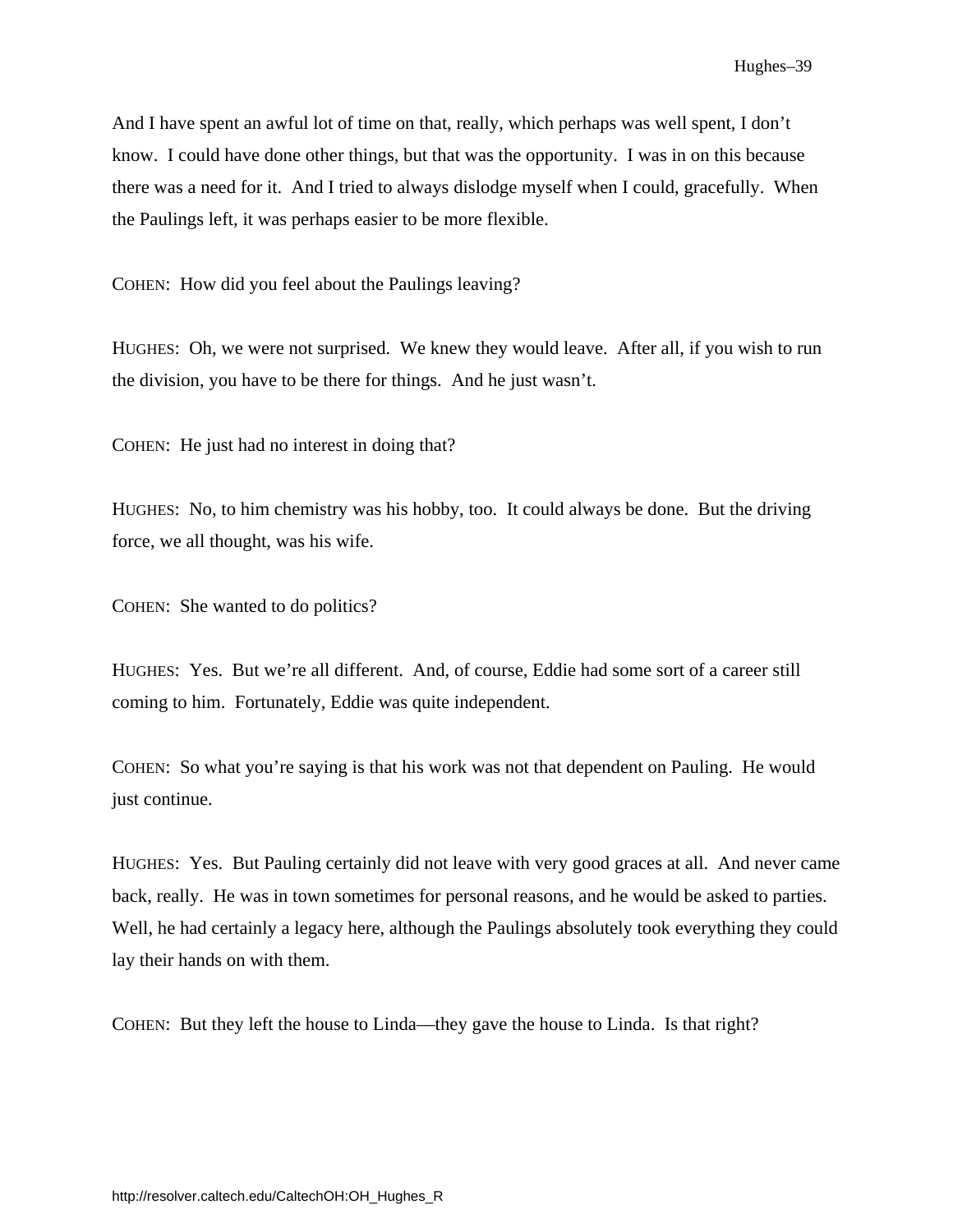HUGHES: She's living there, yes. No, it's the ranch [at Big Sur] that they are fighting over. So this was a very sad chapter.

We went to visit him at the ranch. Eddie arranged his seventy-fifth birthday party, which was something tremendous.

COHEN: Was that up at the ranch?

HUGHES: Oh, no, at the Athenaeum, with goodness knows who. And Pauling arrived with a retinue of six or seven or eight Chinese people that we didn't know. Typical. Then they had another party after that—they celebrated his eightieth birthday. But, you know, it was sad for those who had known him.

COHEN: Was he off on his vitamin C bit by then?

HUGHES: He gave a talk, which lasted over an hour. The first twenty minutes were fascinating. After that, it was just… So that was sad. But, of course, it gave old friends the opportunity to meet again.

COHEN: Let me ask you something that you may or may not know anything about. There are a lot of things here with Linus Pauling's name on it—the Linus Pauling Lecture Room, Ahmed Zewail has his Linus Pauling Professorship [of Chemical Physics]. Is Pauling's a name that Caltech uses to raise money?

HUGHES: Yes.

COHEN: Is that effective?

HUGHES: I think so—I think it had a certain effect. I mean, he did sort of put Caltech on the map, and in science there's no doubt about his importance. This all came about very belatedly. You know, Verner Schomaker, in Seattle, established this prize. I don't know how he did it through an organization of crystallographers. And this is still a puzzle to me: Eddie was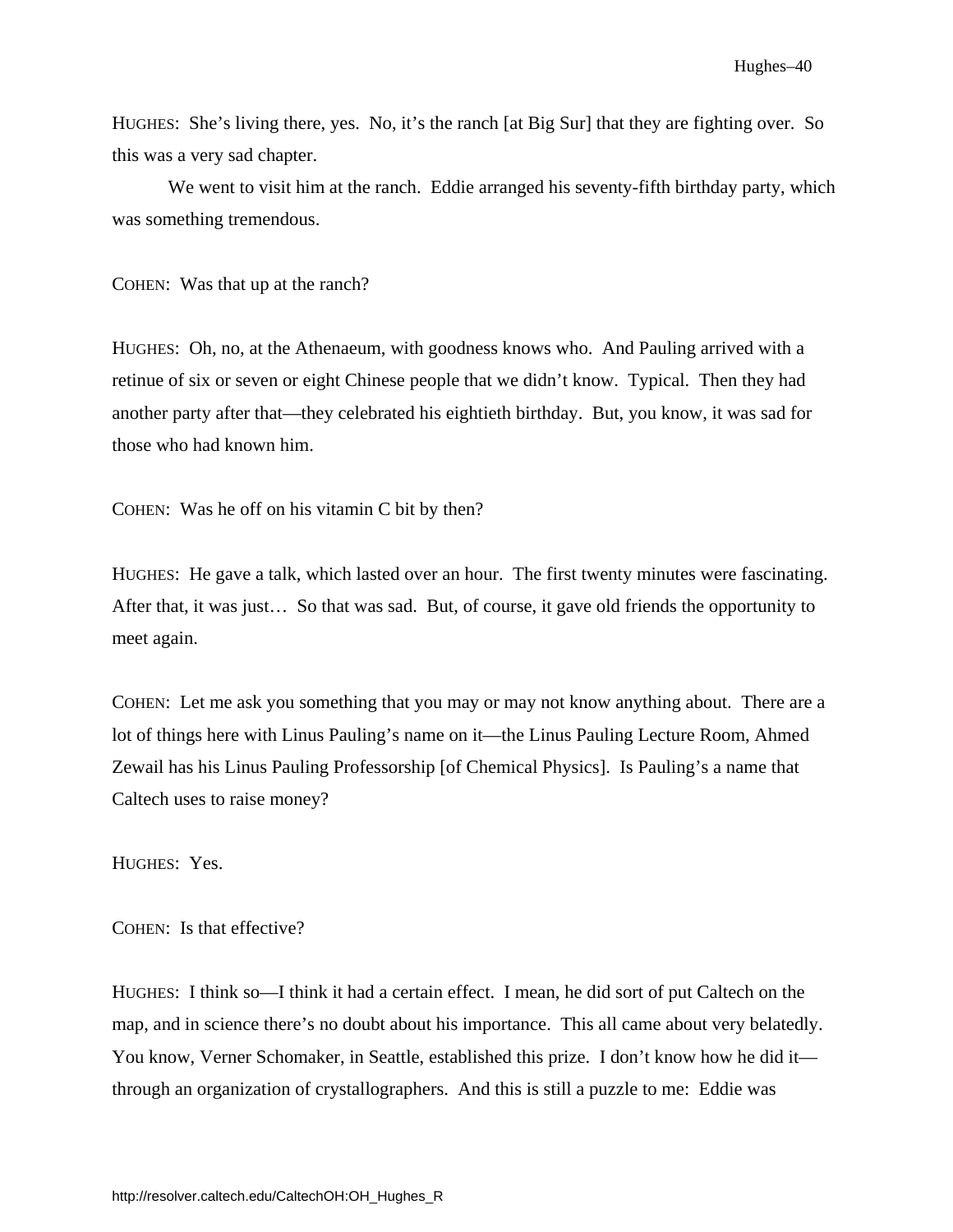supposed to get this prize and he was invited to go up. And he really couldn't. And I said, "For God's sake, why don't you tell him you can't come?" But he didn't go up, and that was taken to mean that he did not accept the prize—so he never got it! I thought that was a little bit short shrift! But Verner was probably not very much in control of these things. [Then there was the incident] with Zewail, when Pauling came here for his eightieth birthday. Mrs. Pauling had died already. One of the sons booked a room in the Athenaeum for Pauling, so that he could stay there overnight, because he couldn't attend a day's meeting and not have a break. And he really couldn't get up to the house. He was going to be paid an honorarium, and the next morning, Zewail's secretary rang up the Athenaeum and said, "Would you please come up and collect your check?" And that's the way things have changed in chemistry.

COHEN: The secretary in chemistry called the Athenaeum to tell Pauling to come and get his check?

HUGHES: Yes.

COHEN: Now how do you know this?

HUGHES: How do I know this? I can't give the name, but it was a reliable source.

COHEN: So you felt that the institute, in these later years, was just using Pauling for the name?

HUGHES: Well, surely. And Linda [Kamb], unfortunately, has never lived down the family's name.

COHEN: Well, I know that Linda has been upset that her father gave all his papers to Oregon. She really wanted the papers here—at least, that's what she has said. I've seen the Pauling Room in Oregon—it's very nice. It's a whole room, with a prize and a lectureship.

HUGHES: But Linda has got a lot of stuff that, you know, I never managed to get—the little bit that I really wanted. But I have given her plenty, because we had a lot of stuff here.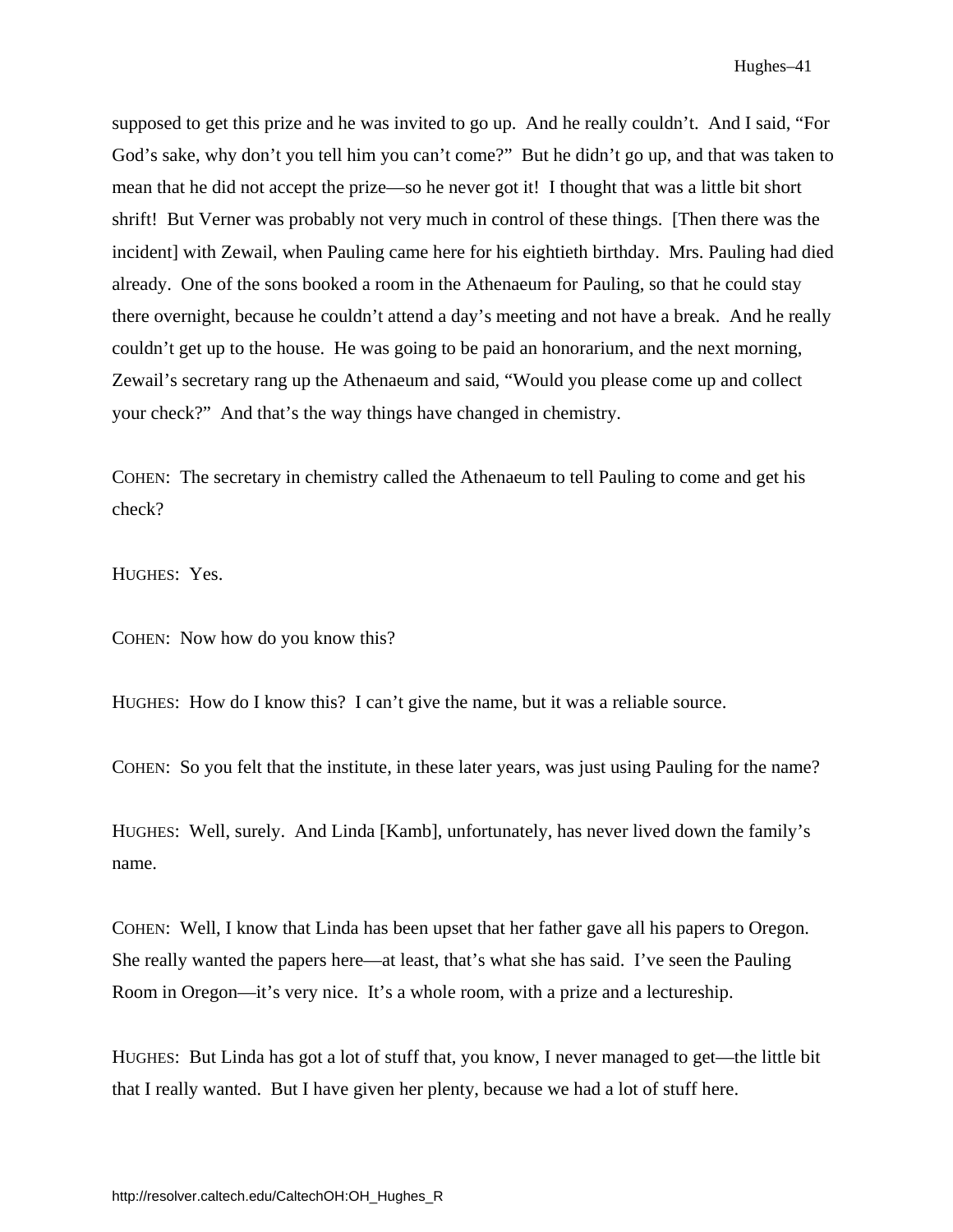Hughes–42

COHEN: Some of the stuff has come to the Archives.

HUGHES: They have the copies of the movies that Eddie took—and Linda has that, too.

COHEN: So, as the Caltech Women's Club changed, you continued to do…?

HUGHES: Well, I did what I wanted to do. And I finally decided that I couldn't do everything. So I said, OK, I will do the service part of the Women's Club, because that's now petering out anyway. And I always had help; we had wonderful times, because we could involve everybody who borrowed something to come help us clean up. Or if they didn't, OK, too. But it was a goodwill thing; it wasn't commercial. I only had to have fees for stuff that had to be cleaned, like bedding, and for the baby furniture I had a budget from the Service League. Things came into the Athenaeum basement, which was a catchall at one time. And since we left there—in fact, years afterward—they called me and asked me would I please come and collect a suitcase with Eddie's name on it. [Laughter]

COHEN: Now the Service League went out of business, or folded, a couple of years ago.

HUGHES: In '87, I'll have you know, or '88.

COHEN: They no longer have that function?

HUGHES: No, they must have kept it. It was Doris Everhart [wife of Thomas E. Everhart, Caltech's president 1987-1997] who made it survive. Because I thought that as soon as it got out of the Athenaeum basement, I'd give up on it. Then it was in one of the small houses across from the Children's Center. Doris Everhart found them the place in the new grad student houses. I moved it over to the basement, and that was the last thing I did, actually. That was in '87.

COHEN: But that's not run by the Service League; that's run by the Women's Club.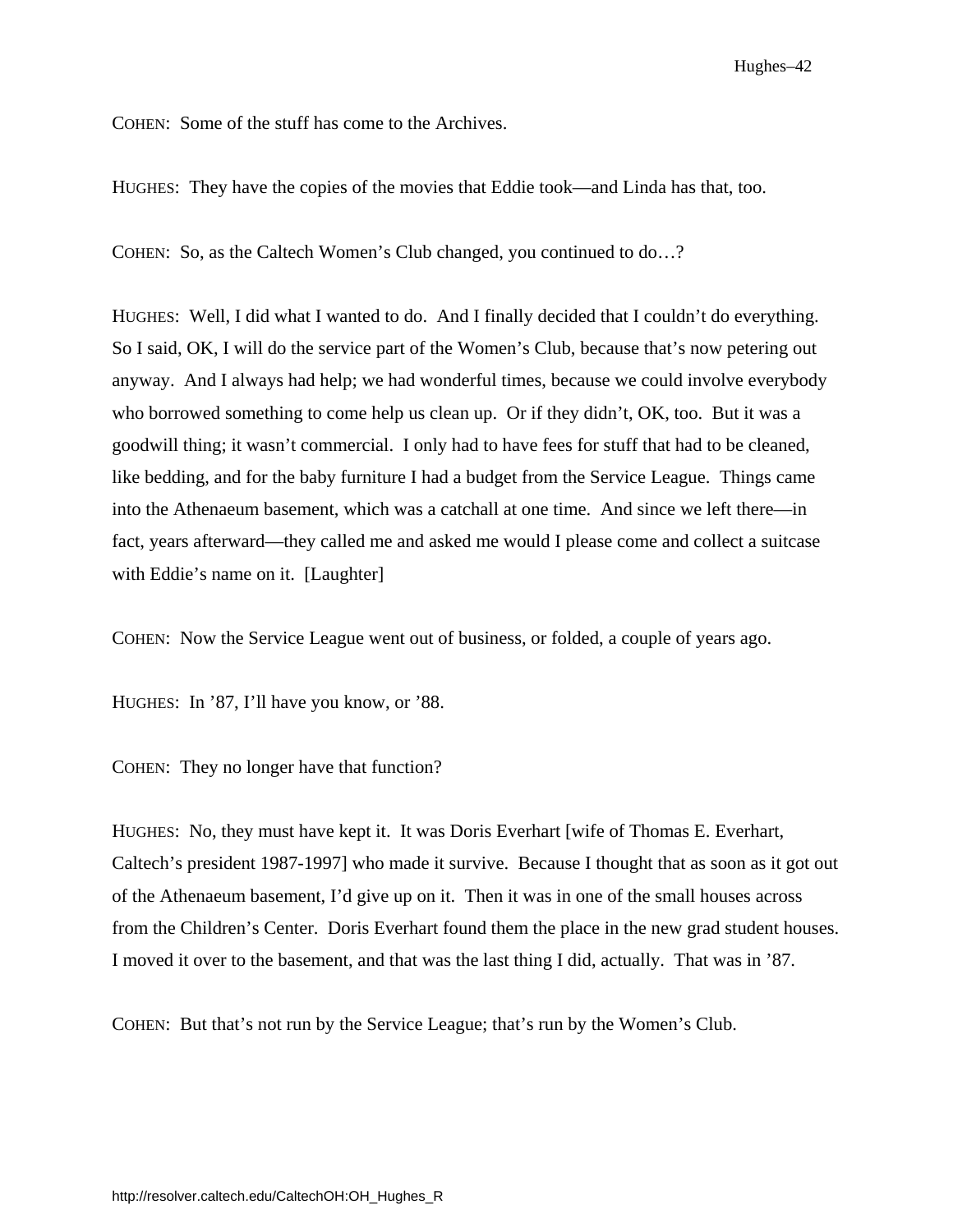HUGHES: Then the Women's Club took it over, because that was the only thing that was worth keeping. It's institute-wide, which it had never been, of course. But if Caltech wants to do it that way, that's fine. It is of course of some service. I made a survey at one time—some years back—to find out who has had anything like that. Berkeley has the International House, and that was the nearest to it.

COHEN: Let's go on. Would you like to make some general observations about your years here?

HUGHES: Well, I was just thinking about—this is very recent—Alice Huang's [wife of David Baltimore, Caltech's president, 1997 to present] effort to get to know the older generation. She invited us to a very elegant lunch at her home.

COHEN: When was this?

HUGHES: A couple of weeks ago—which I thought was a generous, very smart kind of gesture. I don't know, but I think it will probably be known anyway, so I might as well say it. I thought this was very interesting. I looked at this invitation, and I thought, Well, it says it's a special luncheon. And then I sat on my hands and got a phone call from one of my friends, who is bedridden. And she said, "Did you get an invitation to a special luncheon?" And then it dawned on me—this was for widows. And it gave the phone number of the secretary from Public Relations. I called the lady and said that I would like to come. "Oh, yes, yes, we're so pleased," and so forth. But I didn't ask her [what the lunch was for], because I thought I'd see what happened.

 When I got there, there was Laurie Koonin [wife of Steven E. Koonin, Caltech provost 1995 to present], and the secretary who had invited us, and yet another person, who identified herself as Lucy—it turned out she was a postdoc in humanities and she had been asked to help Mrs. Baltimore. And she's married and has two or three little boys. I mean, what these guys do is just fantastic. [Laughter] Apart from that, I came fairly late, because I walked over, and it was hot and I was really more tired than I had anticipated. [Tape ends]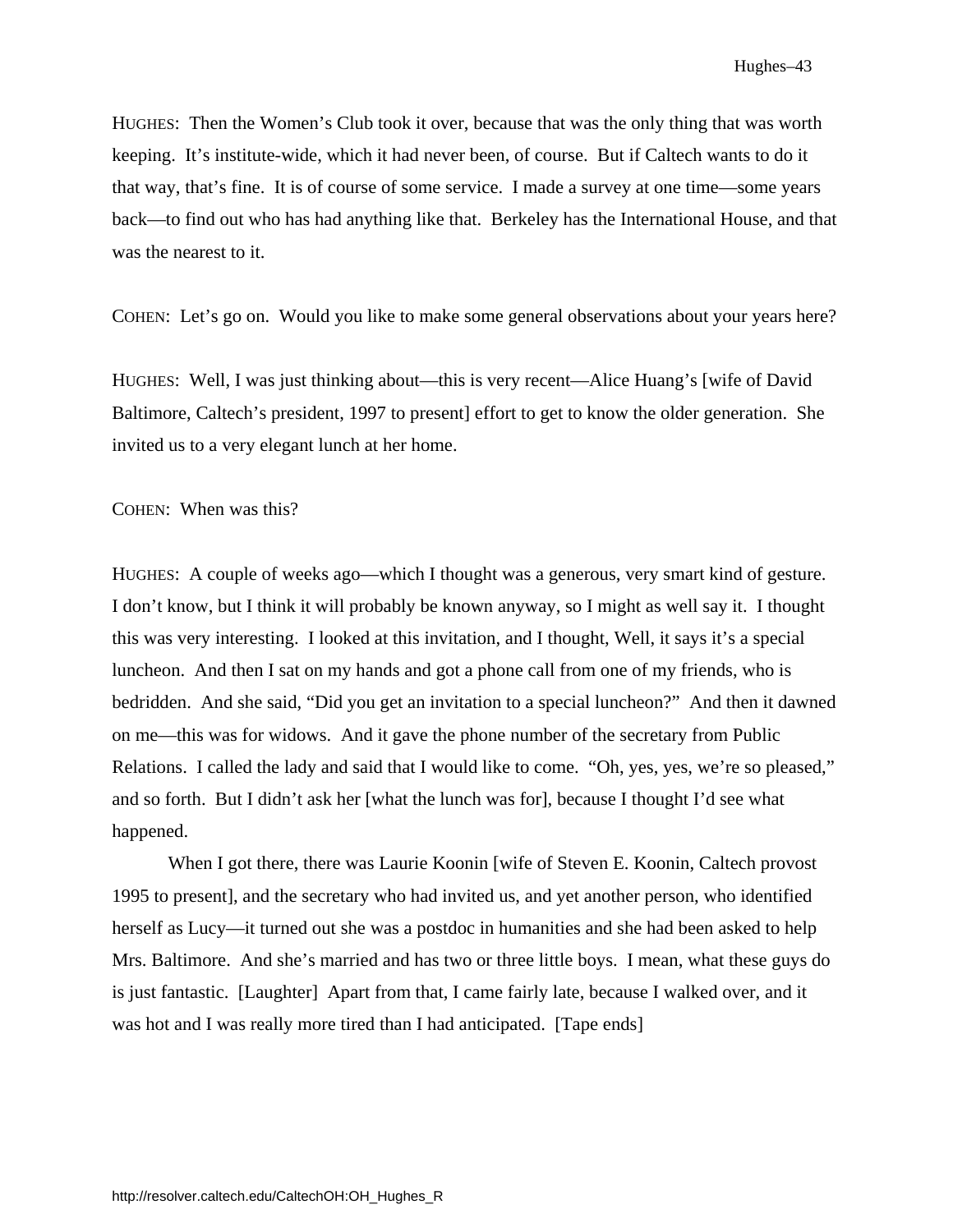#### **Begin Tape 3, Side 2**

COHEN: How many people were there?

HUGHES: There were two tables of ten, I believe.

COHEN: This was at the President's House?

HUGHES: Yes, a very gracious luncheon. And she [Alice Huang] said, "There is no agenda here; I just want you to have a chance to meet the widows that are connected with Caltech, who know much more about the place than I ever will." We had little gifts on our plates. And then she said, "Well, I thought perhaps you would like to meet your friends here, and that we could discuss it afterward, or you could perhaps make suggestions to Laurie or myself while you're here. And there's a little pin that I hope you will wear." [Laughter]

COHEN: This little key, which is about three-quarters of an inch long—very nice.

HUGHES: Yes. Well, really it made you feel welcome.

COHEN: I think that's a wonderful story.

HUGHES: And, of course, I saw some people I never see otherwise. Well, you know, I have a timetable, too. We were asked for twelve, and by ten to two, I said, "Well, I better get home, because I have to walk." [Laughter] So I was the first to leave. And I went over and thanked Alice for her charming way of meeting us. And she said, "Yes, and you will wear the pin." And then it occurred to me—this is for her, because when we wear the pin to any function where she is, she'll know that we are widows.

COHEN: But she wanted you to feel welcome, too. Because a key makes you feel welcome.

HUGHES: Well, I thought, to be greeted with a gift—it's so personalized.